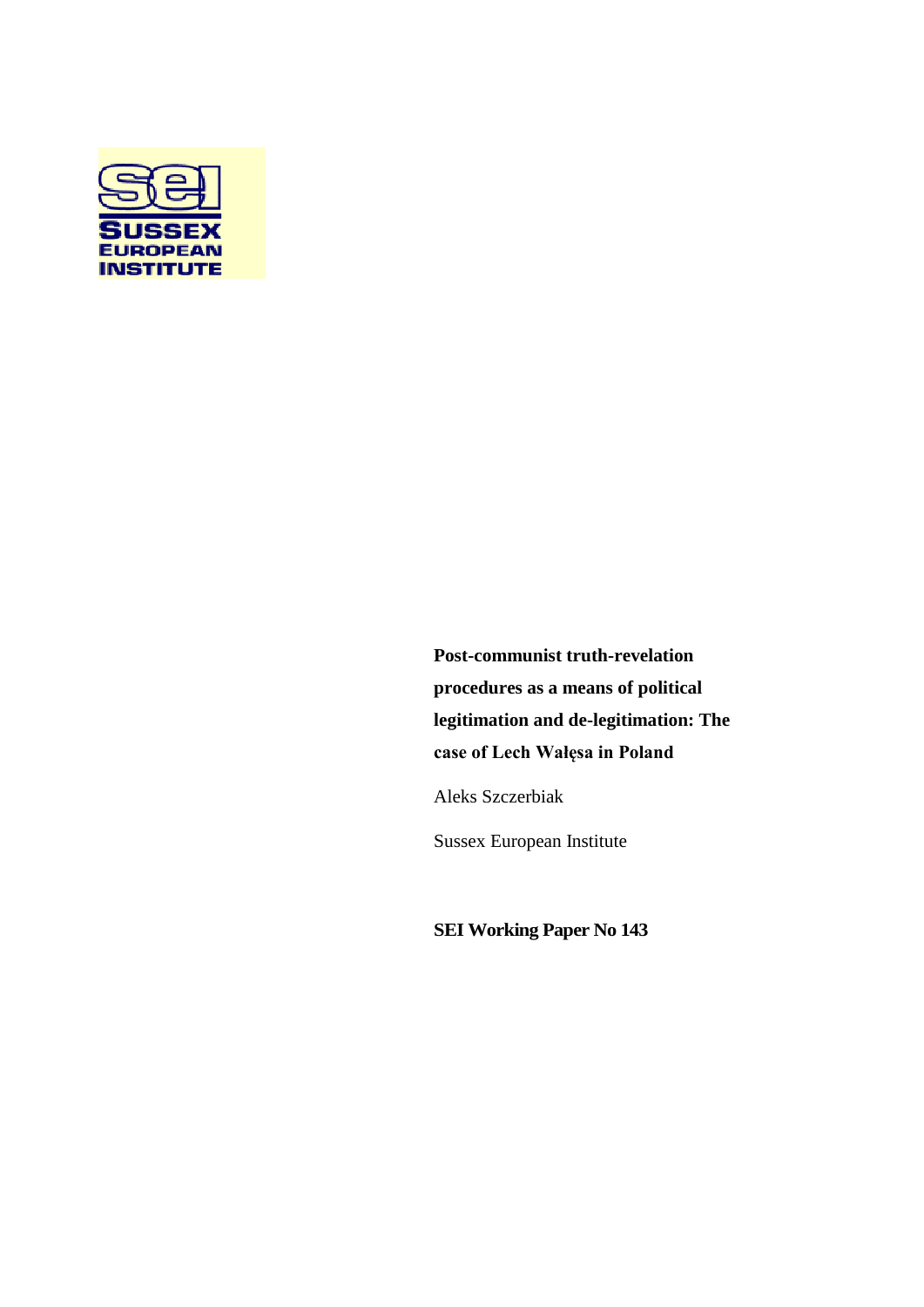The **Sussex European Institute** publishes Working Papers (ISSN 1350-4649) to make research results, accounts of work-in-progress and background information available to those concerned with contemporary European issues. The Institute does not express opinions of its own; the views expressed in this publication are the responsibility of the author.

The **Sussex European Institute**, founded in Autumn 1992, is a research and graduate teaching centre of the University of Sussex, specialising in studies of contemporary Europe, particularly in the social sciences and contemporary history. The **SEI** has a developing research programme which defines Europe broadly and seeks to draw on the contributions of a range of disciplines to the understanding of contemporary Europe. The **SEI** draws on the expertise of many faculty members from the University, as well as on those of its own staff and visiting fellows. In addition, the **SEI** provides a one-year MA course in European Governance and Policy and opportunities for MPhil and PhD research degrees.

First published in July 2017

# by the **Sussex European Institute**

University of Sussex, Falmer, Brighton BN1 9QE Tel: 01273 678583

[Email:](mailto:sei@sussex.ac.uk) sei@sussex.ac.uk

# **© Sussex European Institute**

**SEI** Working Papers are available from our website at: [http://www.sussex.ac.uk/sei/publications/seiworkingpapers.](http://www.sussex.ac.uk/sei/publications/seiworkingpapers)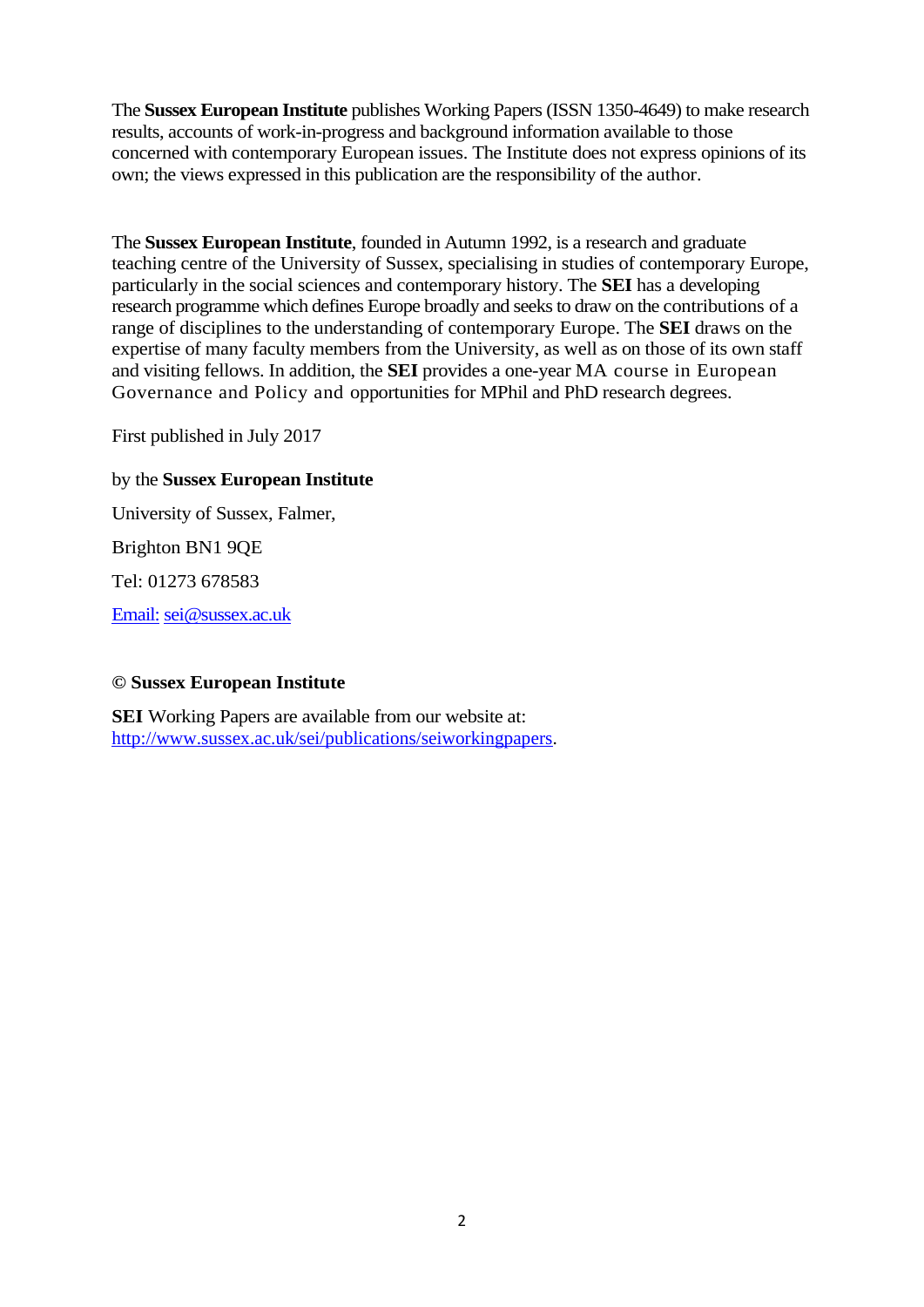#### *Abstract*

*Allegations that Lech Wałęsa was a paid informant of the communist security services surfaced on a number of occasions in post-communist Poland and appeared to be confirmed unequivocally following the discovery of the so-called Kiszczak files. Mr Wałęsa's supporters attempted to relativise his actions: locating them within a broader historical context and arguing that he compensated for them by his subsequent actions. Mr Wałęsa's critics argued that his collaboration lasted several years when he was an ardent informer rewarded financially for betraying fellow workers, that fear of being blackmailed explained his behaviour during the democratic transition and early post-communist period, and that he used his powers as head of state to cover up his involvement. The 'Bolek' affair was used to legitimate and de-legitimate the post-communist state's genesis and foundational myths, specific political actors and formations, and the transitional justice process itself. While the discovery of the Kiszczak files appeared to convince most Poles that Mr Wałęsa was indeed a communist security service collaborator, it did not change their broadly positive view of his contribution to the country's recent history.*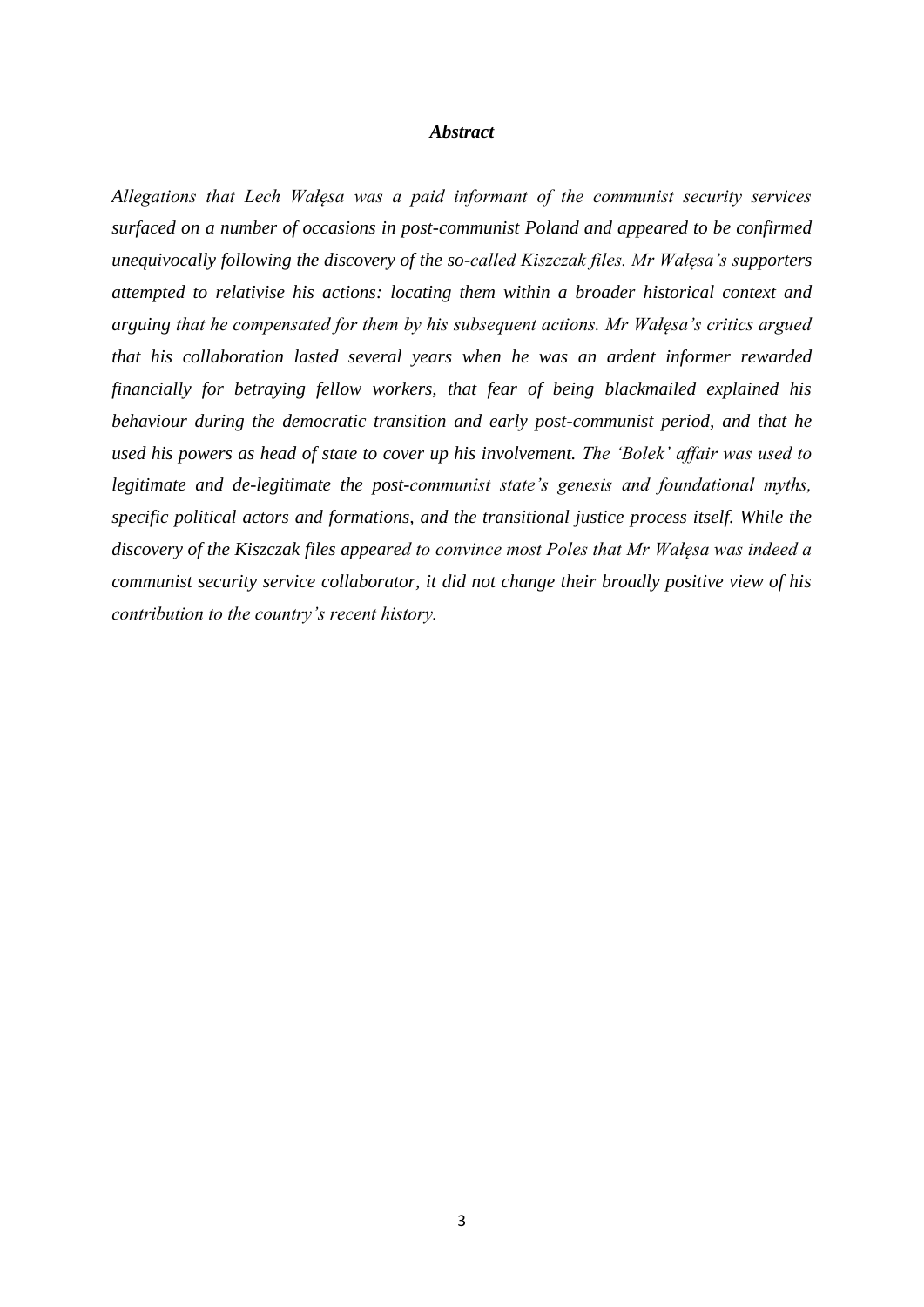## **Post-communist truth-revelation procedures as a means of political legitimation and delegitimation: The case of Lech Wałęsa in Poland**

## **Aleks Szczerbiak Sussex European institute**

This paper examines the way that questions of how to deal with the legacy of the communist past, and specifically what might be termed 'truth revelation procedures', were used in postcommunist Polish political debates to legitimate and de-legitimate the post-1989 state and the political narratives underpinning it, particular political actors, and the transitional justice process itself. Truth revelation procedures are a particular set of transitional justice measures<sup>1</sup> that, in the post-communist context, have largely involved two processes. Firstly, so-called 'lustration': vetting public officials and other prominent individuals for their links with the former communist regime's security services as either secret police officers or informers, and possibly banning them from public office and positions of influence in society. Secondly, declassifying and providing access to the extant secret archives and files of these former security services for public inspection.<sup>2</sup> The paper looks at the stormy, indeed often ferocious, national political debate and divisions within the political elites that emerged from the Solidarity independent trade union and mass anti-communist opposition movement over claims that its one-time legendary leader Lech Wałęsa collaborated with the communist secret services in the early 1970s as an informer codenamed 'Bolek', and the nature and significance of this apparent collaboration. The 'Bolek' affair illustrates how post-communist debates about truth revelation procedures became entwined with the process of defining particular individuals as historical heroes or villains to establish them as public authority

<sup>1</sup> See: Marek M. Kaminski and Monika Nalepa, 'Judging Transitional Justice: A New Criterion for Evaluating Truth Revelation Procedures', *The Journal of Conflict Resolution*, Vol 50, No 3, June 2006, pp383-408; and Monika Nalepa, 'To Punish the Guilty and Protect the Innocent: Comparing Truth Revelation Procedures', *Journal of Theoretical Politics*, Vol 2 No 2, April 2008, pp221-245.

<sup>2</sup> In other contexts truth revelation procedures also involved historical or 'truth' commissions: temporary bodies of formal inquiry appointed to re-examine the past and document the repressive activities of the previous regime, sometimes with the objective of achieving societal reconciliation. For more on lustration and transitional justice in post-communist Poland, see: See: Aleks Szczerbiak, 'Dealing with the Communist Past or the Politics of the Present? Lustration in Post-Communist Poland', *Europe-Asia Studies*, Vol 54 No 4, June 2002, pp553-572; Noel Calhoun, 'The Ideological Dilemma of Lustration in Poland', *East European Politics and Societies*, Vol 16 No 2, Spring 2002, pp494-520; Roman David, 'Lustration Laws in Action: The Motives and Evaluation of Lustration Policy in the Czech Republic and Poland (1989-2001)', *Law and Social Inquiry*, Vol 28 No 2, April 2003, 387-439; Piotr Grzelak, *Wojna o lustrację*, Warsaw: Trio, 2005; Cynthia Horne, 'Late lustration programmes in Romania and Poland: supporting or undermining democratic transitions', *Democratization*, Vol 16 No 2, April 2009, pp344-376; Lavinia Stan, 'Poland' in Lavinia Stan, ed, *Transitional Justice in Eastern Europe and the Former Soviet Union*, Routledge: London and New York, 2009, pp76-101; Roman David, *Lustration and Transitional Justice: Personnel Systems in the Czech Republic, Hungary and Poland*, Philadelphia: University of Pennsylvania Press, 2010; Matt Killingsworth, 'Lustration after Totalitarianism: Poland's Attempt to Reconcile with its Communist Past', *Communist and Post-Communist Studies*, Vol 43 No 3, September 2010, pp275-284; Monika Nalepa, *Skeletons in the Closet: Transitional Justice in Post-Communist Europe*, New York: Cambridge University Press, 2010; Antoni Dudek, *Instytut: Osobista historia IPN*, Warsaw: Wydawnictwo Czerwona i Czarna, 2011: Aleks Szczerbiak, 'Explaining Late Lustration Programs: Lessons from the Polish Case', in Lavinia Stan and Natalya Nedelsky, eds, *Post-Communist Transitional Justice: Lessons from Twenty Five Years of Experience*, New York, NY, Cambridge University Press, 2015, pp51-70; and Aleks Szczerbiak, 'Deepening democratisation? Exploring the declared motives for "late" lustration in Poland', *East European Politics*, Vol 32 No 4, September 2016, pp426-445.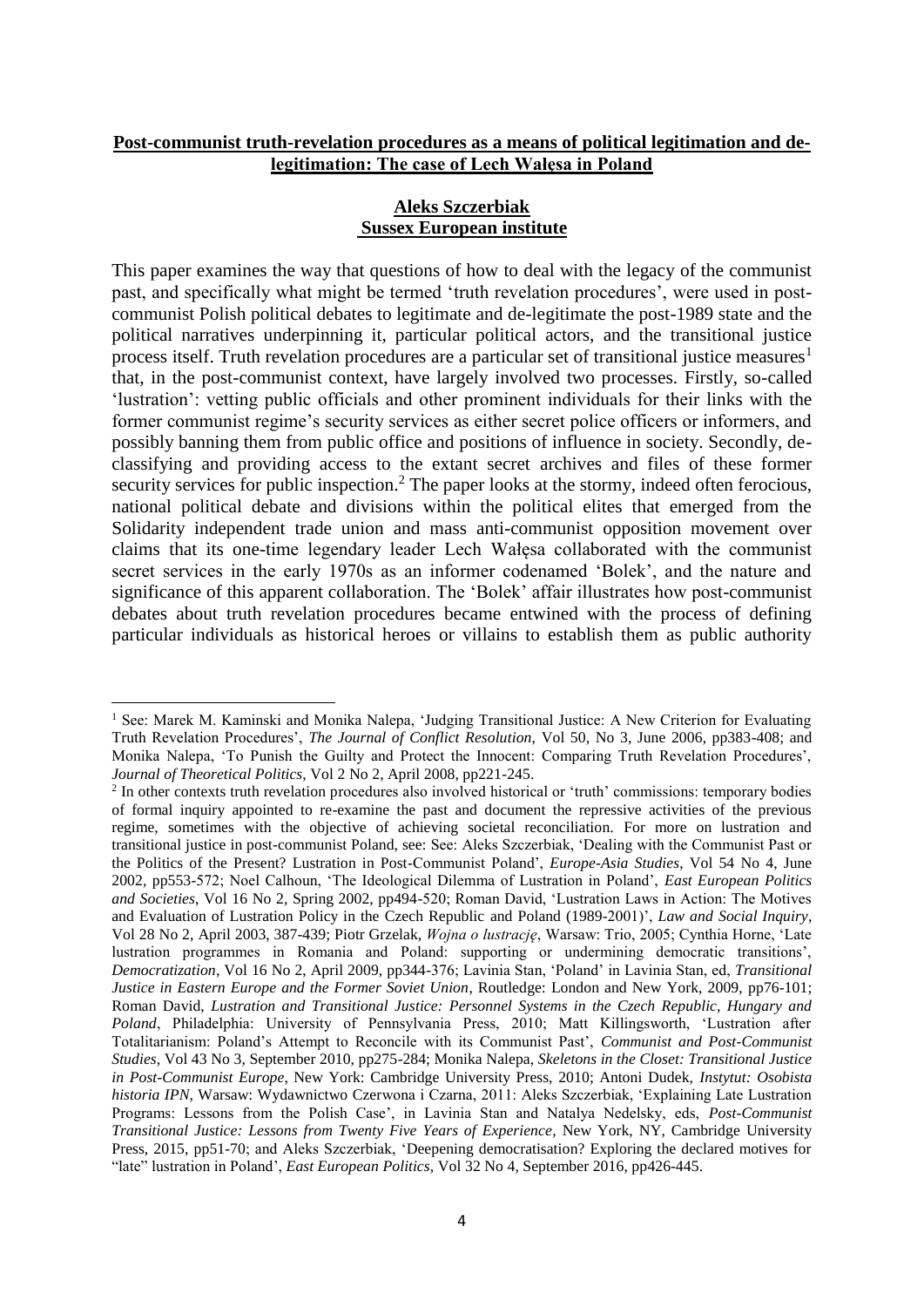figures, and then to use them as authoritative sources to legitimate or de-legitimate the political system, particular political actors and formations, and policies.<sup>3</sup>

The paper begins by setting out the historical context of the 'Bolek' affair, describing how the allegations of Mr Wałęsa's alleged collaboration surfaced and re-surfaced on a number of occasions in post-communist Poland. It moves on to outline the arguments used by Mr Walesa's defenders and critics. The next section explains in detail how the 'Bolek' affair was used as a means of legitimation and de-legitimation at a number of levels: of the postcommunist state, of particular political actors and formations, and of the truth revelation process itself. Finally, the paper examines public attitudes towards Mr Wałęsa's alleged collaboration. The main primary data sources are a qualitative analysis of news articles and opinion-editorial pieces published in: the centre-right 'Rzeczpospolita' daily, the main Polish newspaper of record; the key opinion-forming liberal-left 'Gazeta Wyborcza' daily and 'Polityka' weekly journal; the influential the right-wing 'wSieci' and 'Do Rzeczy' weekly journals, and 'wPolityce' news and commentary web portal. Most of the articles that I draw upon were published in the February-March 2016 period immediately after the publication of the Kiszczak files. The main data sources on Polish public opinion are polls conducted by the Centre for Public Opinion Research (Centrum Badania Opinii Społecznej: CBOS) polling agency together with the results of other opinion surveys published in the various news sources consulted, as described above.

The paper shows that Mr Wałęsa's supporters attempted to relativise his actions and locate them within a broader historical context, posed various mitigating circumstances, and argued that he had compensated for the weaknesses of his youth by his subsequent actions. His critics argued that Mr Wałęsa's collaboration was not just an 'episode' but lasted several years when he was an ardent informer rewarded financially for betraying his friends and fellow workers, and that fear of being blackmailed explained his behaviour during the transition to democracy and early years of post-communism, and raised questions about whether he had used his powers as head of state to cover up his involvement. Supporters of the post-1989 status quo argued that the Third Republic's opponents were attempting to use the 'Bolek affair' to undermine the idea of the 1989 round table negotiations as an honourable compromise that paved the way for the transition to democratic rule. Its critics argued that the revelations of Mr Wałęsa's collaboration revealed the mechanisms through which the communist security services deformed the Polish transformation by keeping in positions of power a group of individuals who were under their influence. The 'Bolek' affair also became a key issue dividing the main Polish political actors that emerged in the post-2005 period and was used to either argue that truth revelation process was vitally necessary or warn that it could become dangerously politicised. While the discovery of the Kiszczak files appeared to convince most Poles that Mr Wałęsa was indeed a communist security service collaborator, they also seemed prepared to interpret his actions charitably and did not change their broadly positive view of his contribution to the country's recent history.

<sup>&</sup>lt;sup>3</sup> This was one of the tools of what might be termed 'historical policy' (polityka historyczna). In contemporary Polish political debate this concept developed increasingly ideological overtones and was linked to the idea of strengthening Poland's national unity and cohesion by defending the country's interpretation of history and trying to ensure that it was widely accepted in international circles in order for the country to achieve its wider political goals. See, for example: Dariusz Gawin et al, 'Po co nam polityka historyczna?', *wyborcza.pl*, 30 September 2005, http://wyborcza.pl/1,76842,2945729.html (accessed 17 February 2017).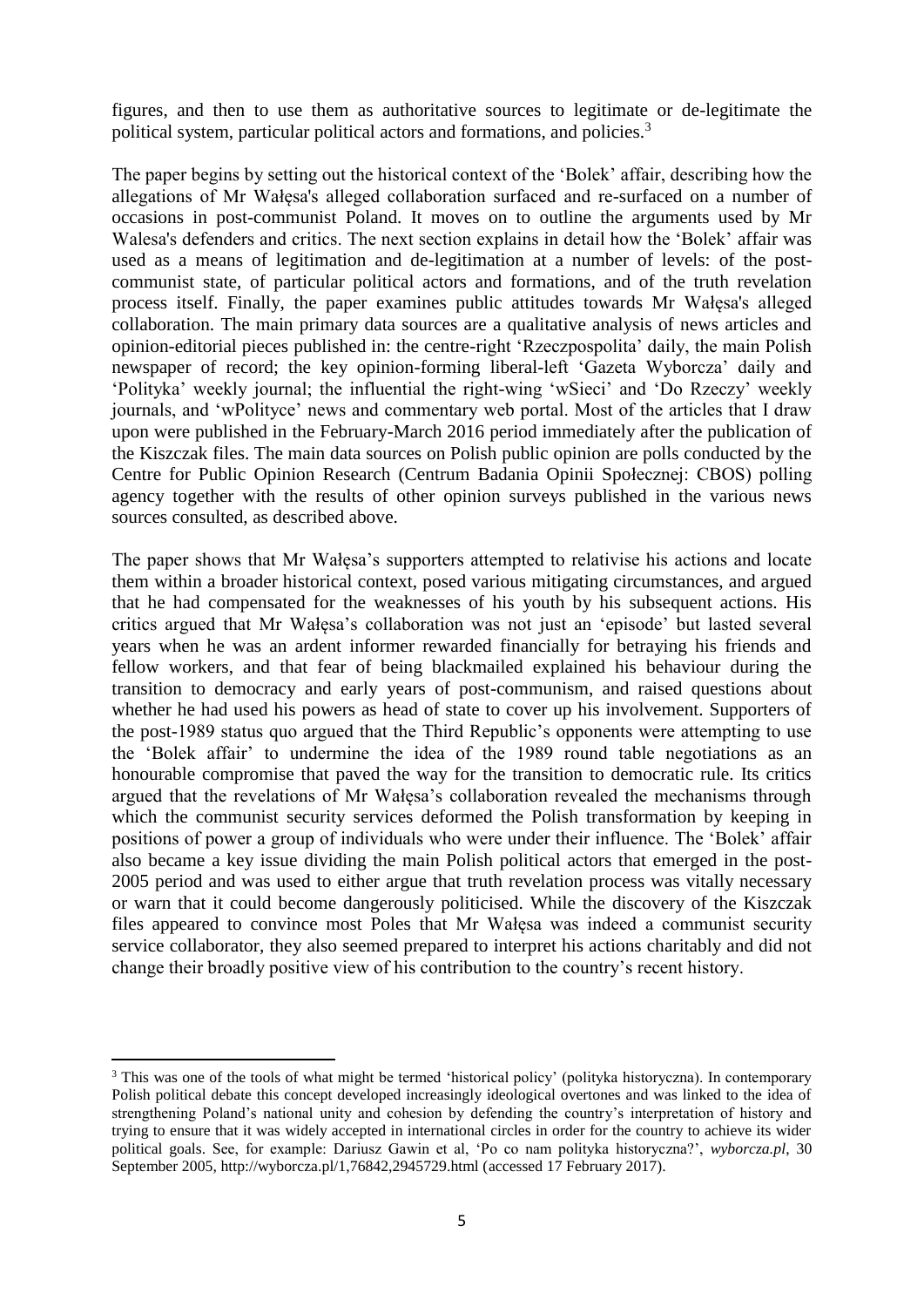#### What was the background to the 'Bolek' affair?

Allegations that Mr Wałęsa was a paid informant of the Polish communist Security Services (Służba Bezpieczeństwa: SB) in the early 1970s code named 'Bolek' first appeared in the public domain at the beginning of the 1990s and were to re-surface on a number of occasions. Agent 'Bolek''s activity began with the anti-communist protests on the Baltic coast at the end of 1970 and beginning of 1971 when Mr Wałęsa was a member of the strike committee in the Gdańsk shipyard. The alleged informer went on to provide information to Poland's communist-era secret police in the early 1970s on the views and actions of his colleagues in the shipyard. Mr Wałęsa, of course, became an icon of the struggle against Poland's communist regime leading the Solidarity trade union and anti-communist opposition movement from its formation in 1980 until he was elected President in Poland's first fullyfree post-communist election at the end of 1990. Nonetheless*,* several of Mr Wałęsa's former colleagues from the Free Trade Unions of the Coast (Wolne Związki Zawodowe Wybrzeża: WZZ), an anti-communist opposition organisation operating in the coastal region in the late 1970s, backed the theory that he had been recruited as an agent. These included one-time leading Solidarity activists Andrzej and Joanna Gwiazda, Krzysztof Wyszkowski and the late Anna Walentynowicz.<sup>4</sup> However, Mr Wałęsa side-lined them within the union and their claims were generally dismissed as conspiracy theories by most politicians and the mainstream media.

The allegations received their first high profile airing in June 1992 when the by then President Wałęsa was included on the so-called 'Macierewicz list'. This was a secret list of 66 leading members of the Polish political elite holding important public offices in the government, parliament and other state bodies who had allegedly figured in the communist security service archives as secret informers. They were presented to parliament by Antoni Macierewicz, the then interior minister in the right-wing government led by Solidarity-linked lawyer Jan Olszewski.<sup>5</sup> Mr Olszewki's administration came to office following the first fully free post-communist parliamentary election held in October 1991 as a self-proclaimed government of 'breakthrough' and, although it was always a weak and unstable minority coalition, had huge political ambitions promising a clean break with the communist past. Consequently, in May 1992 the Sejm, the more powerful lower house of the Polish parliament, passed a vote requiring Mr Macierewicz to publicly disclose the names of all current senior public officials occupying the rank of provincial governor upwards who had collaborated with the communist security services. A special investigation bureau was established within the interior ministry to compile such a list of collaborators based on the secret archives. However, Mr Macierewicz's lists were immediately leaked to the press after he presented them in parliament and the subsequent furore led to his loss of ministerial office the next day (June 5th) following the Olszewski government's dismissal, among hints from the prime minister that it had fallen victim to a dark conspiracy by political forces linked to the previous communist regime.<sup>6</sup>

<sup>4</sup> According to some sources, Mr Wałęsa confessed his previous collaboration when he became active in the Free Trade Unions in 1977 and promised not to have any further contacts with the communist security services. See, for example: Marek Jan Chodakiewicz, 'Agent Bolek', *Intelligencer: Journal of US Intelligence Studies*, Vol 17 No 2, Fall 2009, pp108-110.

<sup>5</sup> See: Y-Elita Pl, 'Lista Macierewicza', undated, http://yelita.pl/artykuly/art/lista-macierewicza (accessed December 16, 2013).

<sup>6</sup> See, for example: Jacek Kurski and Piotr Semka. *Lewy Czerwcowy*. Warsaw: Editions Spotkania. 1993.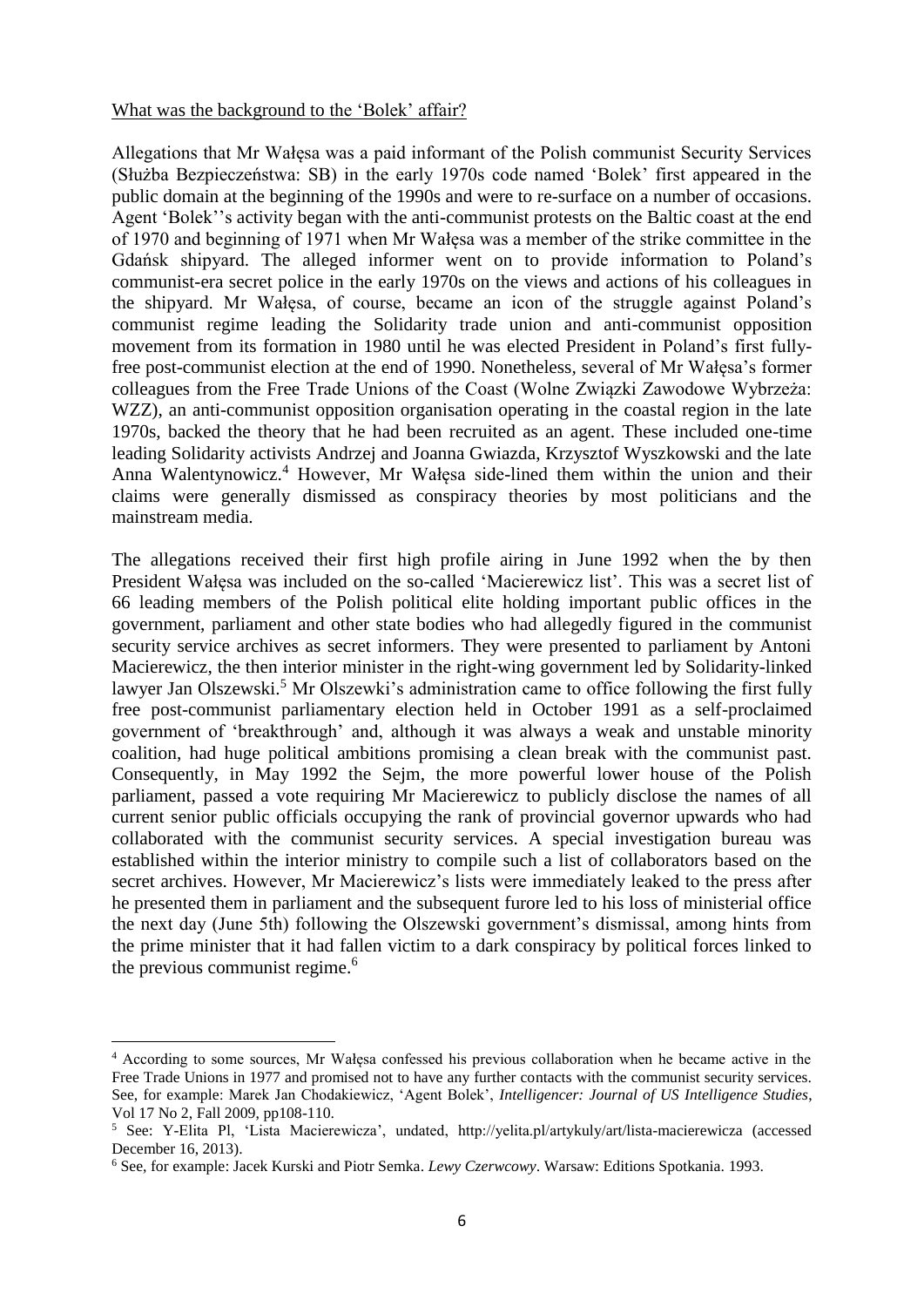The issue re-surfaced in June 2008 when two historians working for the Institute of National Remembrance (Instytut Pamięci Narodowej: IPN), Sławomir Cenckiewicz and Piotr Gontarczyk, and with the blessing of the Institute's then president Janusz Kurtyka, published an academic monograph presenting what Mr Wałęsa's opponents said was strong, new circumstantial evidence suggesting that he had been recruited to co-operate with the communist security services as agent 'Bolek' while under arrest during the shipyard workers' strike in December 1970 and collaborated with them in the early 1970s.<sup>7</sup> Although most documents concerning agent 'Bolek' were destroyed, the book contained evidence of his collaboration from the remaining materials including: papers from the communist security service archives, excerpts of memoirs from participants in the political events of the 1970s and 1980s, and files from the 1990s concerning vetting procedures for the State Security Office (Urząd Ochrony Państwa: UOP) and the public prosecutors' office. From these documents, the authors argued that agent 'Bolek' was an ordinary worker at the Gdańsk shipyard who was recruited by the communist security service apparatus during the December 1970 strikes and was a very effective and active agent between 1970-72 but was apparently removed from the operating files in 1976. Although not conclusive, given that some of the key documents went missing during Mr Wałęsa's 1990-95 presidency, the authors claimed that the evidence contained in the book, based on the sources that they had uncovered from the incomplete 'Bolek' file and supported by testimony from security service officers who were his handlers, exposed his role as an informer. The book also claimed that, in the wake of the publication of the 'Macierewicz list', Mr Walesa arranged for records of his communist security service collaboration to be removed and destroyed.<sup>8</sup>

The book received substantial coverage in both the Polish and international media sparking a heated national public and political debate on Mr Wałęsa's alleged collaboration.<sup>9</sup> Moreover, the authors questioned the lustration court's August 2000 verdict, when Mr Walesa ran for President again that year, which declared that he had not lied when he stated that he never collaborated with the communist security services.<sup>10</sup> The evidence contained in the book also questioned the Institute's November 2005 decision to officially designate Mr Wałęsa as being 'persecuted' by the communist regime. <sup>11</sup> In doing so, it also appeared to effectively clear him of collaboration, as this was a status not open to communist security service functionaries and informers, even if the latter had also been invigilated themselves. Interestingly, in September 2008, after the book was published, the Institute did not include Mr Wałęsa in a list of 2,000

<sup>7</sup> See: Sławomir Cenckiewicz and Piotr Gontarczyk. *SB a Lech Wałęsa. Przyczynek do biografii*. IPN: Gdansk-Warsaw–Krakow. 2008. The Institute was established at the end of the 1990s and its primary function, in addition to investigating Nazi and communist crimes and informing and educating the Polish public about the country's recent past, was to act as the custodian of the communist security service files to which historians and researchers would be granted access.

<sup>8</sup> See: Sławomir Cenckiewicz and Piotr Gontarczyk, 'Gdzie są akta TW "Bolka"', *Rzeczpospolita*, 17 June 2008. 9 In 2009 another (controversial) publication by Paweł Zyzak, a former Institute of National Remembrance intern, also connected Mr Wałęsa to the communist security services. See: Paweł Zyzak. *Lech Wałęsa - idea i historia. Biografia polityczna legendarnego przywódcy "Solidarności" do 1988 roku*. Arcana: Krakow. 2009.

<sup>10</sup> See: Sławomir Cenckiewicz and Piotr Gontarczyk, 'Jak lustrowano prezydenta Wałesę', *Rzeczpospolita*, 18 June 2008. In 1997 the Polish parliament passed a lustration law which required approximately 20,000 officials to submit written declarations stating whether or not they consciously worked for or collaborated with the communist security services at any point between 1944-1990. Anyone who was found by the lustration court to have made a false statement was banned from public office for ten years. See: Sejm RP. 'Ustawa z dnia 11 kwietnia 1997 r. o ujawnieniu pracy lub służby w organach bezpieczenstwa państwa lub współpracy z nimi w latach 1944–1990 osób pełniących funkcje publiczne', Dziennik Ustaw, 1997 nr 70 poz. 443, http://isap.sejm.gov.pl/Download;jsessionid=E3D8BFA1046DCE6E02F87BD035C0DEB8?id=WDU19970700 443&type=2 (accessed 13 February 2015).

<sup>11</sup> See: Sławomir Cenckiewicz, 'Jak Wałęsa dostał status pokrzywdzonego', *Rzeczpospolita*, 15 April 2009.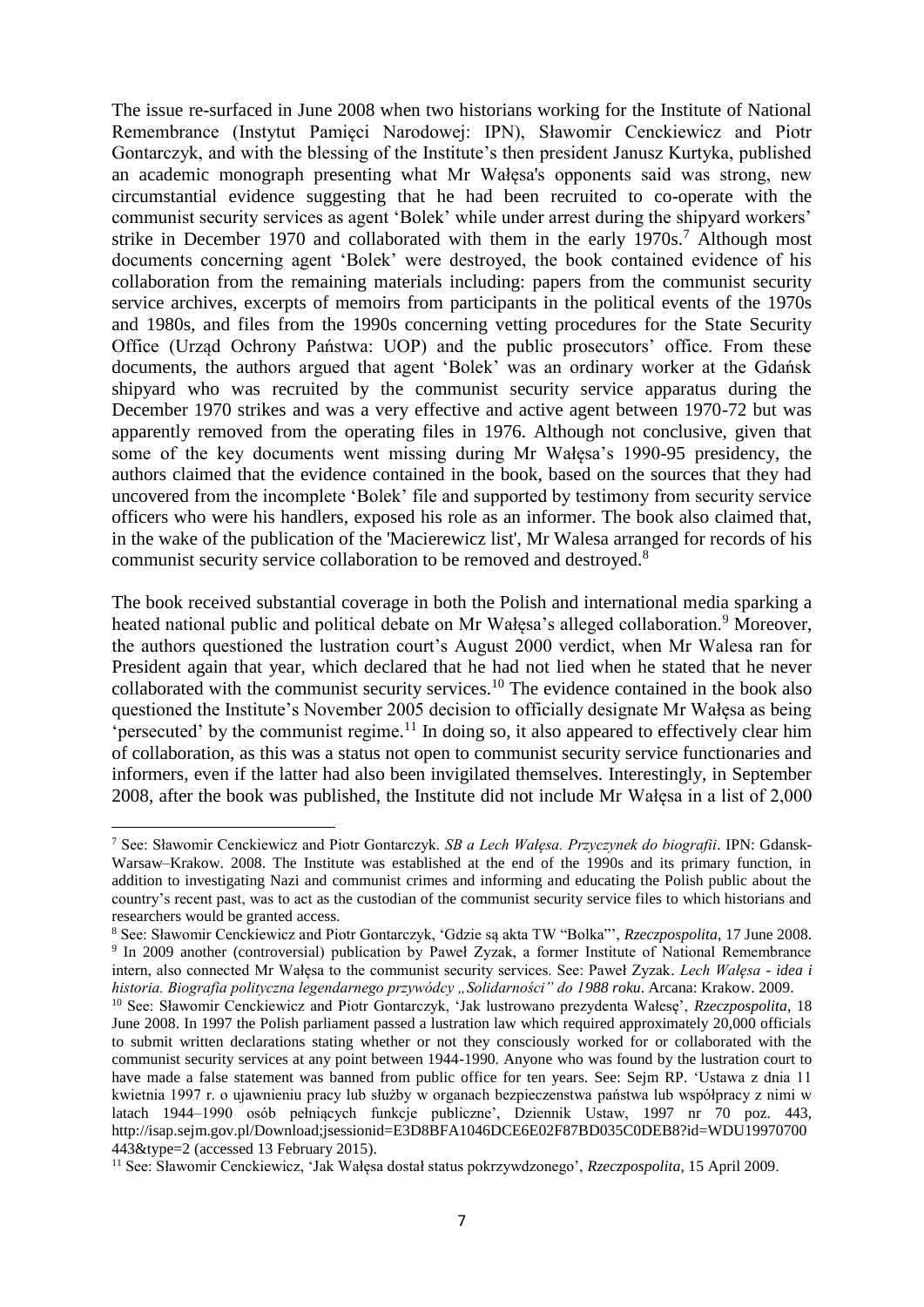people who were persecuted under communism saying that his case was 'complicated'; although it included some of the former President's main Solidarity adversaries who accused him of having been a communist security service agent, including Mr and Mrs Gwiazda, and Ms Walentynowicz.<sup>12</sup>

Then, in February 2016 the Institute released copies of original documents which apparently filled in the missing pages from the incomplete 'Bolek' file and showed unequivocally that Mr Wałęsa had collaborated with the communist security services in 1970s as a paid secret collaborator.<sup>13</sup> The files were hidden illegally in the home of General Czesław Kiszczak, a one-time high-ranking security services officer and communist interior minister who died in November 2015. Together with the then communist leader General Wojciech Jaruzelski, General Kiszczak was responsible for imposing the December 1981 martial law crackdown which crushed the Solidarity movement. Both of them were also leading figures on the regime side during the February-April 1989 round table negotiations between the communist government and Solidarity opposition movement that led eventually to the collapse of the regime in Poland. About three months after General Kiszczak's death his widow Maria, who claimed that her husband had hidden the documents to protect Mr Wałęsa's status as a national hero,<sup>14</sup> tried to sell them to the Institute for a cash payment of  $90,000$  złoties. However, acting upon a law that gave it the right to appropriate important historical documents, the Institute instructed the authorities to seize them immediately.

The dossier, which covered the period 1970-76, contained two folders. The first bundle was a 'personal file' that included a one-page handwritten agreement to co-operate with the communist security services as an informant signed by hand with the name 'Lech Wałęsa' and the codename 'Bolek' (the undercover moniker his handlers assigned him)<sup>15</sup> and dated December 21st 1970, a time when he worked as an electrician and was under arrest as strike leader of the worker protests at the Gdańsk shipyard. The second batch was a 'work file' containing numerous reports by agent 'Bolek' on his co-workers in the shipyard and notes of his meetings with communist security service functionaries. The documents showed that agent 'Bolek' co-operated as a paid informant and was most active from the beginning of the December 1970 strikes until December 1972. At first he eagerly provided information about the situation at the shipyard which could potentially have harmed his friends and fellow workers: on their opinions and actions; preparations for strikes, lockouts and demonstrations; and the names of the instigators of unrest among the workforce and those leafleting the plant. The files also included confirmations of the receipt of regular payments of money for his

<sup>12</sup> See: Piotr Kubiak, 'Lech Wałęsa: gryzą mnie po kostkach', *Rzeczpospolita*, 26 August 2008: and Wojciech Czuchnowski, 'IPN: Wałęsa do weryfikacji', *Gazeta Wyborcza*, 26 August 2008.

<sup>13</sup> See: Andrzej Gajca, 'Akta uderzają w Wałęsę', *Rzeczpospolita*, 22 February 2017; and Wojciech Czuchnowski, 'Trzy teczki Kiszczaka o "Bolku". Co jest w dokumentach udostępnionych przez IPN', 22 February 2017, *wyborcza.pl*, http://wyborcza.pl/1,75398,19664441,trzy-teczki-kiszczaka-o-bolku-co-jest-wdokumentach-udostepnionych.html (accessed 22 February 2017).

<sup>&</sup>lt;sup>14</sup> The documents contained a note saying that they were not to be made available until five years after Mr Wałęsa's death.

<sup>&</sup>lt;sup>15</sup> Gontarczyk and Cenckiewicz's critics argued that their book was highly circumstantial and, although the authors analysed excerpts from agent 'Bolek''s denunciations stored in police files, they were not in possession of this most vital document, the very file found in Kiszczak's house. For critical reviews of the Cenckiewicz-Gontarczyk book see, for example: Andrzej Friszke, 'Znisczyć Wałęsę', *Gazeta Wyborcza*, 21-22 June 2008; and Paweł Machcewicz, 'Wałęsa w krzywym zwiercadle', *Rzeczpospolita*, 30 June 2008. For the authors' responses see: Sławomir Cenckiewicz and Piotr Gontarczyk, 'O recenzji pisanej na raty. W odpowiedzi prof Andrzejowi Friszkemu', *Gazeta Wyborcza*, 26 June 2006; and Sławomir Cenckiewicz and Piotr Gontraczyk, 'Książka w krzywym zwierciadle', *Rzeczpospolita*, 8 July 2006.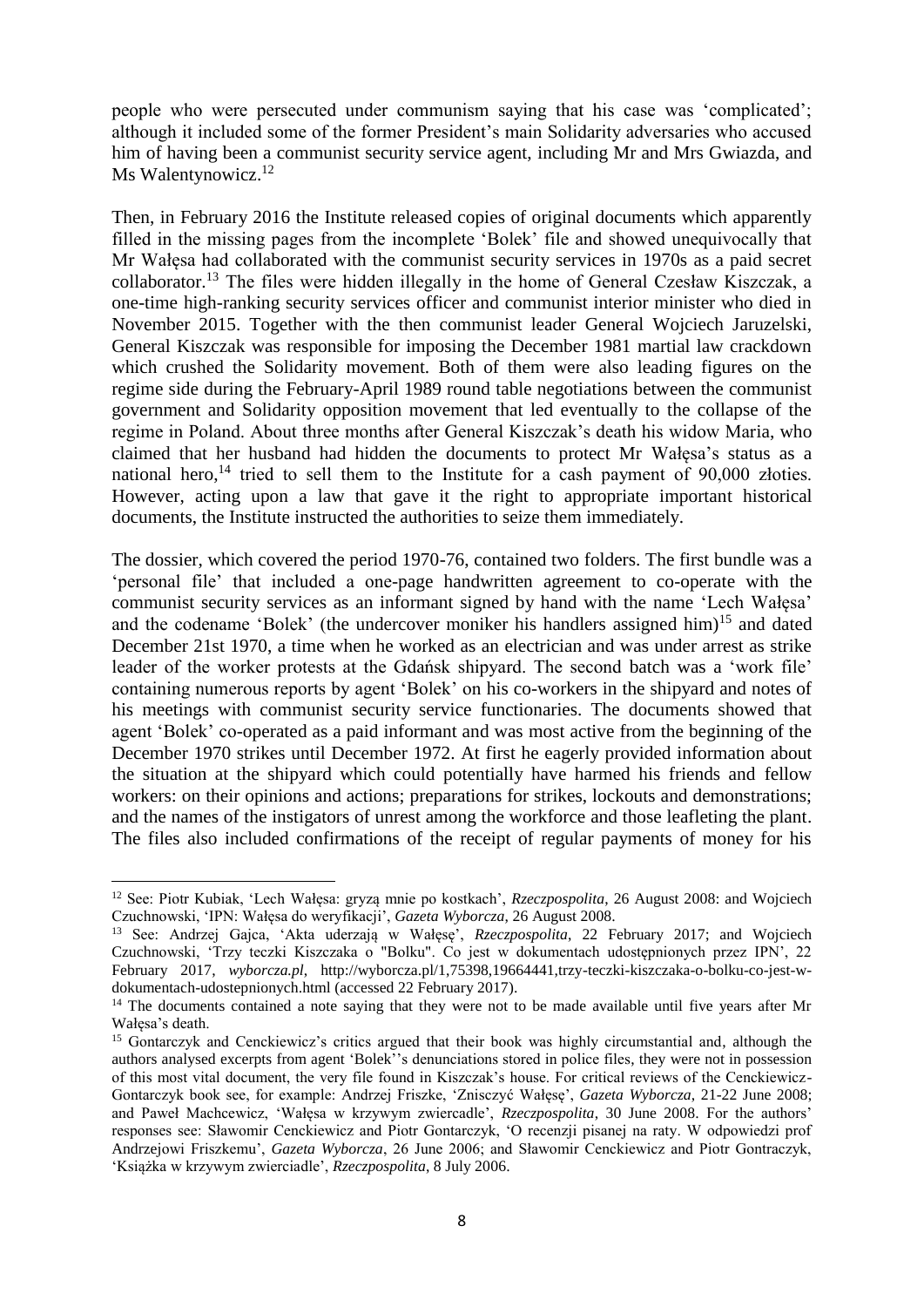denunciations signed by Mr Wałęsa, together with his discharge from collaboration. After a while agent 'Bolek''s enthusiasm diminished as he became disenchanted with the political situation, he tried to avoid meeting with security service officers, and, as the quality of his information declined, was no longer deemed a valuable asset and collaboration with him terminated formally in 1976.

Mr Wałęsa's own statements regarding the truthfulness of these allegations and his response to the documents that purported to prove them, was confusing and contradictory.<sup>16</sup> At some points he came close to admitting that he had collaborated. In his 1987 autobiography 'A Way of Hope', for example, Mr Wałęsa acknowledged that, 'I did not emerge from these confrontations (with the communist security services following the December 1970 strikes) entirely clean. They gave me a condition: sign! And then I signed!<sup>'17</sup> Then again in June 1992, in a statement to the Polish Press Agency on the day that the Macierewicz list was released, he said that 'in December 1970 I signed three or four documents' to escape from the security services; $<sup>18</sup>$  although he withdrew this statement later that day when it became clear</sup> that the Olszewski government would be removed. However, even then Mr Wałęsa implied that what he signed was not a collaboration agreement as such but simply a document expressing loyalty to the communist regime (what he termed a 'lojalka'), and denied that he ever acted upon it by informing on anyone or accepting any payments.<sup>19</sup> Sometimes Mr Wałęsa claimed that he had fooled the system and outwitted his interrogators to 'familiarise himself with his enemy, strive for victory, minimalise losses, particularly to rescue clever and brave people…(and harm) provocateurs, drunks and trouble makers, pushing them into scuffles, losses and lost causes. If you can see any collaboration here, then in this concept the Security Service was collaborating with me!<sup>'20</sup>

On other occasions, Mr Wałęsa denied vehemently that he had ever been an informant and dismissed the incriminating files as forgeries created by the communist security services to discredit him. Indeed, for a number of years he was involved in an ongoing lawsuit against fellow one-time Solidarity and Free Trade Unions of the Coast activist Krzysztof Wyszkowski who alleged that Mr Wałęsa had been a collaborator. He also denied removing incriminating documents from the security service archives during his presidency. Indeed, until 2008 he claimed that he had never seen his secret police file and it was only after the publication of the Cenckiewicz-Gontarczyk book that he admitted borrowing it, although he also insisted that nothing had been removed. When the accusations against him re-surfaced with the discovery of the Kiszczak dossier in February 2016, Mr Wałęsa once again denounced the files as forgeries: 'It is believed that I allowed myself to be broken, that I did in fact in spite of everything slightly collaborate, inform and take money in the 1970s. NO. NO. NO.' $^{21}$ 

<sup>16</sup> See, for example: Jarosław Stróżyk, 'Lech Wałęsa: Kiedyś dokumenty same przemowią, *Rzeczpospolita*, 31 May-1 June 2008.

<sup>17</sup> See: Lech Wałęsa. *Droga nazdzei*. Krakòw: Znak. 1990, p6.

<sup>18</sup> See: *SB a Lech Wałęsa*, p436.

<sup>19</sup> Cf: 'Wildstein o oświadczeniach Wałęsy: To jest kolejna wersja zdarzeń, kolejny świadek, którego nikt nie widział. On mówi od rzeczy', *wPolityce*, 19 February 2016, http://wpolityce.pl/polityka/282318-wildstein-ooswiadczeniach-walesy-to-jest-kolejna-wersja-zdarzen-kolejny-swiadek-ktorego-nikt-nie-widzial-on-mowi-odrzeczy (accessed 19 February 2016).

<sup>20</sup> See: Andrzej Stankiewicz, 'Lech Wałęsa bliżej "Bolka",' *Rzeczpospolita*, 3 March 2016. Some commentators argue that this was impossible and it was delusional of him to think that he could have manipulated the security services in this way. See, for example: Michał Płociński, 'Historyk: Wałęsa to nie Piłsusdski', *Rzeczpospolita*, 12-13 March 2016.

<sup>21</sup> See: Andrzej Stankiewicz, 'Lech Wałęsa, niewolnik "Bolka",' *Rzeczpospolita*, 22 February 2016.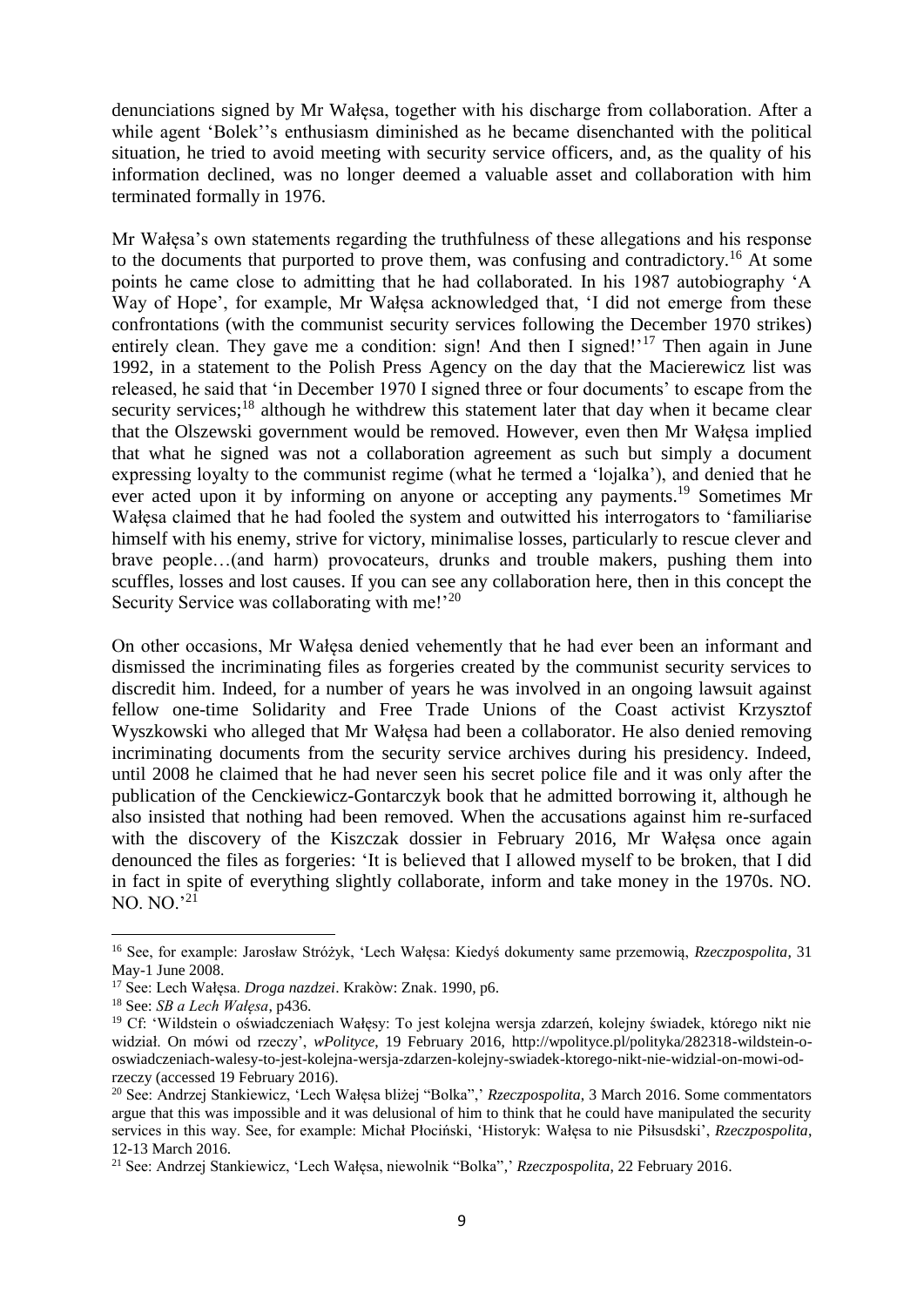#### What arguments were used by Mr Wałęsa's supporters?

Some of Mr Wałęsa's staunchest supporters, who included many of his erstwhile Solidarity colleagues, argued that the supposedly incriminating documents may have been fabricated; or at least questioned whether it was possible to make unambiguous judgements about the nature of his involvement on the basis of them. For example, commentators Wojciech Czuchnowski and Agnieszka Kublik argued that: 'the files…are incomplete and carry traces of numerous interferences in their contents' because 'the Security Services specialised in falsification, societal disinformation activities and breaking up the opposition…you cannot treat the Security Service materials as an oracle and the revealed truth. You have to approach them with suspicion.'<sup>22</sup> Mr Wałęsa's defenders drew attention to the fact point to the fact that false documents relating to his collaboration were created at the beginning of the 1980s in order to discredit him with his fellow oppositionists and (as it turned out in the end, unsuccessfully) prevent him being awarded the Nobel Peace Prize.<sup>23</sup>

However, especially after the release of the Kiszczak files, most commentators, even those sympathetic to Mr Wałęsa, accepted that it was difficult to question the authenticity of the documents and that he almost certainly did collaborate with the communist security services between 1971-76. They acknowledged that it would been impossible (and unnecessary) to fabricate such elaborate and detailed accounts of the situation in the Gdańsk shipyards as set out in Mr Wałęsa's files years after the actual events took place simply in order to discredit the former Solidarity leader. While the later reports were much rarer and more laconic, agent 'Bolek''s initial accounts were very detailed, describing not just the general sentiment in the shipyards but particular individuals at length. For example, even generally pro-Wałęsa historian Andrzej Friszke accepted that while 'we cannot rule that maybe some of these were falsified…(t)his would mainly affect receipts for money paid…(b)ut …not…the sections containing information'. 'These testimonies', he argued, 'were not thought up by some security service functionary behind a desk in Warsaw or even in Gdańsk; there are too many details in them.'<sup>24</sup> On another occasion, Prof Friszke argued that: 'There is no possibility to reconstruct such an extensive, detailed account of the situation in the shipyards years later to...discredit Mr Wałesa as leader of Solidarity. No one would be capable of doing this.<sup>'25</sup> Similarly, commentator Andrzej Stankiewicz pointed out that: 'It is very unlikely that the head of the security services (General Kiszczak) would have wasted space in his home safe on false papers - Kiszczak almost certainly collected solely authentic papers, because he wanted to have effective "hooks" (haki) on people who were important during the 1989 velvet revolution. Only such papers would represent an insurance policy.<sup>26</sup> The Institute itself not only insisted that an expert archivist had certified that the Kiszczak files were

<sup>24</sup> See: Andrzej Friszke, 'Jak czytać te teczki', *Polityka*, 2-8 March 2016

<sup>22</sup> See: Wojciech Czuchnowksi and Agnieszka Kublik, 'Misja IPN: znisczyć Wałęsę, uratować Kamińskiego,' *wyborcza.pl*, 28 February 2016, http://wyborcza.pl/1,76842,19692936,misja-ipn-zniszczyc-walese-uratowackaminskiego.html (accessed 28 February 2016).

<sup>&</sup>lt;sup>23</sup> See, for example: Wojciech Czuchnowski, "Bolek" story, czyli jak władze komunistyczne chciały skompromitować Wałęsę', *wyborcza.pl*, 18 February 2016, http://wyborcza.pl/1,75398,19642883,bolek-storyczyli-jak-wladze-komunistyczne-chcialy-skompromitowac.html (accessed 18 February 2016).

<sup>25</sup> See: Adam Leszczyński, 'Prof Friszke: Teczki Wałęsy to nie są śmieci', *wyborcza.pl*, 23 February 2016, http://wyborcza.pl/1,75398,19664506,prof-friszke-teczki-walesy-to-nie-sa-smieci.html (accessed 23 February 2016).

<sup>26</sup> See: Andrzej Stankiewicz, 'Archiwum Kiszczaka: Upadki i wzloty Lecha Wałęsy', *Rzeczpospolita*, 19 February 2016.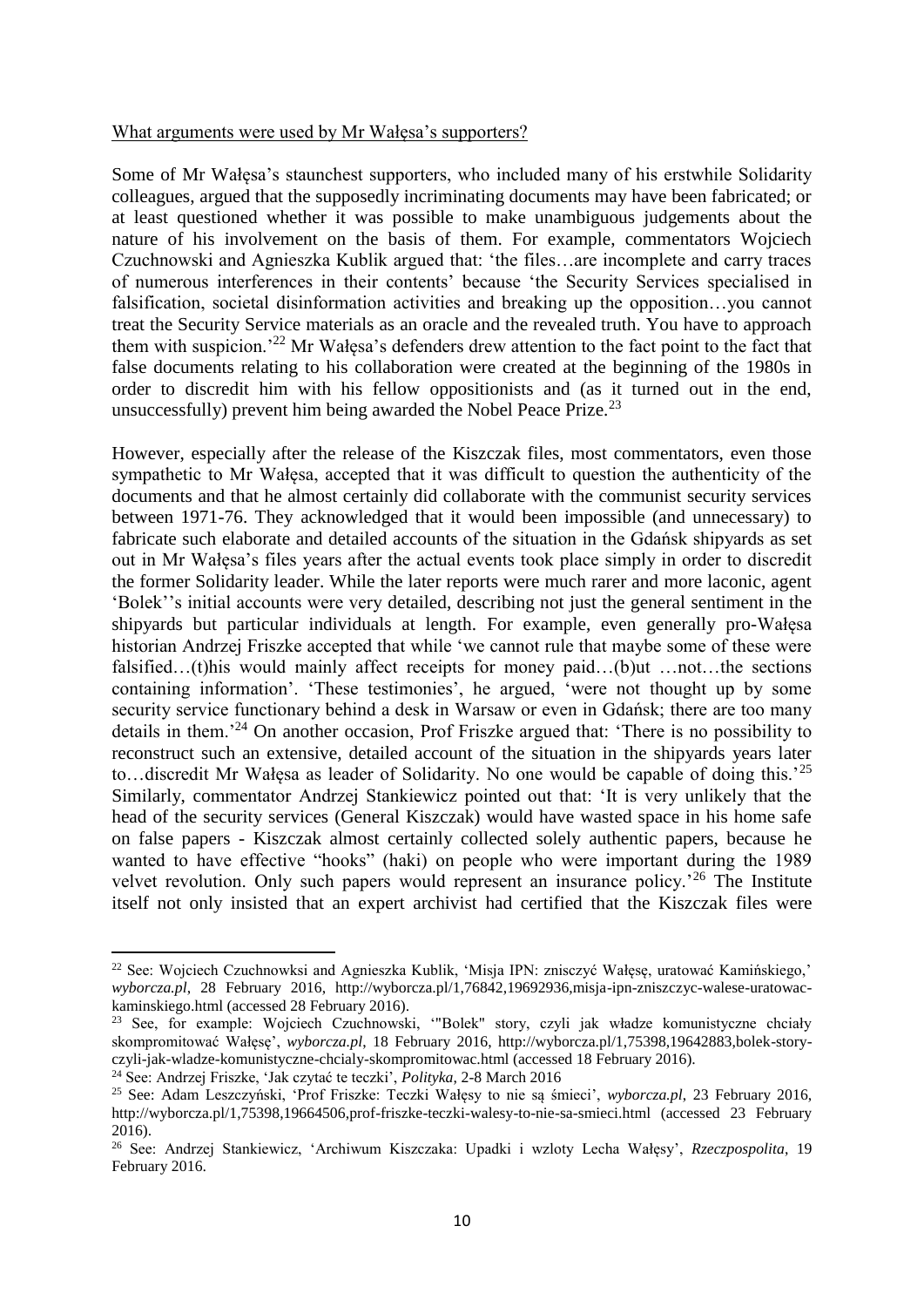authentic papers produced by the communist security services at the time,  $27$  but commissioned a forensic handwriting experts report which, in a January 2017 report, also confirmed their authenticity.<sup>28</sup>

Consequently rather than dismissing the allegations outright, most of Mr Wałęsa's supporters' tended to focus not on the authenticity and contents of the files but on how deeply he was implicated, and the interpretations of his actions, particularly the notion that they were difficult to evaluate from a post-communist perspective. As commentator Jarosław Kurski put it, '(the files contained) the truth about Wałesa ...but only the partial truth.' <sup>29</sup> Firstly, Mr Wałęsa's supporters tried to relativise his involvement and actions by positing various mitigating circumstances. They argued that when he was coerced by the security services into signing a co-operation agreement Mr Wałęsa was a young, isolated worker in a brutal political system with no broader support network, fearing persecution and harsh reprisals against him and his large family. They said that the only reason that he was interrogated in December 1970 was because he had been active in worker protests as one of the leaders of the shipyard strike, while those who never stood up to the regime did not have to deal with the state's coercive apparatus in the same way. As commentator Piotr Moszyński put it: '(This is the) story of a worker with a large family, squeezed effectively by the then allpowerful security services literally the day after the massacre of workers on the coast, when it was obvious to everyone that the threat was not theoretical, because the authorities were prepared to kill if they felt that this was appropriate.'<sup>30</sup> Similarly, veteran opposition activist Karol Modzelewski argued that: 'Wałęsa in 1970 was an ordinary (worker)…without any experience. When they arrested him in December 1970 for five days, he did not have a clue that he even had any rights. He had every reason to be afraid. Shortly before then his colleagues had been beaten up and buried in nylon body bags in anonymous graves. He did not know if he would also be killed. He signed because they told him to sign. He did not have a clue whether he could not sign. It didn't enter into his head.'<sup>31</sup> Bogdan Lis, a veteran of the August 1980 Gdańsk shipyard strike that led to Solidarity's formation, said that: 'The 1970 period is a very difficult one to evaluate. I myself spent time in prison and know how hopeless a person is when confronting the security apparatus. You don't have anyone to appeal to, there was no opposition.'<sup>32</sup> Historian Andrzej Friszke also argued that: '(In 1970) when he was being interrogated, the corpses of the victims were still not buried. Three days earlier he saw how people were killed…You can't hold the first interrogation against Wałęsa. He was arrested not long after there had been shooting on the streets.<sup>33</sup>

<sup>27</sup> See: Marek Kozubal, 'Udostępnią akta z domu Kiszczaka', *Rzeczpospolita*, 22 February 2016.

<sup>28</sup> See: Marek Kozubal, 'Wałęsa jednak podpisał', *Rzeczpospolita*, 1 February 2017; and Wojciech Czuchnowski, 'Kim jest TW "Bolek"? Oskarżyciele Wałęsy triumfują', *wyborcza.pl*, 31 January 2017, http://wyborcza.pl/7,75398,21315268,kim-jest-tw-bolek-oskarzyciele-walesy-triumfuja-podsumowanie.html (accessed 31 January 2017).

<sup>29</sup> See: Jarosław Kurski, 'Operacja "Bolek": Czego nie było w szufladzie Kiszczaka', *wyborcza.pl*, 19 February 2016, http://wyborcza.pl/1,75968,19648199,operacja-bolek-czego-nie-bylo-w-szufladzie-kiszczaka.html (accessed 19 February 2016).

<sup>30</sup> See: Piotr Moszyński, 'Dzięki, Lechu. A co, jeśli sie okaże, że to nie fałszywki?' *wyborcza.pl*, 22 February 2016, http://wyborcza.pl/1,75968,19663857,dzieki-lechu-a-co-jesli-okaze-sie-ze-to-nie-falszywki.html (accessed 22 February 2016).

<sup>31</sup> See: Maciej Stasiński, 'Bez Wałęsy nie byłoby podzemia', *wyborcza.pl*, 22 February 2016, http://wyborcza.pl/1,75398,19659449,bez-walesy-nie-byloby-podziemia.html (accessed 22 February 2016).

<sup>32</sup> See: Wojciech Czuchnowski, 'Ścieżki agenta "Bolka". Co zapisali esbecy w latach 70?' *wyborcza.pl*, 24 February 2016, http://wyborcza.pl/1,75398,19669361,sciezki-agenta-bolka-co-zapisali-esbecy-w-latach-70.html (accessed 24 February 2017).

<sup>33</sup> See: 'Jak czytać te teczki'.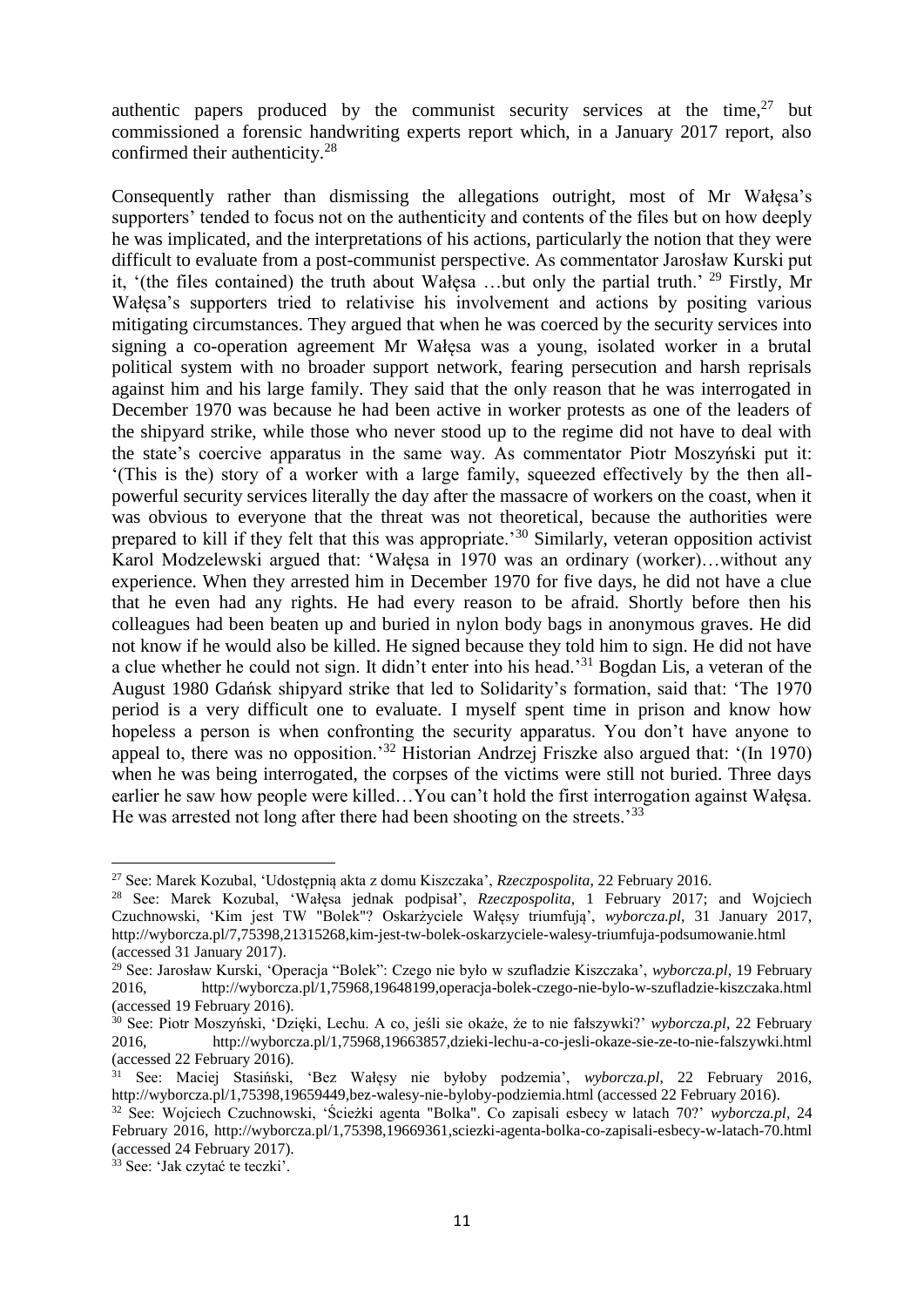They also tried to locate his actions within a broader historical context, arguing that they were difficult to evaluate from a post-communist perspective and that only those who found themselves in similar circumstances could judge him on the moral choices that he made at the time. For example, Bogdan Lis argued that only those who 'went through the "paths of health<sup>34</sup> in 1970, (and who) were among the workers who were run over by tanks' could evaluate Mr Wałęsa's decisions.<sup>35</sup> Similarly, another veteran Solidarity leader Władysław Frasyniuk argued that 'making a great sensation out of the "Bolek" affair without knowing the context of the times in which he was supposed to have allowed himself to be broken is the behaviour of a son-of-a-bitch...In the police stations they were executing people, and there was no Workers' Defence Committee,<sup>36</sup> no lawyers, underground press, contacts with the West. And someone today wants to make a judgement that someone else wanted to avoid being crippled?! That they wanted to protect their family?!'<sup>37</sup>

Secondly, they tried to minimise Mr Wałęsa's period of collaboration with the security services arguing that he should be judged according to the whole of his life's achievements and not just the (understandable, they argued) weaknesses of his youth. They said that it was only an 'episode' that lasted for a short period from which he soon found the strength to extricate himself. The final document in his file was dated 1976 and there was, they argued, no hard evidence that Mr Wałęsa's collaboration continued beyond then when he was engaged in anti-regime opposition activity. For example, Karol Modzelewski argued that, 'it is false to say that if someone once signed something, then you can write them off for their whole life…It has happened that well-known oppositionists started to collaborate with the Security Service and then spent time incarcerated and became respected oppositionists.'<sup>38</sup> Arguing that '(e)ven if Bolek was Wałęsa, Wałęsa is not Bolek...he is a hundred times greater than him', commentator Adam Szostkiewicz said that while Mr Wałęsa 'made mistakes, took bad decisions and did stupid things…the same Wałęsa (also) did great things'.<sup>39</sup> Another commentator Wojciech Maziarski argued that: 'This is the story of a young worker who, in the deep darkness of communism, decided to collaborate with secret police but later, through his own strength, lifted himself up from the fall and bravely broke off those links.<sup>'40</sup> Similarly, commentators Wojciech Czuchnowksi and Agnieszka Kublik said that, 'the agent "Bolek" files...only give extracts from (a fragmentary picture of) Lech Wałęsa's activities', <sup>41</sup>

 $\overline{\phantom{a}}$ 

<sup>&</sup>lt;sup>34</sup> 'Paths of health' ('ścieżka zdrowia') was an ironic euphemism for a form of torture carried out by the communist security services on opposition activists which involved beating those arrested with clubs as they ran between two lines of functionaries.

<sup>35</sup> See: Adam Leszczyński, 'Telewizyny spektakl, który miał pogrzebać Wałęsę. Broniący legendy "S" znokautował jego tropiciela<sup>'</sup>, *wyborcza.pl*, 18 February 2016, http://wyborcza.pl/1,75968,19648109,telewizyjny-spektakl-ktory-mial-pogrzebac-walese-broniacy.html (accessed 18 February 2016).

<sup>36</sup> The Workers' Defence Committee (Komitet Obrony Robotników: KOR) was one of the first major anticommunist opposition groups in Poland set up to provide aid to persecuted worker leaders and their families after the government crackdown that followed the June 1976 anti-regime protests.

<sup>37</sup> See: Jacek Harłukowicz, 'Władysław Frasyniuk. Kto rzuca w Lecha Wałesę kamieniem,' *wyborcza.pl*, 20 February 2016, http://wyborcza.pl/magazyn/1,124059,19652285,wladyslaw-frasyniuk-kto-rzuca-w-lechawalese-kamieniem.html (accessed 20 February 2016).

<sup>38</sup> See: 'Bez Wałęsy nie byłoby podzemia'.

<sup>39</sup> See: Adam Szostkiewicz, 'Nasz Lech, wasz Bolek', *Polityka*, 24 February-1 March 2016.

<sup>40</sup> See: Wojciech Maziarski, 'Przejścia Lecha na jasną strone mocy', *wyborzcza.pl*, 25 February 2016, http://wyborcza.pl/1,75968,19674969,przejscia-lecha-na-jasna-strone-mocy.html (accessed 25 February 2016). <sup>41</sup> See: 'Misia IPN'.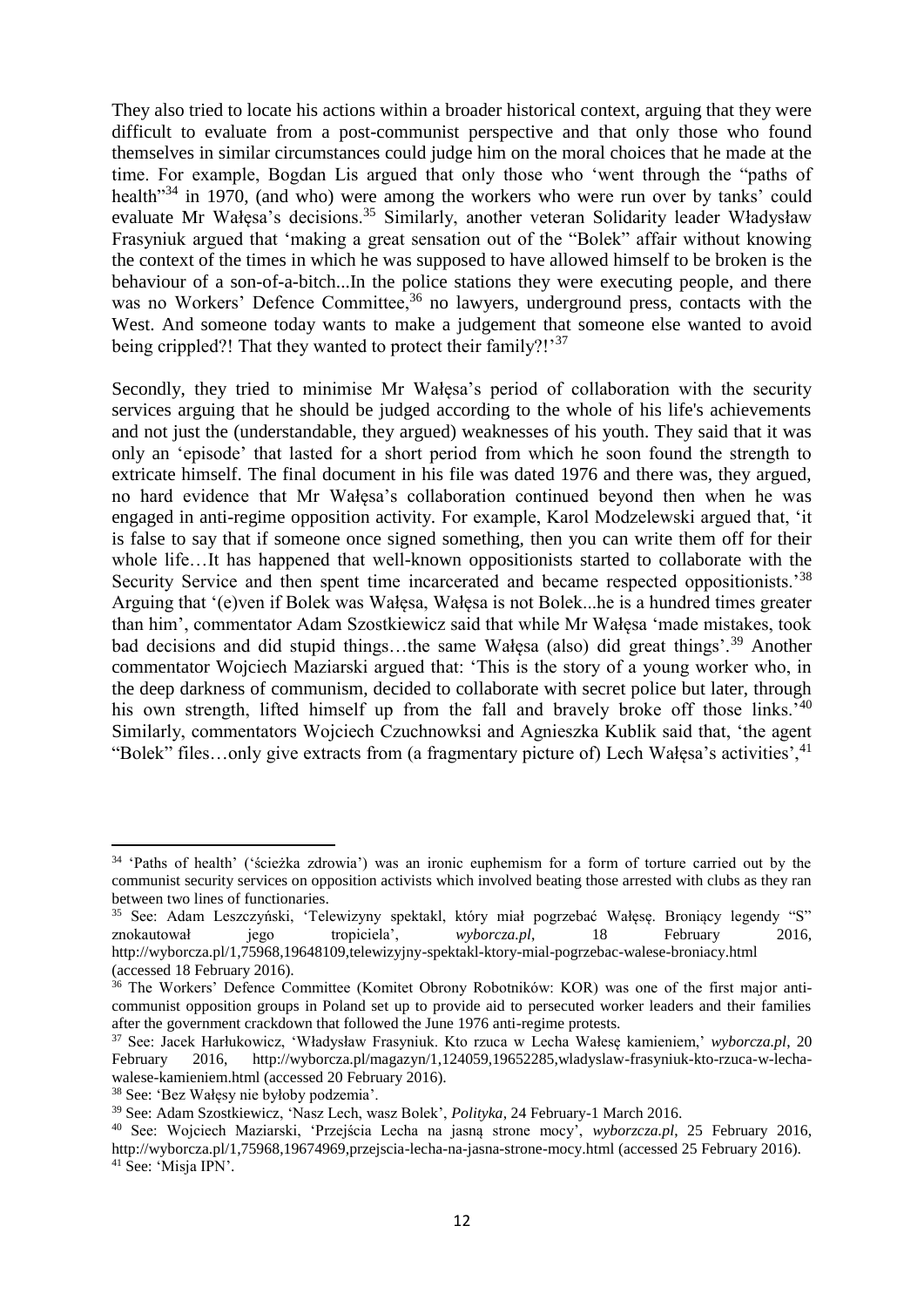while historian Andrzej Friszke argued that Mr Wałęsa's communist security service file 'cannot be regarded as the key to understanding (his) whole (life) history.'<sup>42</sup>

Thirdly, Mr Wałęsa's supporters also argued that his earlier period of collaboration was just a part of the story that should be viewed within the context of, and did not detract from, his later historical achievements. In other words, they claimed that ultimately his behaviour in the 1970s was irrelevant because Mr Wałęsa compensated for his earlier transgressions. Through his remarkable negotiating skills, charisma and stubborn bravery under house arrest during martial law, Mr Wałęsa, they said, played a pivotal role in helping to bring about the collapse of communism and democratisation in Poland. For example, Bogdan Lis argued that, 'it is thanks to Lech Wałęsa that Poland is free today' and 'no one will tear (this) down, no file and no accusation about collaboration.'<sup>43</sup> Similarly, commentator Jarosław Kurski said that: 'A scandal from forty six years ago when in the tragic December of 1970 a young worker undertakes an unclean game with the communist security services cannot change the positive balance of his achievements.'<sup>44</sup> Historian Jan Skórzyński also argued that: 'An episode of possible collaboration with the Security Services will not have a great impact on the overall assessment of Lech Wałęsa's achievements as one of the fathers of the third Polish independence'.<sup>45</sup> Indeed, some of Mr Wałęsa's supporters even claimed that his earlier collaboration helped him to understand how the system worked from the inside - and, therefore, how to fight it more effectively - which made him an even greater threat to the communist regime. As commentator Piotr Moszyński put it: '(F)rom the coolly practical point of view of our common interest, this whole dramatic turn of events shaped a person who knew the system and the threats that were contained within it from the inside, and who was then able to take advantage of this knowledge in his (later) activities'.<sup>46</sup>

Nor, his supporters argued, was there any solid evidence that his earlier collaboration with the communist security services meant that he remained under their control, nor that they had any influence on him, subsequently during his later periods of opposition activity in the 1980s when he was leader of the Solidarity movement. Indeed, they said that Mr Wałęsa was both a genuine, authentic and heroic leader who acted independently against the regime's wishes and a legendary figure of international standing who embodied and symbolised Poland's courageous struggle for freedom and democracy and eventual victory over communism. For example, in an open letter titled 'The Institute (of National Remembrance) is harming Poland' which came out a month before the publication of the Cenckiewicz-Gontarczyk book, a number of signatories drawn from the Third Republic political and cultural elites and linked to the liberal wing of the Solidarity movement argued that: 'The role of Solidarity and its historical leader Lech Wałęsa in the fight for a free Poland and returning European unity is Poland's moral capital …the archives of the communist security services are to become an instrument for wiping out the image and authority of the worker leader of Solidarity, Nobel Peace Prize winner and the first President of the newly independent Poland'. The signatories - which included Solidarity intellectual Tadeusz Mazowiecki, who in August 1989 became Poland's first post-war non-communist prime minister, and former veteran anti-communist

<sup>42</sup> See: 'Prof Friszke za, a nawet przeciw ws. TW Bolka? Teczka nie może być traktowana jako klucz do zrozumienia całej historii Lecha Wałęsy', *wpolityce.pl*, 16 March 2016, http://wpolityce.pl/polityka/285288 prof-friszke-za-a-nawet-przeciw-ws-tw-bolka-teczka-nie-moze-byc-traktowana-jako-klucz-do-zrozumieniacalej-historii-lecha-walesy (accessed 16 March 2016).

<sup>43</sup> See: 'Telewizyny spektakl, który miał pogrzebać Wałęsę.'

<sup>44</sup> See: 'Operacja "Bolek".

<sup>45</sup> See: Jan Skórzyński, 'Oskarzony: Lech Wałęsa', *Polityka*, 24 February-1 March 2016.

<sup>46</sup> See: 'Dzięki, Lechu'.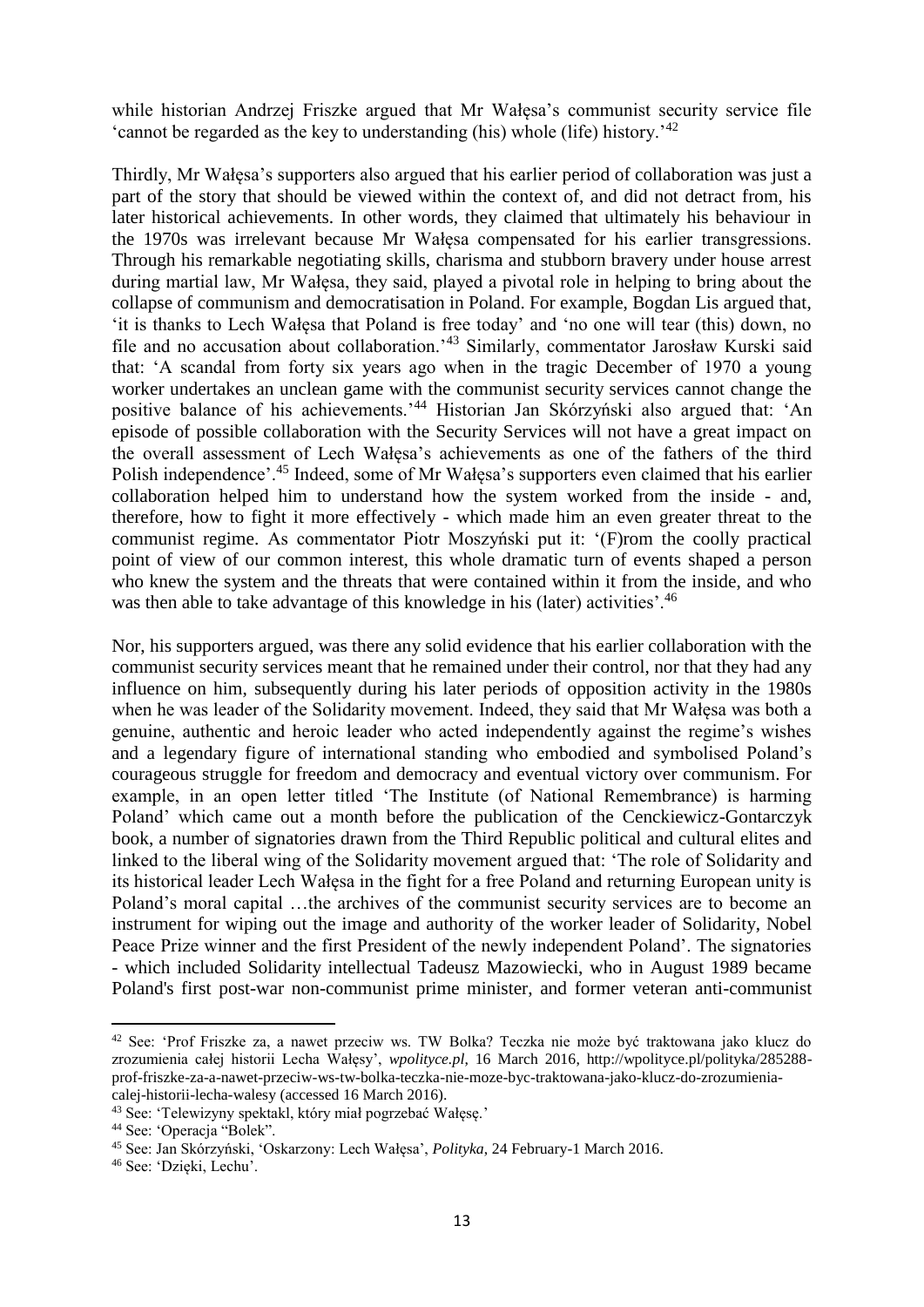opposition activist, theoretician and, in post-communist Poland, editor of the 'Gazeta Wyborcza' newspaper Adam Michnik - appealed for Poles to counter '(this) campaign of hatred and slander being directed at Lech Wałęsa which is damaging Poland's national memory.'<sup>47</sup> Similarly, following the publication of the Kiszczak files, commentator Jarosław Kurski described Mr Wałęsa as 'the victor over communism, our greatest contemporary historical symbol'.<sup>48</sup> Józef Pinior, a one-time Solidarity leader, argued that: 'Wałęsa is a symbol of our road from dictatorship to freedom and democracy. An important figure for both the history of Poland and - alongside Nelson Mandela, perhaps - also the history of the whole world.' People like him are not', he argued, 'judged by people but by history.<sup>'49</sup> Commentator Aleksander Hall said that 'regardless of what materials are found in files stored by Czesław Kiszczak…Lech Wałesęa is one of the most distinguished and honoured Poles of the twentieth century.'<sup>50</sup> Another commentator Wojciech Maziarski described Mr Wałęsa as 'not just Poland's national capital but also a living embodiment of the passage from the dark to the bright side.'<sup>51</sup> Sociologist Ireneusz Krzemiński also described him as 'a representative and symbol of the Polish transformation and Polish victory over the previous regime…a symbol of the victory of freedom and democracy, integrating Poland and Poles into the West.'<sup>52</sup>

#### What arguments were used by Mr Wałęsa's critics?

Mr Wałęsa's critics, on the other hand, argued that his actions in the early 1970s mattered even if they were only part of the story of his public life. They pointed out that his collaboration as a communist security service informant was not simply an 'episode' but lasted for several years. The documents showed, they argued, that at first Mr Wałęsa was an ardent informer who eagerly and shamelessly betrayed and provided information about the opinions and actions of his friends and fellow workers at the Gdańsk shipyard. This served as the basis of repression and persecution against them and his victims deserved an apology. Mr Wałęsa was also remunerated financially for the information that he provided, accepting 13,300 złoties in total for his services during his six years of collaboration (the average wage at the time was around 2,000 złoties per month).<sup>53</sup> For example, commentator Bronisław Wildstein argued that, '(although) he probably was able to disentangle himself from it later…the fact is that he informed on his colleagues and behaved badly,<sup>54</sup> noting that from the documents revealed in the Kiszczak files 'it emerges that Wałęsa was driven by material motives and also that he did not hold back from anything in his denunciations.'<sup>55</sup> Similarly, historian Sławomir Cenckiewicz said that: '(Wałęsa's) collaboration was neither a "few

<sup>47</sup> See: Slawomir Cenckiewicz, 'Ikona system kłamstw'*, Do Rzeczy*, 22-28 February 2016.

<sup>48</sup> See: 'Operacja "Bolek".'

<sup>49</sup> See: Jacek Harłukowicz, 'Pinior: Chcą zastąpić Wałęsę Lechem Kaczyńskim,' *wyborcza.pl*, 19 February 2016, http://wroclaw.wyborcza.pl/wroclaw/1,35771,19650606,pinior-chca-zastapic-walese-lechemkaczynskim.html (accessed 19 February 2016).

<sup>50</sup> See: Aleksander Hall, 'Aleksander Hall o rewolucji nihilizmu', *wyborcza.pl*, 22 February 2016, http://wyborcza.pl/1,75968,19659367,aleksander-hall-o-rewolucji-nihilizmu.html (accessed 22 February 2016). <sup>51</sup> See: 'Przejścia Lecha na jasną strone mocy'.<br>
<sup>52</sup> See: Iranguaz Krzemiński (Ob

<sup>52</sup> See: Ireneusz Krzemiński, 'Obalenie bohatera', *wyborcza.pl*, 29 February 2016, http://wyborcza.pl/1,75968,19693207,obalanie-bohatera.html (accessed 29 February 2016).

<sup>53</sup> See: Wojciech Czuchnowski and Adam Leszczyński, 'Wałęsa w cieniu teczek. Pośmiertna zemsta komunistyczne Służby Bezpieczeństwa', *wyborcza.pl*, 23 February 2016, http://wyborcza.pl/1,75398,19664435,walesa-w-cieniu-teczek-posmiertna-zemsta-komunistycznej-sluzby.html (accessed 23 February 2016).

<sup>54</sup> See: Bronisław Wildstein, 'Wałęsa to typ wiejskiego cwianiaczka', 26 March 2016, *fakt.pl*, http://www.fakt.pl/wydarzenia/polityka/bronislaw-wildstein-dla-faktu/t1lmsg6 (accessed 27 March 2016).

<sup>55</sup> See: Bronisław Wildstein, '"Solidarność" to nie Wałęsa', *wSieci*, 29 February-6 March 2016.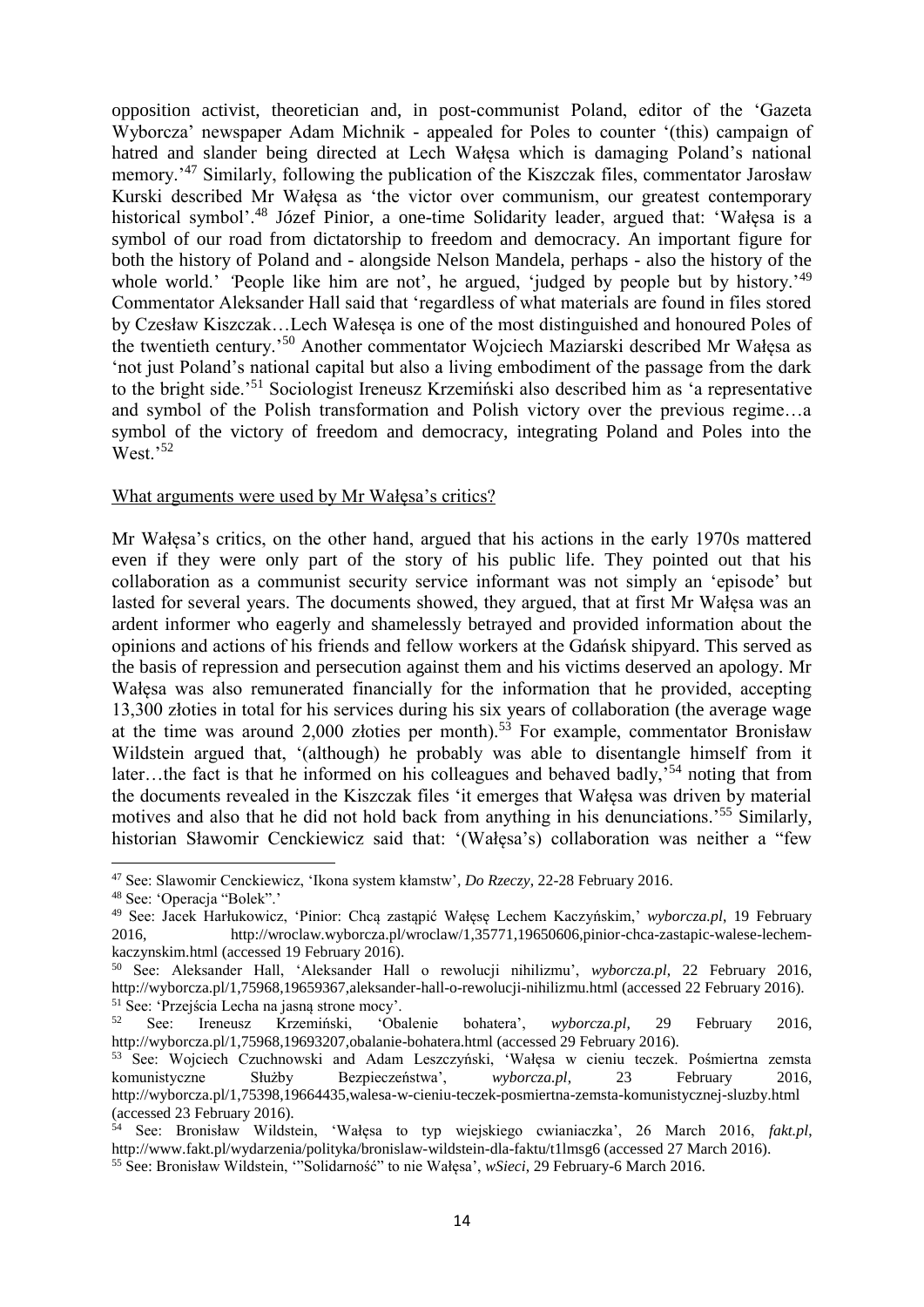months long incident" in his biography nor did his "real collaboration" only "probably last until 1972"…but (it) lasted several years, was directed at specific people (around thirty) and he was financially rewarded for it.<sup>56</sup> Commentator Rafał Ziemkiewicz argued that: 'Talking about a "moment of weakness" and "signing a scrap of paper" is simply grotesque when we have more than 250 hand-written denunciations in the space of six years and receipts for a considerable amount of money for that time, particularly compared with a worker's income.'<sup>57</sup> Marcin Fijołek, another commentator, also argued that: 'You cannot just dismiss the fate of those people whose lives were broken (or at least fractured) as a result of the information that Secret Collaborator Bolek sold to the security services.'<sup>58</sup>

They also argued that - although Mr Wałęsa stopped collaborating by the second half of the 1970s, several years before he became Solidarity leader - fear that his earlier period of communist security service collaboration would be revealed raised questions about whether this could have been used to influence his later political decisions. Most commentators, including most (although not all) of his critics, appeared to accept that Mr Wałęsa was probably acting independently when he was Solidarity leader in the 1980s; or, at least, that there was no hard evidence that he was under the control of the security services.<sup>59</sup> However, his critics claimed that fear of being blackmailed by representatives of the outgoing regime explained Mr Wałęsa's seemingly erratic behaviour during the transition to democracy and early years of post-communist Poland, particularly as its first freely elected President in 1990-95 when, they argued, he made a series of questionable personnel and policy choices. Having earlier quarrelled with Solidarity liberals and leftists, Mr Wałęsa jettisoned his temporary right-wing allies as soon he was elected and some of the people that he then chose to collaborate and surrounded himself with as advisers, and eventually grew to accept and befriend, were, his critics argued, highly dubious officials and individuals linked to the former communist military intelligence and security services. They also pointed to some of the policy decisions that he made as President which, his critics argued, appeared to betray Solidarity's ideals. These included: moves that left Poland within Moscow's sphere of influence such as his proposal to establish joint Polish-Russian stock companies on the territory of former Soviet military bases in Poland and develop a second class NATO membership category for Poland, termed 'NATO-mark two' ('NATO-bis'); his rather ambiguous reaction to the August 1991 anti-Gorbachev coup by hard line Soviet communists; together with his role in helping to precipitate and facilitate the downfall of the radical anticommunist Olszewski government in 1992.<sup>60</sup>

 $\overline{\phantom{a}}$ 

<sup>56</sup> See: 'Oświadczenie Sławomira Cenckiewicza, Wałęsa był współpracownikem SB o ps. "Bolek"', *wPolityce*, 17 February 2016, http://wpolityce.pl/polityka/281950-oswiadczenie-slawomira-cenckiewicza-walesa-bylwspolpracownikiem-sb-o-ps-bolek (accessed 17 February 2016).

<sup>57</sup> See: Rafał Ziemkiewicz, 'Solidarni z "Bolkiem"', *Do Rzeczy*, 22-28 February 2016.

<sup>58</sup> See: Marcin Fijołek, 'Legendzie Lecha Wałęsy najbardziej szkodzą nie "hnwejbini i lustratorzy", ale on sam i front jego obrońców zamykających oczy na rzeczywistość', *wPolityce*, 24 February 2016, http://wpolityce.pl/polityka/282841-legendzie-lecha-walesy-najbardziej-szkodza-nie-hunwejbini-i-lustratorzyale-on-sam-i-front-jego-obroncow-zamykajacych-oczy-na-rzeczywistosc (accessed 24 February 2016).

<sup>&</sup>lt;sup>59</sup> For an attempt to present evidence linking Mr Walesa's later actions as Solidarity leader to his earlier communist security service collaboration see, for example: 'Sławomir Cenckiewicz obala 14 mitów Wałęsy', *niezalezna.pl*, 2 February 2017, http://niezalezna.pl/93236-tylko-u-nas-slawomir-cenckiewicz-obala-14-mitowwalesy (accessed 3 February 2017). Prof Cenckiewicz's arguments are set out at greater length in: Sławomir Cenckiewicz, *Wałęsa: Człowiek z teczki*, Warsaw: Wydawnictwo Zysk i S-ka, 2013. Cf Andrzej Friszke, 'Friszke rozbija w OKO.press 14 mitów Cenckiewicza o Wałęsie: to oszczerstwa, insynuacje i manipulacje', *wyborcza.pl*, 8 February 2017, http://wyborcza.pl/7,75968,21346393,friszke-rozbija-w-oko-press-14-mitowcenckiewicza-o-walesie.html (accessed 9 February 2017).

<sup>60</sup> See, for example: Piotr Semka, 'Czego jeszcze nie wiemy o Lechu', *Do Rzeczy*, 29 February-6 March 2016'; and '"Solidarność" to nie Wałęsa'.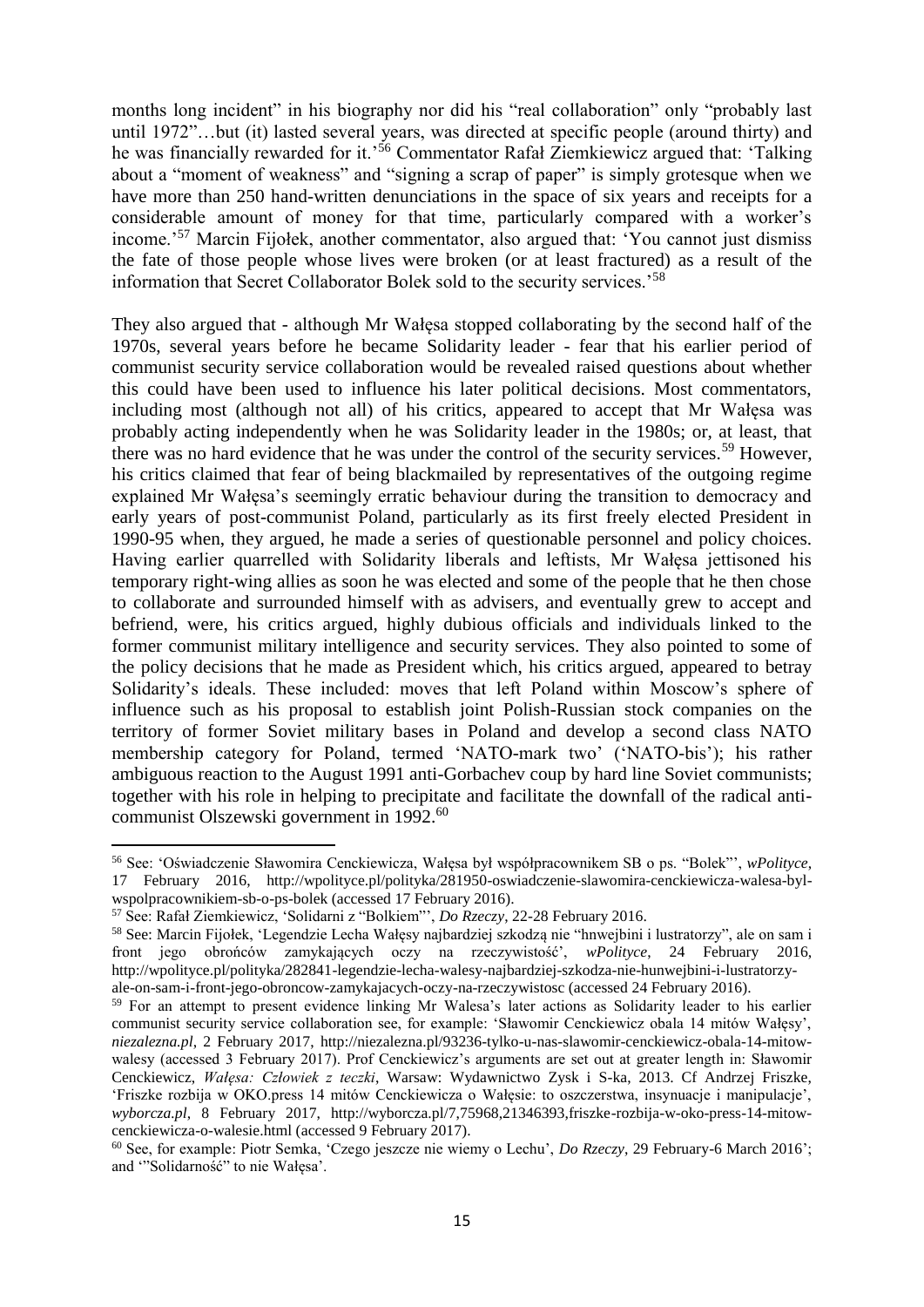For example, commentator Piotr Zaremba argued that although 'Mr Wałęsa…was not a puppet (and) had his own aims and interests…he (also) had to deal with a formidable partner (General Kiszczak) who had a box of papers on him under his bed. And it is then that the most horrendous things started to happen. After he secured the presidency in 1990.'<sup>61</sup> This included: 'His abandonment, immediately after the 1990 presidential election, of his programme of anti-communist acceleration. His removal of independent right-wing politicians from his chancellery and their replacement with figures who were often registered as (communist security service) secret collaborators. Keeping Mieczysław Wachowski,<sup>62</sup> a secretive and dark figure, at his side…Forcing joint Polish-Russian companies which would be a path to (Moscow's) penetration of Poland. Nurturing communist networks in the army and security services. Promoting the idea of "NATO-mark two" aimed at halting Poland's pro-Western path.'<sup>63</sup> Similarly, sociologist Mateusz Fałkowski argued that: 'Lech Wałęsa's personnel choices during the period of his presidency, his role in relation to the army, ideas of "NATO-mark two" or his reaction to Genady Yanayev's (anti-Gorbachev) coup, his activity relating to lustration and de-communisation themselves - all of this can be evaluated afresh, knowing now not just Wałęsa's open interests and views but also the documents revealed (in the Kiszczak files).'<sup>64</sup> Michał Karnowski, another commentator, argued that 'questions about the possibility of Wałęsa's activity as an agent, about the possibility that he was blackmailed' emerged 'after 1990 (when) he betrayed the whole Solidarity movement in favour of an agreement with the communist torturers. Questions about his unusual advisers, about his support for the ex-communists, about him aligning himself with the fiercest opponents of the anti-communist camp.'<sup>65</sup>

His critics also raised questions about whether during his presidency Mr Wałęsa - or, more likely, former communist security service and military intelligence officers acting on his behalf - illegally removed, and then attempted to destroy, the incriminating classified records of his collaboration contained in the 'Bolek' file; returning incomplete files to the State Security Office several months later.<sup>66</sup> The public prosecutor's office initially launched an inquiry into this incident and pressed charges against Mr Wałęsa's interior minister Andrzej Milczanowski and Office of State Security heads Jerzy Konieczny and Gromosław Czempiński, accusing them of losing classified files. However, the investigation was discontinued in 1999; formally on the grounds that no offence had been committed but, according to Mr Wałęsa's critics, more likely for political reasons. All of this, they argued, deserved condemnation, even if the culprit was a national hero or an internationally recognised public figure. For example, historian Sławomir Cenckiewicz argued that: 'One of the facts confirming the level of Wałęsa's collaboration, and the consequences of this for free Poland, was the organised annexation and robbery of the "Bolek" documents by high level

<sup>61</sup> See: Piotr Zaremba, 'To Wałęsa się uwikał, nie Solidarność. To było uwikłanie częsciowe, ale zabójcze dla jego roli po 1989', *wpolityce*, 18 February 2016, http://wpolityce.pl/polityka/282210-to-walesa-sie-uwiklal-niesolidarnosc-to-bylo-uwiklanie-czesciowe-ale-zabojcze-dla-jego-roli-po-1989-roku (accessed 18 February 2016).  $62$  Mieczysław Wachowski - a close friend and aide (and at one time chauffeur) of Mr Wałesa who became head of his presidential chancellery - was rumoured to have been a communist security service officer. See, for example: Piotr Semka, 'Niewyjaśniona tajemnica Lecha Wałęsy', *Do Rzeczy*, 14-21 April 2014.

<sup>63</sup> See: Piotr Zaremba, 'Pod dyktando teczek SB', *wSieci*, 22-28 February 2016.

<sup>64</sup> See: Mateusz Fałkowski, 'Akta "Bolka" i dobre rządzenie', *Rzeczpospolita*, 22 February 2016.

<sup>&</sup>lt;sup>65</sup> See: Michał Karnowski, 'Szafa Kiszczaka to prawdziwa konstytucja III RP, fundament państwa zbudowanego na krzywdzie ofiar i bogactwie oprawców', *wPolityce*, 18 February 2016, na krzywdzie ofiar i bogactwie oprawców', *wPolityce*, 18 February 2016, http://wpolityce.pl/spoleczenstwo/282121-szafa-kiszczaka-to-prawdziwa-konstytucja-iii-rp-fundament-panstwazbudowanego-na-krzywdzie-ofiar-i-bogactwie-oprawcow (accessed 18 February 2016).

 $66$  See, for example: 'Gdzie są akta TW "Bolka"'.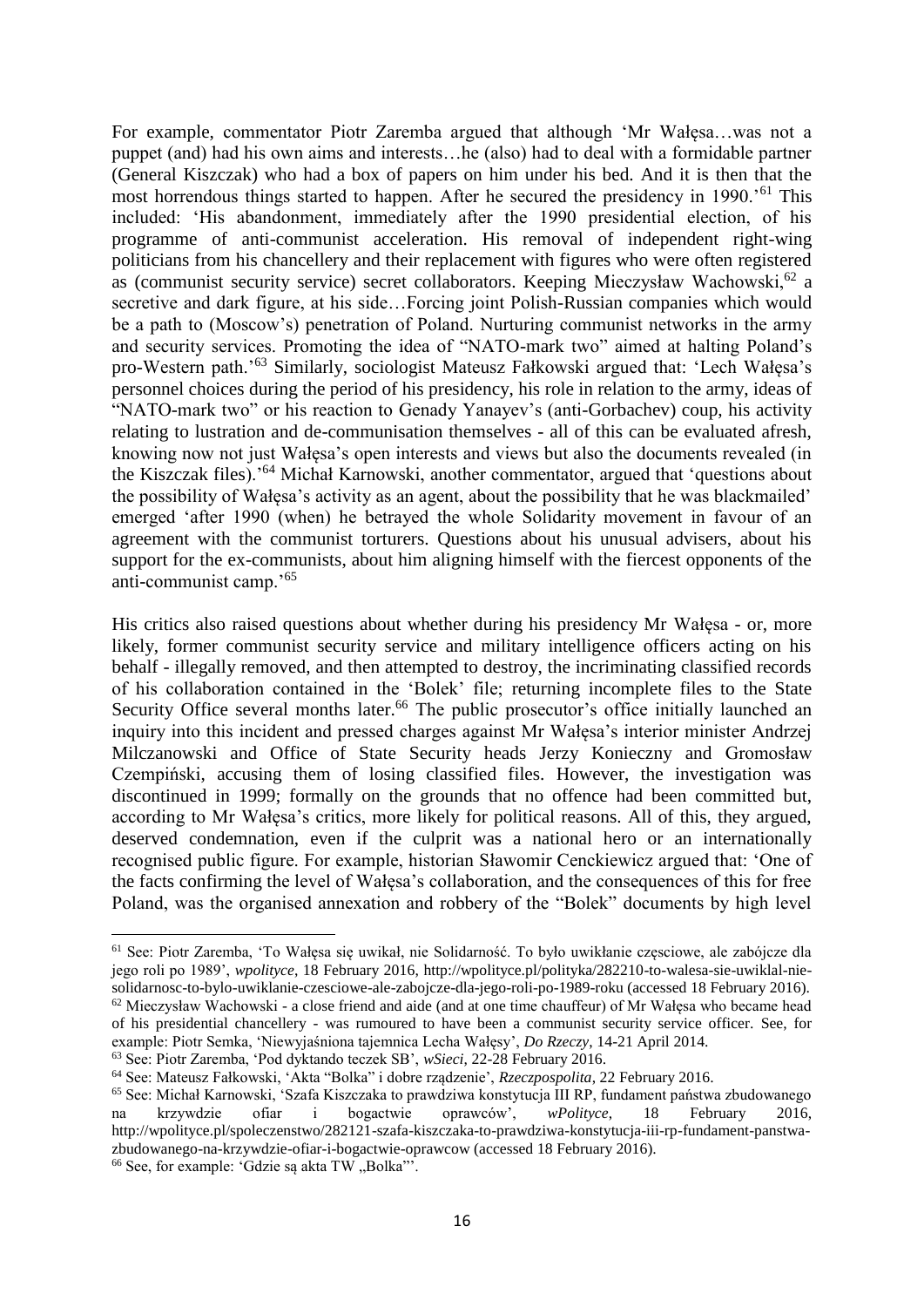state functionaries from the interior affairs ministry, the Office of State Security and the presidential chancellery in the years 1992-95.'<sup>67</sup> Similarly, historian Mikołaj Mirowski said that Mr Wałęsa 'removed documents from the Agent Bolek file, (and) in doing so form(ed) an informal alliance with people of a security service-army provenance.'<sup>68</sup> Commentator Bronisław Wildstein also claimed that '(d)uring the course of his presidency…Wałęsa destroyed documents held on him to which he had access, and so committed an actual crime. The activities of Lech Walesa, from the moment that he won the presidency, were dedicated to one objective: hiding the truth about a shameful episode in his life.'<sup>69</sup>

## How was the 'Bolek' affair used as a means of legitimation and de-legitimation?

Both sides of the political debate over the nature and meaning of Mr Wałęsa's collaboration accused the other of instrumentalising the 'Bolek affair' and trying to develop an image of the former Solidarity leader that was politically advantageous to them. There were three main, inter-linked arenas in which this could be seen:

## *The (true?) nature of the post-communist Third Republic*

Firstly, the 'Bolek affair' went to the heart of one of the most divisive questions in Polish politics and was used to both legitimate and de-legitimate the post-communist Third Republic state's genesis and foundational myths. It was a key element of the debates about the nature of the Polish transition from communism to democracy and meaning of the events of 1989, especially the role of the so-called 'round table' negotiations between the communist government and anti-communist opposition. Many observers felt that the role played by Lech Wałęsa, who was a key figure in these negotiations and processes, explained many of the choices and decisions taken during this transition period. Without understanding these, and Mr Wałęsa's role in them, it was not possible to make sense of the broader process of postcommunist transformation and the main issues and lines of division that went on to dominate contemporary Polish politics and society.

Supporters of the Third Republic status quo viewed the post-communist period as one of success marked by economic growth, democracy and Poland's successful integration into Euro-Atlantic political, economic and military international structures.<sup>70</sup> For the post-1989 political, business and cultural elites that emerged from the transition process, the round table process embodied the peaceful transfer of power from the previous to the new regime.<sup>71</sup> They argued that, by accusing Mr Wałęsa of being a communist security service informer, the opponents of the Third Republic status quo were attempting to undermine, de-legitimise and ultimately destroy his legend as one of the fundamentals of the post-1989 state and replace him with a new hierarchy of moral authority figures and pantheon of anti-communist heroes who were more sympathetic to their analysis of the shortcomings of the Polish post-

<sup>67</sup> See: 'Oświadczenie Sławomira Cenckiewicza'.

<sup>68</sup> See: Mikołaj Mirowski, 'Męstwo Lecha Wałęsy,' *Rzeczpospolita*, 27-28 February 2016.

<sup>69</sup> See: '"Solidarność" to nie Wałęsa'.

<sup>70</sup> See, for example: 'Pełny tekst przemówienia Bronisława Komorowskiego wygłoszonego w 25. rocznicę wyborów z 4 czerwca 1989', 4 June 2014, *gazeta.prawna.pl*, http://www.gazetaprawna.pl/artykuly/801396,pelny-tekst-przemowienia-bronislawa-komorowskiego-

wygloszonego-w-25-rocznice-wyborow-z-4-czerwca-1989.html (accessed 5 June 2014); and 'Poland's second golden age', *Economist*, 26 June 2004.

<sup>71</sup> See, for example: Adam Michnik, 'Wykorzystaliśmy szansę daną przez historię', *wyborcza.pl*, 6 February 2014, http://wyborcza.pl/1,75968,15406245,Wykorzystalismy\_szanse\_dana\_przez\_historie.html (accessed 6 February 2014).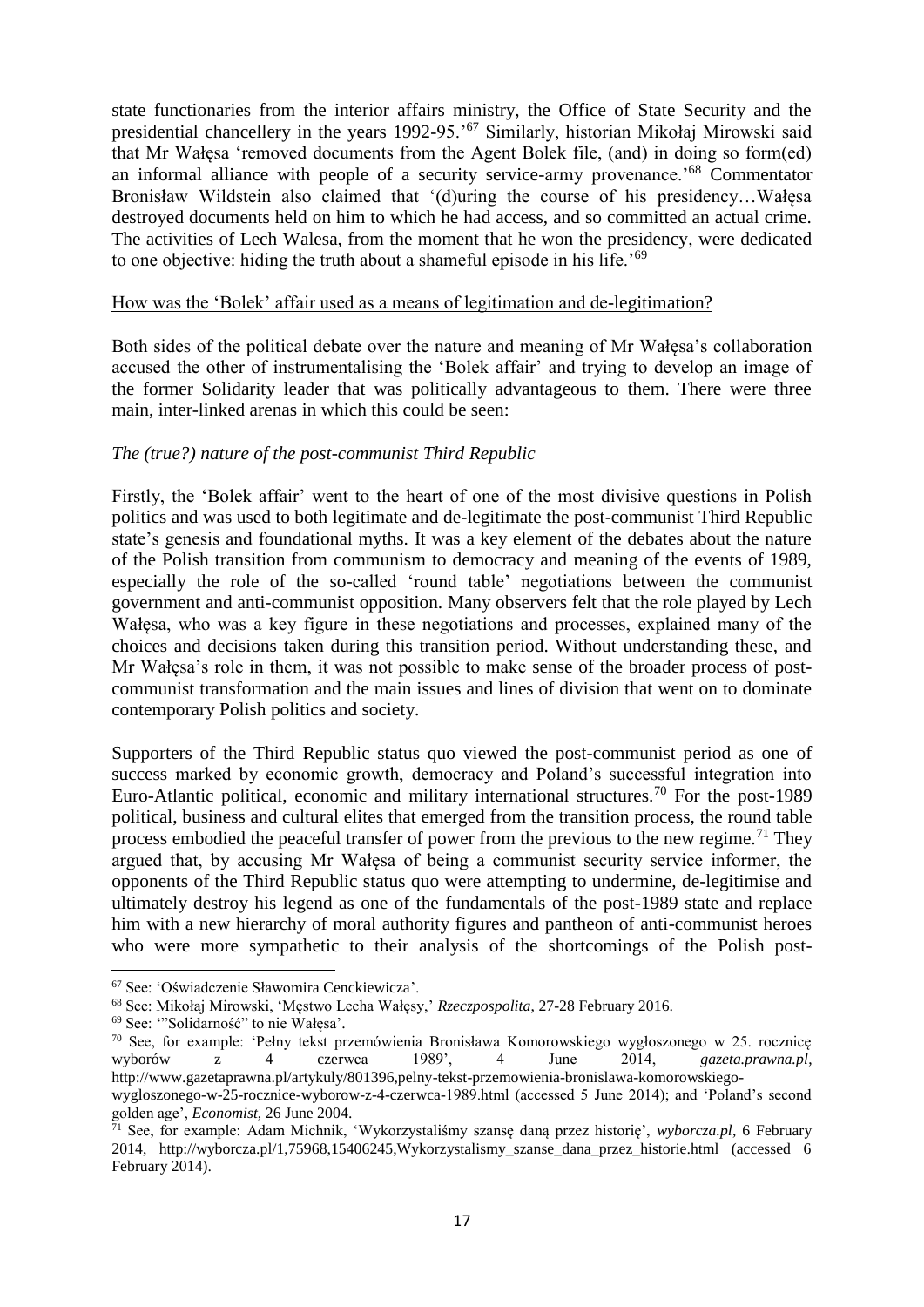communist transformation. By arguing that the transition process was conducted under the direction of the communist security services, and those potentially beholden to them such as Mr Wałęsa, the Third Republic's critics were, it was argued, trying to promote their own, alternative vision of post-communist transformation by proving that that the state established in 1989 was not an authentic creation and was rotten from the outset.

For example, the signatories of the open letter 'The Institute is harming Poland' signed by figures from the Third Republic's political and cultural elites (see above) argued that: 'Solidarity is Poland's moral capital and its historical leader Lech Wałęsa in the fight for a free Poland and returning European unity…the archives of the communist security services are to become an instrument for wiping out the image and authority of the worker leader of Solidarity, Nobel Peace Prize winner and the first President of the newly independent Poland'. They appealed for Poles to counter '(this) campaign of hatred and slander being directed at Lech Wałęsa which is damaging Poland's national memory.'<sup>72</sup> Similarly, after the revelation of the Kiszczak files commentator Jarosław Kurski argued that '(b)y attacking (Mr Wałęsa as) the symbol (and foundational myth of the Third Republic his critics) want to question the success of the last 26 years…This is about laying a bomb under the foundations of the Third Republic, about establishing a new hierarchy and new authority figures. About writing Polish contemporary history anew.'<sup>73</sup> Another commentator Marek Beylin argued that, for Mr Wałęsa's opponents, the Kiszczak files 'represent a good pretext to re-heat hypotheses such as Jarosław Kaczyński's<sup>74</sup> (formulated at the beginning of the 1990s) that a network emerging from the former communist (security) services was continuously controlling both Wałęsa and the Third Republic.' This 'melange of revenge and devious, conspiratorial imaginings' represented the 'founding myth for this milieu' of enemies of Wałęsa and those who felt that they were marginalised by the Third Republic.<sup>75</sup>

Former Solidarity activist Józef Pinior argued that the 'Bolek' affair was 'nothing less than trying to colonise Polish history by the milieu associated with Jarosław Kaczyński',<sup>76</sup> while Bogdan Lis, another one-time leading union activist, argued that Mr Wałęsa's opponents were 'trying to cancel out the Polish road to independence, cancel out Wałęsa's role within it, depreciate him, ruin the symbol, who cannot be rubbed out from Polish history.<sup>'77</sup> Referring to Mr Wałęsa as Poland's 'symbolic Moses' on the country's 'road to freedom', commentator Adam Szostkiewicz claimed that 'by destroying Lech Wałęsa's legend (Law and Justice and other critics hoped) to negate the whole of the Third Republic and create new heroes of independence…to discredit him in order to strike down the foundational myth of the Third Republic.' The defence of Lech Wałęsa thus became 'a defence of our common road to freedom…we cannot agree to removing Wałęsa from it...(with writing our) contemporary

<sup>72</sup> See: 'Ikona system kłamstw'.

<sup>73</sup> See: 'Operacja "Bolek".'

<sup>74</sup> Jarosław Kaczyński was the founder and leader of the right-wing Law and Justice (Prawo i Sprawiedliwość: PiS) party. He was once a key aide to Lech Wałęsa, and his earlier Centre Agreement (Porozumienie Centrum: PC) party provided the organisational backbone for the Solidarity leader's successful 1990 presidential election campaign. However, Mr Kaczyński broke with and denounced Mr Wałęsa, resigning as the head of his presidential chancellery in 1991. In 2001 he formed Law and Justice to capitalise on the popularity of his twin brother, Lech, who was briefly justice minister in 2000-1.

<sup>75</sup> See: Marek Beylin, 'Melanż zemsty i spiskowej wyobraźni', *wyborcza.pl*, 19 February 2016, http://wyborcza.pl/1,75968,19649304,melanz-zemsty-i-spiskowej-wyobrazni.html (accessed 19 Februrary 2016).

<sup>76</sup> See: 'Pinior: Chcą zastąpić Wałęsę Lechem Kaczyńskim'.

<sup>77</sup> See: 'Ścieżki agenta "Bolka".'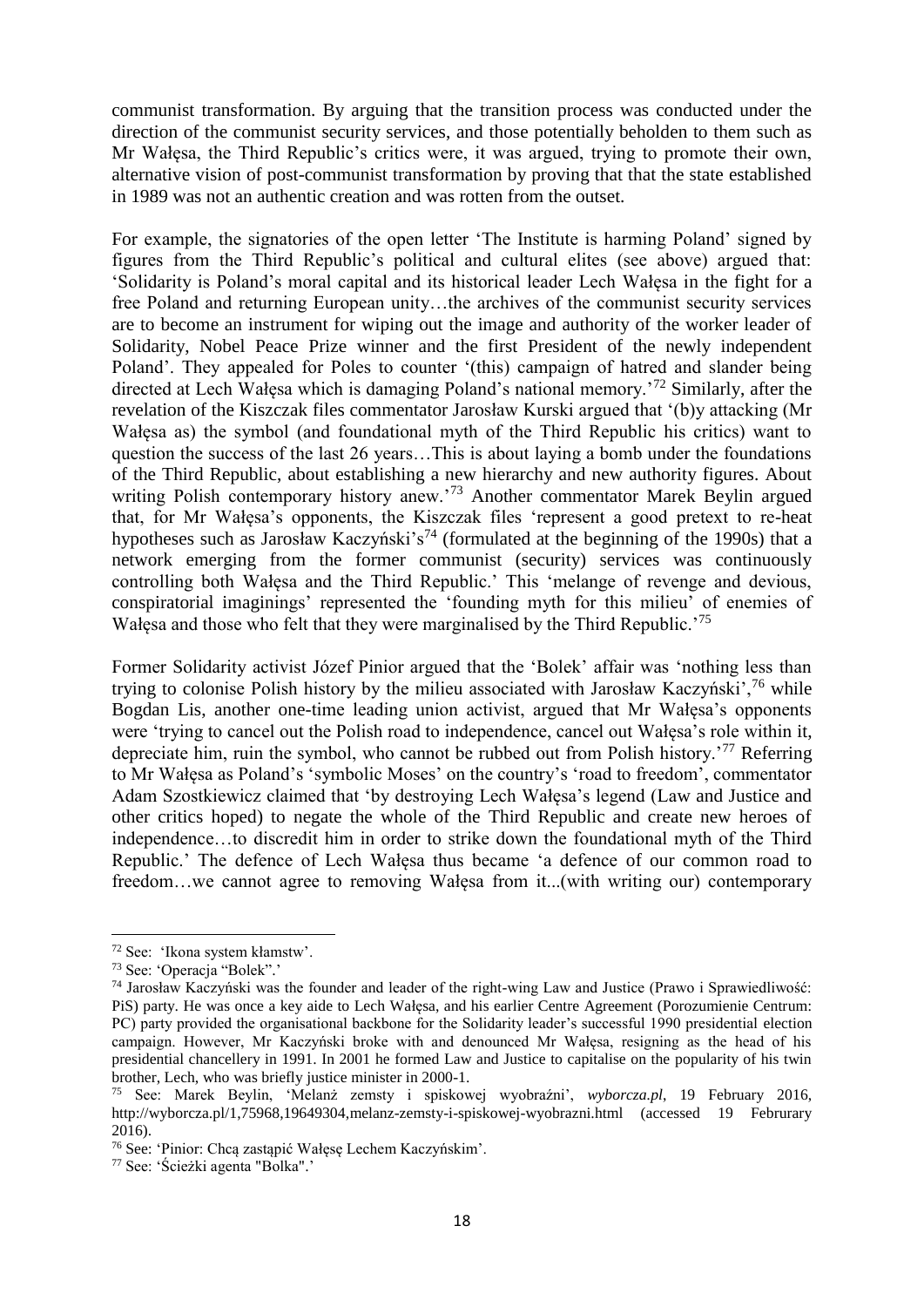history anew with the help of Kiszczak's documents.<sup>78</sup> Sociologist Ireneusz Krzemiński also argued that: '(D)evaluing Lech Wałęsa as a hero and symbol has the objective of devaluing the act that he symbolised. This is about re-writing national history and introducing new figures on the scene of national symbols.'<sup>79</sup>

To the critics of the Third Republic status quo the 'Bolek affair', exemplified the way that the military and security services clustered around Generals Jaruzelski and Kiszczak agreed an unequal political pact that entrenched former elites and co-opted a number of their opponents, some of whom, they said, were security service collaborators masquerading as oppositionists and operating under their influence. Former (but still influential) communist-era security service functionaries had, they argued, entrenched themselves and remained active in Polish public life controlling the economy and society from behind-the-scenes so that those with links to the previous regime maintained their wealth, influence and a dominant position among the post-communist business, cultural and political elites. $80$  For example, sociologist Mateusz Fałkowski argued that 'if it was not for (the contents) "Kiszczak's safe", (then) reforms of state institutions would possibly be much more advanced and the functioning of the state itself much more transparent.'<sup>81</sup> Similarly, commentator Piotr Semka argued that the discovery of the 'Bolek' files in General Kiszczak's home 'throws a light on the system of secret control of many social and political processes in the Third Republic by the communist Polish People's Republic's elites. (These were) (p)henomena which many Poles felt instinctively but were deafened by the mockery and attacks from critics of the "round table order".'<sup>82</sup>

Many of Mr Wałęsa's critics also raised questions about the conduct of the 1989 round table negotiations themselves, pointing out that these did not just involve public discussions but also informal, private meetings of the so-called 'Magdalenka' group which included the communist state elites and the leadership of the Solidarity opposition (notably Mr Wałęsa) with senior Catholic Church officials as observers. These meetings were little noticed at the time but subsequently, especially in more radical versions of this account of the transition, become the source of accusations of underhand dealings, with some observers coming to see them as playing a decisive role in the transfer of power.<sup>83</sup> Mr Wałęsa, they argued, was the key to understanding this process. As historian Sławomir Cenckiewicz put it: 'Lech Wałęsa's collaboration as an agent of the Security Service had a significant subsequent meaning...(and) influence on the shape of the systemic reforms after 1989.<sup>84</sup> He had already

 $\overline{\phantom{a}}$ 

<sup>78</sup> See: 'Nasz Lech, wasz Bolek'.

<sup>79</sup> See: 'Obalenie bohatera'.

<sup>80</sup> See, for example: Andrzej Zybertowicz, *W uścisku tajnych służb: Upadek komunizmu i układ postnomenklatury*, Warsaw: Wydawnictwo Antyk Marcin Dybowski, 1993; Maria W. Łoś and Andrzej Zybertowicz, *Privatising the Police State: The Case of Poland*. Basingstoke: Macmillan. 2000; and Andrzej Zybertowicz, *III RP: Kulisy system*, Warsaw: Wydawnictwo Słowo i Myśli, 2013.

<sup>81</sup> See: 'Akta "Bolka" i dobre rządzenie'.

<sup>82</sup> See: Piotr Semka, '"Hakoteki" esbeków', *Do Rzeczy*, 22-28 February 2016

<sup>&</sup>lt;sup>83</sup> For a good analysis of the different right-wing discourses on the meaning of the events of 1989, including 'rejectionist' ones that viewed the round table and Magdalenka meetings themselves as playing a critical role in determining the future, flawed path of post-communism transformation, see: Artur Lipiński, 'Mitologizacja czy dyskursywna reprezentacja? Okrągły stół, Magdalenka i "gruba kreska" jako kategorie dyskursu prawicy', in Bohdan Szklarski, ed. *Mity, symbole i rytualy we współczesnej polityce. Szkice z antropologii polityki*. Warsaw: Wydawnictwo Naukowe Scholar. 2008, pp277-291; and Artur Lipiński, 'Meanings of 1989: right-wing discourses in post-communist Poland', in Kevin McDermott and Matthew Stibbe, eds. *The 1989 Revolutions in Central and Eastern Europe: From Communism to Pluralism*, Manchester: Manchester University Press. 2013, pp235-249.

<sup>84</sup> See: 'Oświadczenie Sławomira Cenckiewicza'.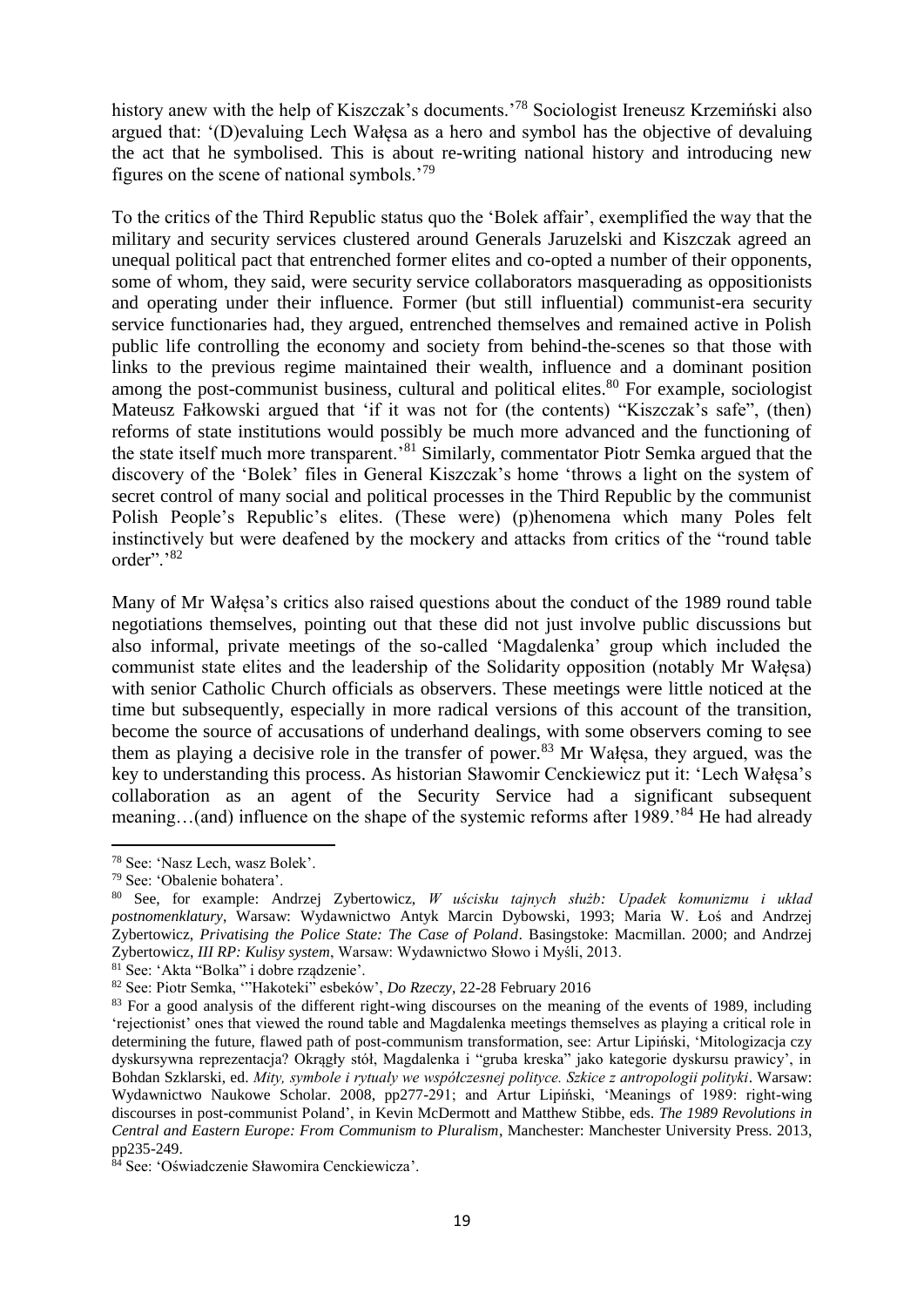compromised with the communist regime to side-line Solidarity 'radicals' such as the Gwiazdas and Anna Walentynowicz before the round table talks began and, over time, grew to accept and befriend his former enemies. As commentator Konrad Kołodziejski put it: 'It is difficult to escape from the impression that those who always regarded the round table as the original sin of the new independent Poland are today right….it was above all about protecting communist influence both formal (control over the "power" ministries, the semi-free elections, the economy) as well as informal, whose contents we can work out by observing the later hysteria of many post-Solidarity milieu in response to the slogans of lustration and de-communisation'. 'The communists themselves', he argued, 'chose their interlocutors from the Solidarity side, obviously not just former agents, but it is possible to assume that these represented the most welcomed and influential group…Their interest was obviously: not to permit the revelation of the truth. Communists - as the holders of secret information appeared to be the one guarantee of this implicit agreement. The files hidden in Kiszczak's house only confirm this hypothesis.'<sup>85</sup>

For Mr Wałęsa critics, therefore, the 'Bolek' affair revealed how the entire post-1989 political order was a sham with the former Solidarity leader portrayed, as commentator Jan Rokita put it, as the 'icon of a system of lies'. This was, according to Mr Rokita, part of 'a radical alternative historiography' developed by Law and Justice's supporting media and intellectuals which 'attempt(ed) to turn the fact that Mr Wałęsa's denunciations of workers in the shipyards at the beginning of the 1970s was a fact, into a key piece of evidence about the necessity of completely redefining the heroic history of Solidarity and the first twenty five years of independence.'<sup>86</sup> According to its critics, therefore, the Third Republic was the 'bastard child' of the communist security services $^{87}$  and this was used to justify their calls for a far-reaching re-structuring of Polish state institutions. For example, writing about the Cenckiewicz-Gontarczyk book, sociologist Andrzej Zybertowicz talked of 'a system of lies built in the Third Republic' and 'the mechanisms of manipulation and lies operating in the 1990s and 2000s.'<sup>88</sup> Similarly, according to commentator Michał Karnowski, the Kiszczak files contained 'the truth about how the Third Republic was built…(and was) the essence of the foundations of this construct. This…(was)…the real constitution of the Third Republic.'<sup>89</sup> Commentator Bronisław Wildstein argued that the Bolek files revealed 'how we were lied to for twenty five years' and 'the mechanism, through which former security service functionaries held people in their grip'.<sup>90</sup> The Kiszczak files, he said on another occasion, unveiled 'the whole truth about the Third Republic' and proved it 'was built on silencing, lies and behind-the-scenes intrigues…(a)nd that the, constantly mocked, conspiracy theories on this subject were deeply justified.'<sup>91</sup> Historian Sławomir Cenckiewicz argued that the defenders of the Third Republic 'knew that the system is built on a network of (communist) agents and lies…that Wałęsa was a figurehead for them, behind whom were hidden the dark interests of the beneficiaries of post-communism.<sup>'92</sup> Commentator Łukasz Adamski also

<sup>85</sup> See: Konrad Kolodziejski, 'Gdyby Wałęsa ujawnił współpracy z SB', *Rzeczpospolit*a, 26-27 February 2016.

<sup>86</sup> See: Jan Rokita, 'Nowa pedagogika wstydu', *wSieci*, 14-20 March 2016.

<sup>87</sup> See: 'Archiwum Kiszczaka'.

<sup>88</sup> See: Andrzej Zybertowicz, 'Lustracja w świecie hypokrzyji', *Rzeczpospolita*, 15 May 2008.

<sup>89</sup> See: 'Szafa Kiszczaka to prawdziwa konstytucja III RP, fundament państwa zbudowanego na krzywdzie ofiar i bogactwie oprawców'.

<sup>90</sup> See: 'Wildstein o oświadczeniach Wałęsy'.

<sup>91</sup> See: '"Solidarność" to nie Wałęsa'.

<sup>92</sup> See: 'Ikona system kłamstw'.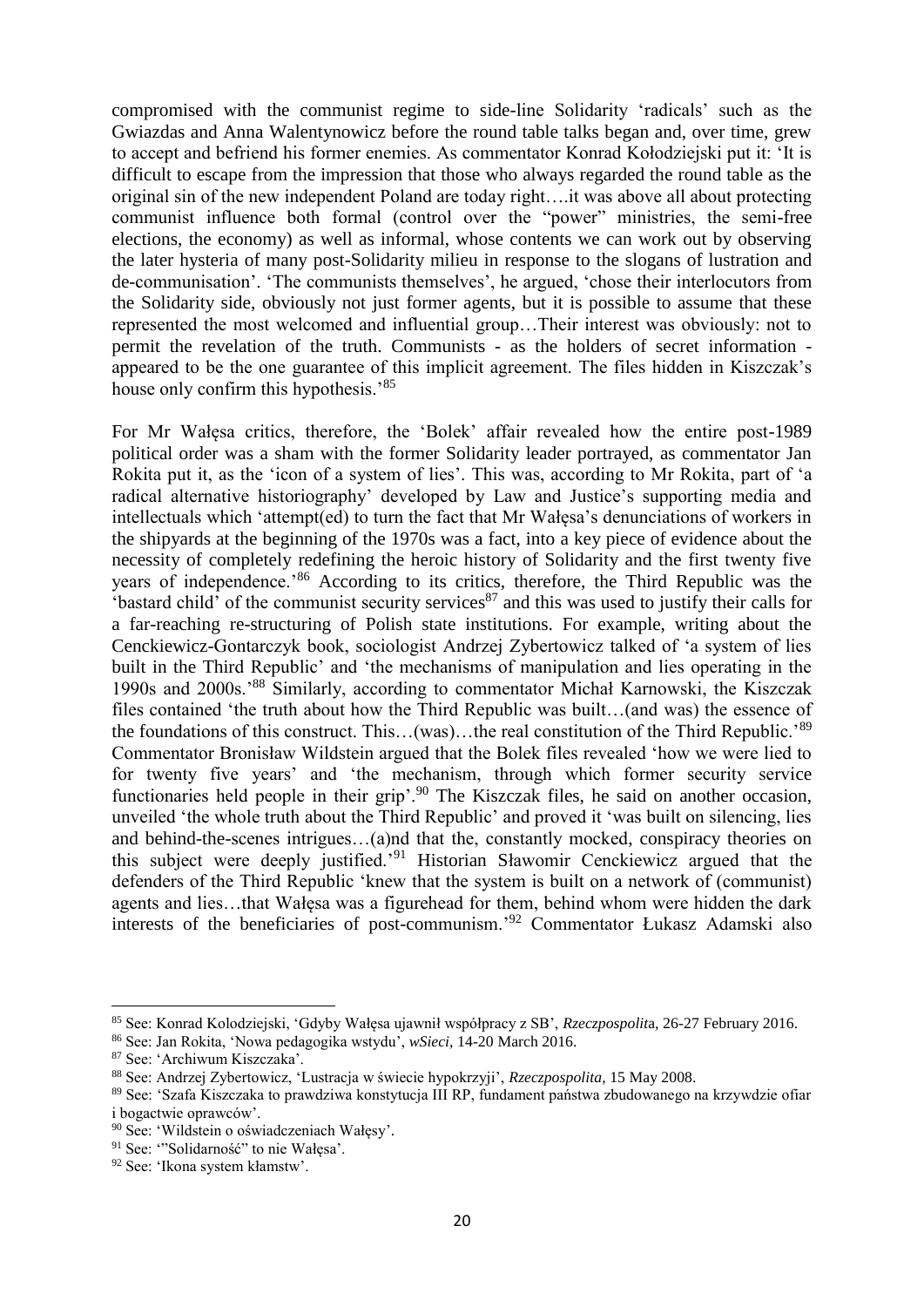argued that the Bolek affair affected 'the essence of the Third Republic…(a) country built on a stinking compromise with communists and lies.'<sup>93</sup>

## *A key issue dividing the main post-2005 political actors*

 $\overline{\phantom{a}}$ 

Secondly, although politicians often tended to let commentators and supporting intellectuals lead the charge for their side, the 'Bolek' affair was also used to legitimate and de-legitimate specific political actors and formations particularly after the 2005 parliamentary and presidential elections. With the collapse of the communist successor left, these elections realigned the political scene around two post-Solidarity parties that were to dominate Polish electoral politics for the next decade: Law and Justice<sup>94</sup> and Civic Platform (Platforma Obywatelska: PO),<sup>95</sup> originally a liberal-conservative party but later to evolve into an ideologically eclectic centrist grouping. For sure, Mr Wałęsa's political significance declined following his defeat in the 1995 presidential election; he secured a humiliating 1% of the vote when he stood again five years later. However, in the 2000s Mr Wałęsa was drawn increasingly into the battle over lustration and other challenges to the Third Republic status quo. Attitudes towards the 'Bolek' affair emerged as an important issue dividing Law and Justice and Civic Platform, both their leaders and (as we shall see) supporters. Although both parties contested the 2005 elections on the basis of a sharp critique of the Third Republic status quo (albeit having a somewhat different emphasis in terms of the issues that they highlighted) and were originally seen as natural coalition partners, they became bitter rivals after the election when the Law and Justice formed a minority and then coalition government with two smaller radical, anti-establishment parties.

Law and Justice blamed post-communist Poland's political, economic and societal shortcomings upon, the country's apparently flawed post-1989 transition to democracy. They were also among the prime advocates of the notion that the 'Bolek' affair, exemplified the way that the communist military and security services had agreed an unequal political pact that entrenched the former ruling elites and co-opted some of their opponents, For example, speaking shortly after the release of the Cenckiewicz-Gontarczyk book, Law and Justice leader Jarosław Kaczyński argued that the Third Republic's social hierarchy was 'based on lies, you can say radical lies, which rejected both the reality of the real situation that existed before 1989 and the post-1989 reality. (T)his book is a blow to this picture which serves the

<sup>93</sup> See: Łukasz Adamski, 'Zmiana tonu w ocenie TW "Bolka" przez takich ludzi jak Friszke nie jest istotna. Adam Michnik będzie trawł w obronie Wałęsy. To obrona panstwa, które stworzył', *wPolityce*, 25 February 2016, http://wpolityce.pl/polityka/282964-zmiana-tonu-w-ocenie-tw-bolka-przez-takich-ludzi-jak-friszke-niejest-istotna-adam-michnik-bedzie-trwal-w-obronie-walesy-to-obrona-panstwa-ktore-stworzyl (accessed 25 February 2016).

<sup>&</sup>lt;sup>94</sup> Law and Justice won the parliamentary election and its candidate Lech Kaczyński was also elected President in 2005. Jarosław Kaczyński was prime minister from 2006 until the party lost an early parliamentary election in 2007. Lech Kaczyński's term of office ended abruptly in April 2010 when he died in a plane crash in Smolensk in western Russia. From 2007 Law and Justice was the main opposition party until 2015 when it became the first political grouping in post-1989 Poland to win an outright parliamentary majority and its candidate Andrzej Duda was elected President. Although he was still party leader, Jarosław Kaczyński did not occupy any formal state offices.

<sup>&</sup>lt;sup>95</sup> Civic Platform was formed in 2001 and in 2005 narrowly lost the parliamentary election while its leader Donald Tusk was defeated in the presidential poll. However, it won the 2007 parliamentary election with Mr Tusk becoming prime minister, and in 2011 he became the first incumbent in post-1989 Poland to secure reelection. The party's candidate Bronisław Komorowski was elected President in the 2010 election. Both the party and Mr Komorowski lost parliamentary and presidential elections respectively in 2015 and Civic Platform became the main parliamentary opposition grouping.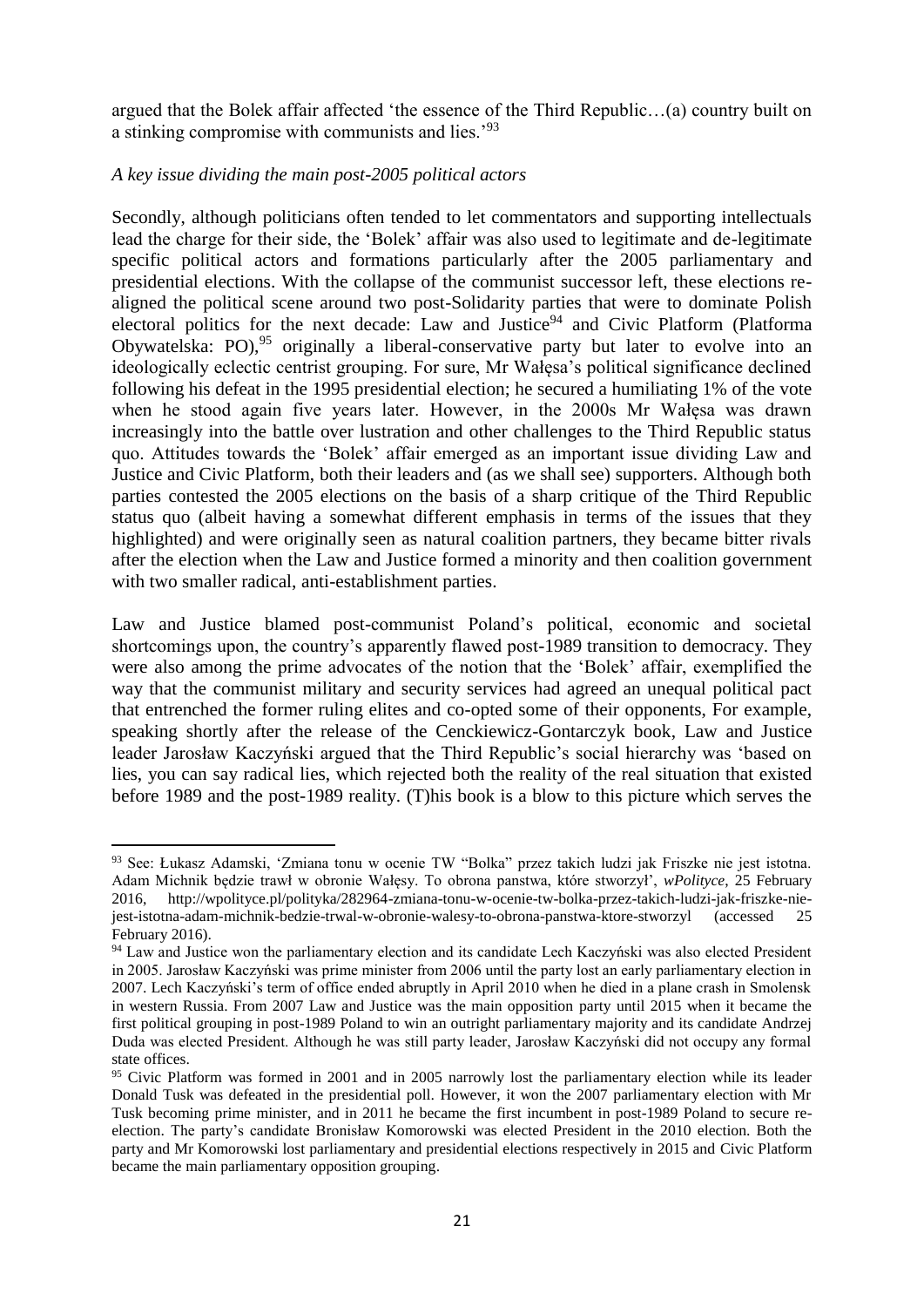establishment and hence its hysterical defen(sive reaction to it).'<sup>96</sup> Similarly, Law and Justice parliamentary caucus leader Ryszard Terlecki claimed that '(former communist security service) spies remained in public life, in the justice system and in educational establishments',<sup>97</sup> while the party's foreign minister Witold Waszczykowski said the Kiszczak files 'cast a shadow over the creation of an independent Poland and its political elites', raising the possibility that the communists had guided Poland's transition to democracy and that, as President, 'Mr Wałęsa could have been a controlled puppet'.<sup>98</sup> Antoni Maciereiwicz, who became Law and Justice defence minister in 2015, claimed that: 'The Lech Wałęsa affair shows in miniature what the Third Republic system was based on…it was based on the fact that people were blackmailed with the help of the (communist security service) files. And a whole group of people was transformed into a slow operating tool of the communist apparatus, which constructed its later power and influence (based) on these people.'<sup>99</sup> Law and Justice parliamentary deputy Jacek Sasin also argued that Poles had a right to ask if the activities of those governing them in the 1990s 'were not caused by the fact that Lech Wałęsa, and maybe other persons who represented the post-1989 elites, feared that certain decisions could lead to the revelation of materials that were compromising to them.' A lack of lustration and a failure to undertake a reckoning with the communist past, he said, raised questions 'about what were the real causes of the decisions that were undertaken at its (the Third Republic's) foundation and the omissions that took place then' which involved 'turning a blind eye to the communist nomenklatura appropriating national assets' that 'belonged to all of us but became the way that the few who had access to these assets were able to enrich themselves.'<sup>100</sup>

At the same time, although while in opposition Civic Platform had supported moves to extend lustration and file access, after 2005 it evolved increasingly into a party representing the Third Republic status quo and, its critics argued, as part of this, 'took him (Mr Wałęsa) out of the historical showcase…dusted him off' as a '*deus ex machina* to rescue the Third Republic'<sup>101</sup> and 'hid(ing) behind his false legend',<sup>102</sup> thereby trying to use Mr Wałęsa's moral authority to legitimate themselves and de-legitimise their Law and Justice opponents. As part of this, Civic Platform leaders were in the vanguard of those politicians and commentators who defended Mr Wałęsa in 2008 over the allegations contained in Cenckiewicz-Gontarczyk (and later in the 2009 Zyzak book) and again in 2016 following the publication of the Kiszczak files,  $103$  arguing that as a result of its conduct during these events, the Institute of National Remembrance was being used as a political tool by the pro-lustration

<sup>96</sup> See: Janina Paradowska, 'Wymazać Wałesę', *Polityka*, 28 June 2008.

<sup>97</sup> See: Wiktor Ferfecki, 'Polityczny spór o "Bolka"', *Rzeczpospolita*, 18 February 2016.

<sup>98</sup> See: 'Waszczykowski o Wałęsie: Mógł być marionetką sterowaną', *rzeczpospolita.pl*, 19 February 2016, http://www.rp.pl/Archiwum-Kiszczaka/160219187-Waszczykowski-o-Walesie-Mogl-byc-marionetkasterowana.html#ap-1 (accessed 19 February 2016).

<sup>99</sup> See: Agnieszka Kublik, 'Magdalenka, czyli stare sensacje redaktora Gmyza', *wyborcza.pl*, 24 February 2016, http://wyborcza.pl/1,76842,19675153,magdalenka-czyli-stare-sensacje-redaktora-gmyza.html (accessed 24 February 2016).

<sup>100</sup> See: 'PiS i Kukiz '15: prawda o Wałęsie należy się Polakom. PSL i N krtykują pośpiech IPN.' *rzeczpospolita.pl*, 22 February 2016, http://rp.pl (accessed 22 February 2016).

<sup>101</sup> See: '"Solidarność" to nie Wałęsa'.

<sup>102</sup> See: Piotr Zaremba, 'To Wałęsa się uwikłał, nie Solidarność. To było uwikłanie częsciowe, ale zabójcze dla jego roli po 1989', *wPolityce*, 16 February 2016, http://wpolityce.pl/polityka/282210-to-walesa-sie-uwiklal-niesolidarnosc-to-bylo-uwiklanie-czesciowe-ale-zabojcze-dla-jego-roli-po-1989-roku (accessed 18 February 2016). <sup>103</sup> See, for example: Paweł Śpiewak, 'Wałęsa - ofiara własnych obrońców', *Rzeczpospolita*, 28 August 2008; and Piotr Semka, 'Lech Wałęsa, cyli udana transakcja', *Do Rzeczy*, 8-14 February 2016.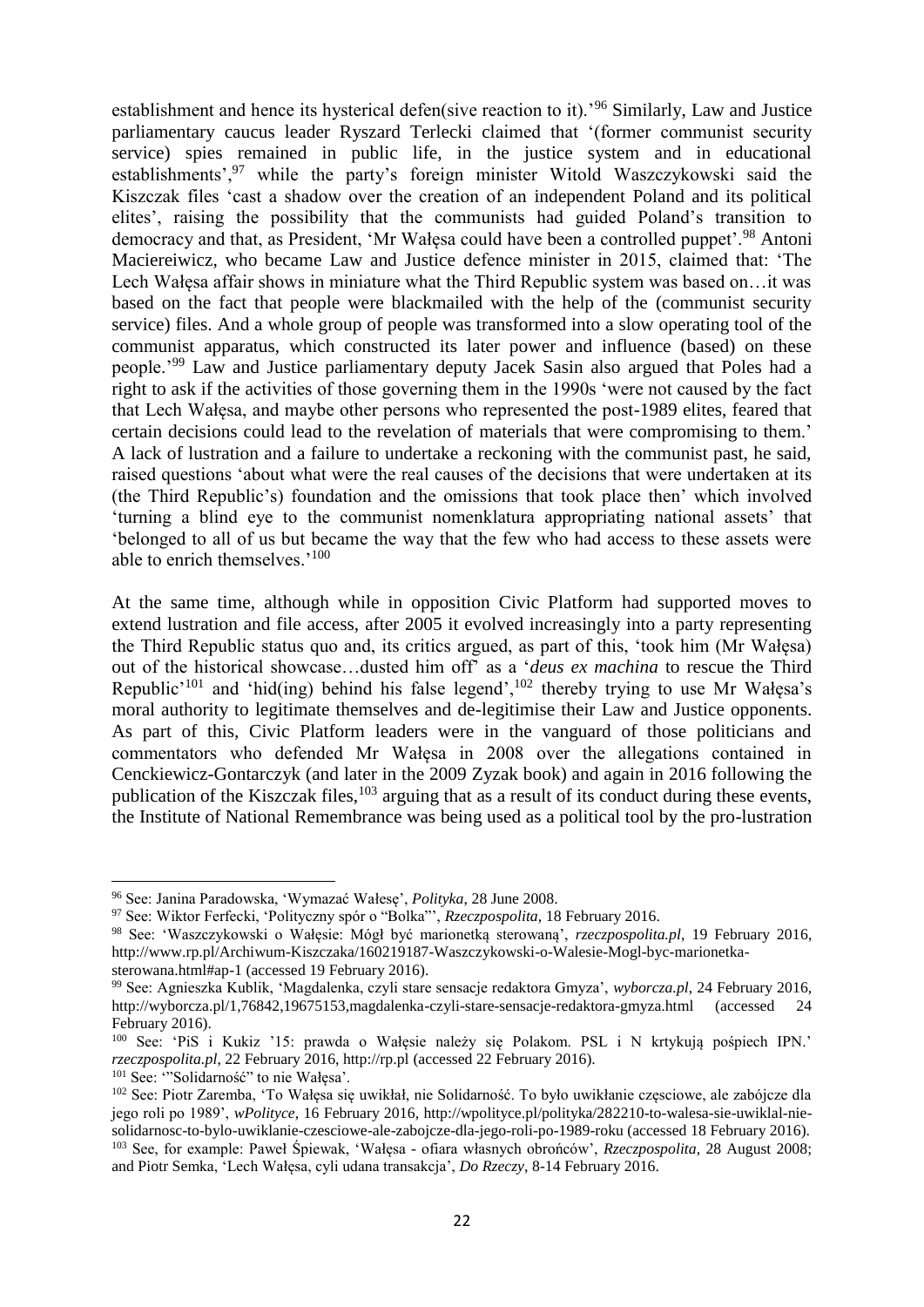right.<sup>104</sup> For example, commenting on the Cenckiewicz-Gontarczyk book the then Civic Platform leader and prime minister Donald Tusk said that he would 'do everything to defend the good name of Lech Wałęsa and the ideas of August (1980)' because it was 'a great duty for people like me…to defend the myth, because every nation needs positive myths…to defend the historical fact of Lech Wałęsa's pivotal role in some of the most important events in Polish history.'<sup>105</sup> Subsequently, following the publication of the Kiszczak files, Civic Platform leader Grzegorz Schetyna described Lech Wałęsa a 'symbol of Polish history, a symbol of Polish victory',<sup>106</sup> and argued that his opponents hoped to use the 'Bolek affair' to 'kill(ing) his (Mr Wałęsa's) legend' and 'show(ing) that the foundations of the Third Republic were something evil.'<sup>107</sup> Indeed, at the party's October 2016 programmatic convention, at which Mr Wałęsa was a keynote speaker, Mr Schetyna went so far as to pledge that Civic Platform would abolish the Institute if the party was returned to office.<sup>108</sup>

#### *The post-communist truth revelation process*

Thirdly, the 'Bolek affair' was used to legitimate and de-legitimate the truth revelation process itself as either vitally necessary or dangerously politicised. On the one hand, opponents of truth revelation argued that the Institute of National Remembrance's conduct both during the publication of the Cenckiewicz-Gontarczyk book and subsequently when the contents of the Kiszczak files were revealed showed how the file access process had been politicised. They accused the Institute of allowing itself to be used as a tool in a vengeful political war being waged by right-wing politicians against Mr Wałęsa.<sup>109</sup> For example, commentators Wojciech Czuchnowksi and Agnieszka Kublik argued that 'the activities of the Institute of National Remembrance in the Lech Wałęsa affair are characterised by political dislike towards him and lead to falsifying the role that he played in contemporary Polish history. The materials on Lech Wałęsa are being released uncritically and the Institute, which is an organ of the Polish state, is leading public opinion into error.<sup>'110</sup> Moreover, according to some supporters of lustration and file access the 'Bolek affair' also gave opponents of truth revelation an opportunity to relativise collaboration with the communist security services by arguing that if such a heroic historical figure as Mr Wałęsa was an informer then it was an activity that potentially anyone could have succumbed to. As commentator Bronisław Wildstein put it: 'When it turned out that Wałęsa had problems with his past he became even more useful (to opponents of truth revelation). His example could be used to discredit

<sup>104</sup> See, for example: Cezary Gmyz, 'Koalicja: IPN trzeba zmienić', *Rzeczpospolita*, 24 June 2008; Bogdan Borusewicz, 'IPN nie może podsycać złych emocji', *Rzeczpospolita*, 19 September 2008; and Cezary Gmyz, 'Donald Tusk grozi IPN', *Rzeczpospolita*, 31 March 2009.

<sup>105</sup> See: Jarosław Kurski, 'Tusk: Brońmy Sierpnia', *wyborcza.pl*, 19 June 2008, http://wyborcza.pl/1,75248,5326837,Tusk\_\_Bronmy\_Sierpnia.html (accessed 19 June 2008).

<sup>&</sup>lt;sup>106</sup> See: 'Histeria na ulicach Warszawy! KOD broni Wałęsy. Kijowski: "Chcemy pokazać naszą solidarność z Lechem Wałęsą, symbolem zwycięskiej walki o wolność i demokrację". A w tle Schetyna, Petru i Nowacka...', *wPolityce*, 27 February 2016, http://wpolityce.pl/polityka/283263-histeria-na-ulicach-warszawy-kod-broniwalesy-kijowski-chcemy-pokazac-nasza-solidarnosc-z-lechem-walesa-symbolem-zwycieskiej-walki-o-wolnosci-demokracje-a-w-tle-schetyna-petru-i-nowacka (accessed 27 February 2016).

<sup>107</sup> See: 'PiS i Kukiz '15'.

<sup>108</sup> See: Michał Wachnicki, 'Schetyna: Zlikwidujemy IPN, CBA. Powołamy zespół ds. badania manipulacji katastrofą smoleńską', *wyborcza.pl*, 2 October 2016, http://wyborcza.pl/7,75398,20777413,schetynazlikwidujemy-ipn-cba-powolamy-zespol-ds-badania.html (accessed 2 October 2016).

<sup>109</sup> See, for example: Janina Paradowska, 'Twierdza IPN', *Polityka*, 5 July 2008; and Andrzej Friszke, 'Jak hartował się radykalizm Kurtyki', *Gazeta Wyborcza*, 8 April 2009.

<sup>110</sup> See: 'Misja IPN'.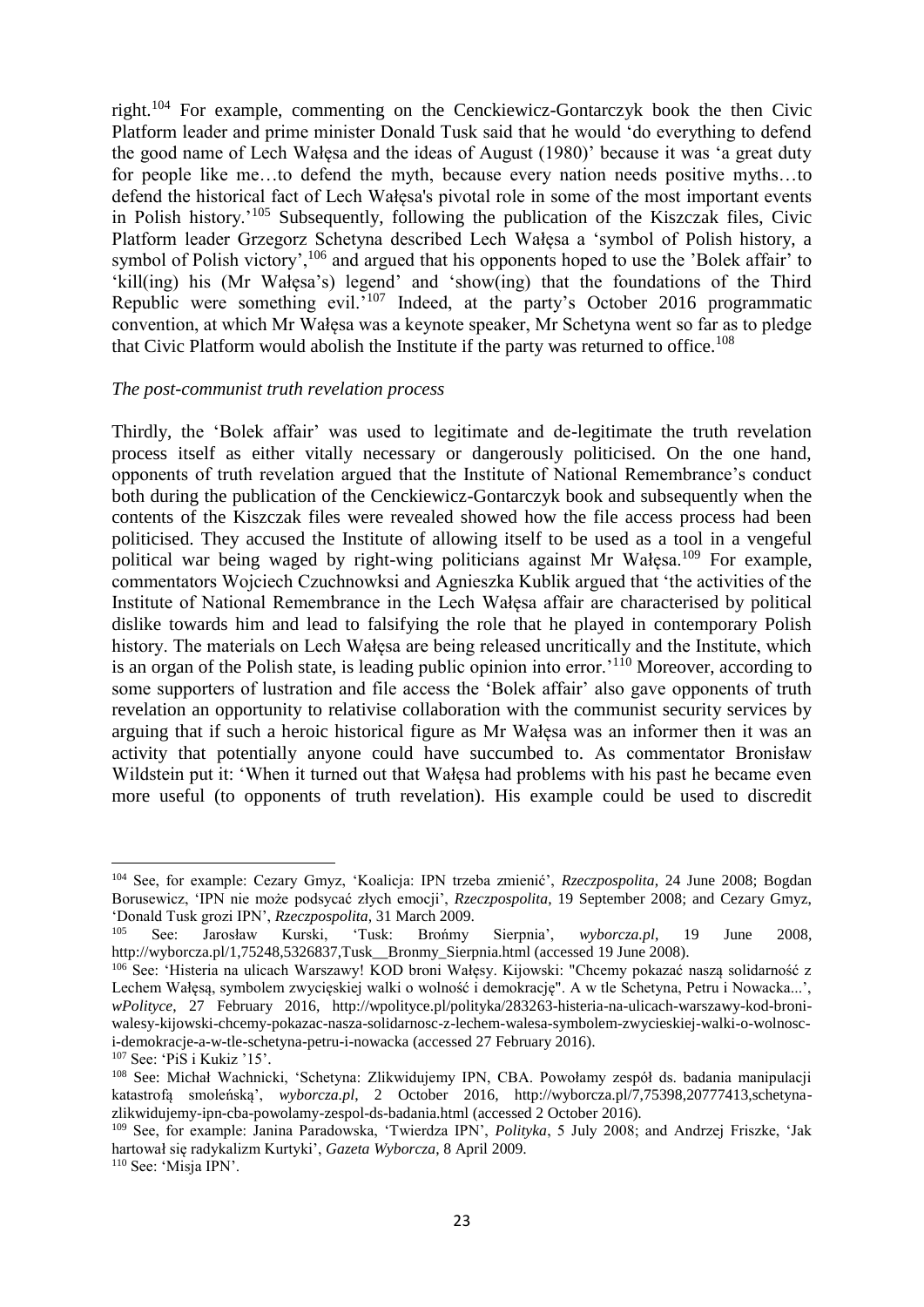lustration and present it as damaging those who gave us freedom and an instrument of resentment, in other words envy of heroes.'<sup>111</sup>

Supporters of truth revelation, on the other hand, argued that the 'Bolek affair' both exemplified and explained the lack of willingness to deal with the communist past given that those who were collaborators with, or had links to, the former security services had remained active and entrenched themselves in public life after 1989. As noted above, according to Mr Wałęsa's critics, the outgoing Polish communist leadership could have used his security service collaboration to blackmail him into negotiating a transition that was favourable to the outgoing elites, paving the way for them to co-opt a section of the Solidarity opposition and retain their power and influence after 1989. Then, rather than prosecuting and excluding what many saw as traitors and criminals from public life, the first post-communist government led by Solidarity intellectual Tadeusz Mazowiecki adopted the communist-forgiving 'thick line' policy<sup>112</sup> as a result of which, it was argued, the former ruling elites were able to dodge responsibility for their crimes and misdeeds. Moreover, in spite of his promises to 'accelerate' post-communist transformation, when elected President Mr Wałęsa did nothing to move forward the de-communisation and truth revelation processes. Indeed, as noted above, he both allied himself with officials and individuals linked to the former communist military intelligence and security services and actively blocked one such attempt at introducing lustration by the Olszewski government. For example, commentator Konrad Kołodziejski argued that Mr Wałęsa and many important Solidarity opposition figures' fear of lustration and truth revelation 'was one of the causes of the conflicts and pathologies that affect today's Poland.' Lustration 'was really about the shape of Poland. Whose vision it would comply with: (Adam) Michnik's or (Jarosław) Kaczyński's. The person who tilted the scales in favour of "Michnik's vision" was Lech Wałęsa. He did this - everything indicates as a result of his file. And this is what today's argument is about.'<sup>113</sup> Bronisław Wildstein also said that: 'The battle over Wałęsa became a battle with lustration and a war to maintain the Third Republic status quo.'<sup>114</sup>

The discovery of the Kiszczak files also raised the question of: how many other former communist security service functionaries kept personal archives in their homes which they could have used to blackmail politicians, businessmen, lawyers, academics and other persons in position of power and influence?<sup>115</sup> For such critics, the contents of the Kiszczak files were the missing link for their narrative on the nature of Poland's flawed transition. Indeed, the very fact that they had remained in the hands of a former communist interior minister for more than a quarter-of-a-century was as important as the actual content of the written denunciations themselves. Many right-wing politicians and commentators believed that the rest of the secret archives were also hidden somewhere and contained an immeasurable wealth of leverage which post-communist communist elites were using to control politics, the economy and society from the behind-the-scenes. For example, commentator Bronisław

<sup>&</sup>lt;sup>111</sup> See: "Solidarność" to nie Wałęsa'.

<sup>112</sup> In August 1989, in his inaugural policy speech as prime minister Mr Mazowiecki announced that a 'thick line' would be drawn between the past and present. See: Tadeusz Mazowiecki, 'Przeszłość odkreślamy grubą linią: Przemówienie Tadeusza Mazowieckiego w Sejmie', *Gazeta Wyborcza*, 25 August 1989. Although he was actually seeking to distance his government from the damage done to the national economy by the previous regime, the 'thick line' was often cited as a metaphor epitomising the lenient approach to the communist regime adopted by his administration.

<sup>113</sup> See: 'Gdyby Wałęsa ujawnił współpracy z SB'.

<sup>114</sup> See: '"Solidarność" to nie Wałęsa'.

<sup>115</sup> See, for example: Michał Szułdrzyński, 'Ujawnienie archiwum Kiszczaka w sprawie Wałęsy', *Rzeczpospolita*, 19 February 2016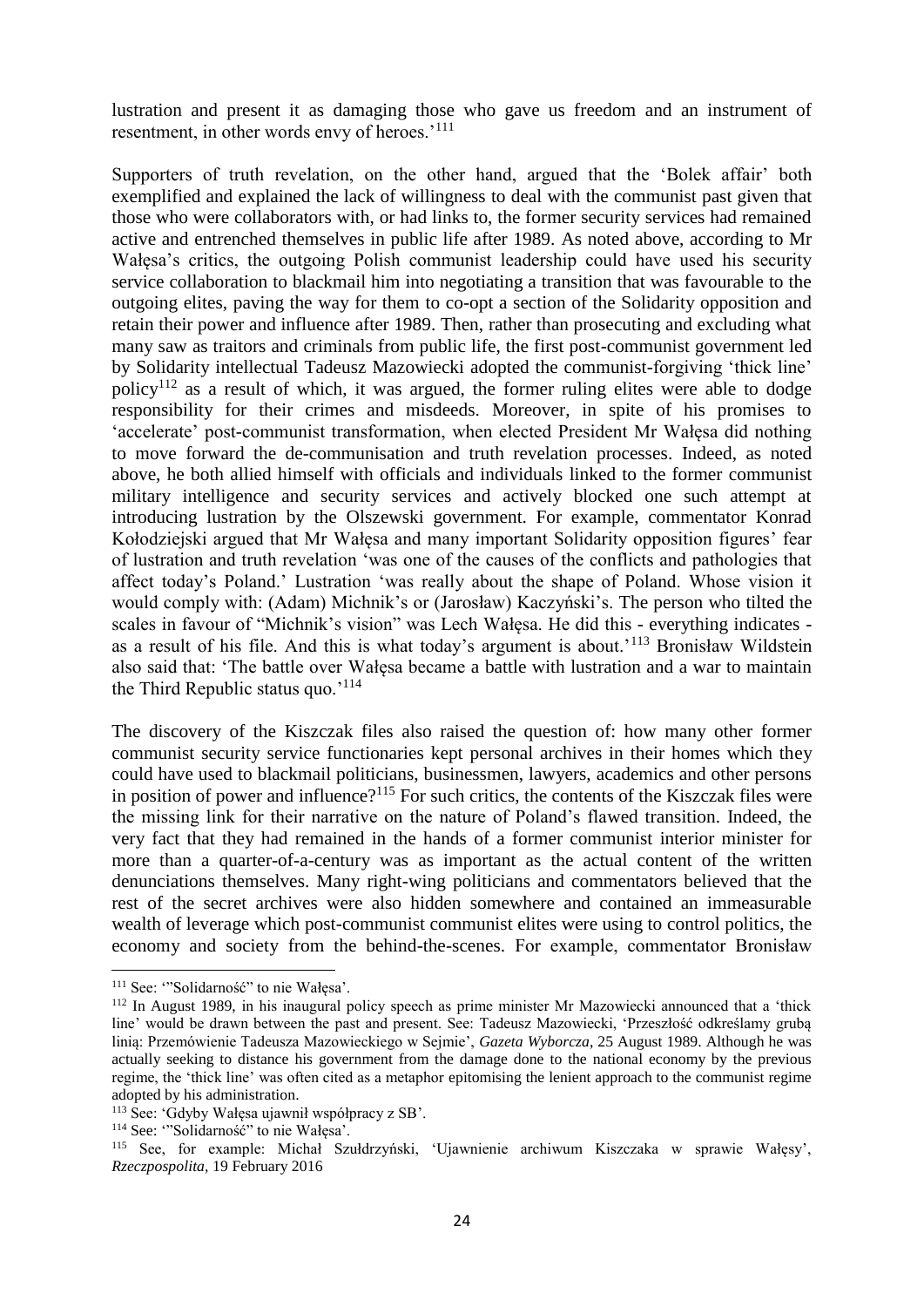Wildstein argued that communist leaders kept '"hooks" (haki) on their former opponents, then (their) partners in the round table…for the possibility of blackmail, and…behind-thescenes pressure on public figures. In this way they could realise both their political and material objectives.'<sup>116</sup> Similarly, another commentator Piotr Zaremba noted how General Kiszczak 'a former head of the communist police almost slept on (security service) documents that were held on the founder of the new state' which revealed 'a truth about the political mechanisms governing the Third Republic' and raised questions as to whether this was 'a mechanism that could have occurred in many other areas of public life. How many other "private" archives dictated political decisions?<sup>'117</sup>

The 'Bolek' affair thereby demonstrated the necessity of both clarifying Mr Wałęsa's role in relation to the communist security services in particular and the truth revelation process more generally in helping Poles to understand the nature of the post-communist transformation. For example, commentator Paweł Lisicki claimed that 'the history of the revelation of the (Bolek) files is a specific indictment against the (post-1989 state's) whole culture of silencing, brushing under the carpet and hiding the past.' For communist functionaries 'these files were a kind of insurance policy, a method of keeping post-Solidarity positions in check, a permanent form of blackmail. Their revelation is the first step towards the fall of the Third Republic system.'<sup>118</sup> Similarly, sociologist Mateusz Fałkowski said that the existence of secret archives containing documents such as those discovered in the Kiszczak files seriously complicated the 'reform of state institutions…the functioning of the state…good governance…the legitimation of the state, transparency and effectiveness.'<sup>119</sup> Bronisław Wildstein also argued that '(l)ustration, unveiling the truth would have blown this (possibility of blackmail and behind-the-scenes pressure on public figures) apart. That is why the old-new establishment fought it so bitterly, the more its position was undermined'. The communist security service entanglements of Mr Wałęsa, who became the Third Republic establishment's 'ideal ally…against the revelation of the truth', proved 'how fatally the lack of a reckoning with the (communist) past, which would have negated all of these (communist security service) entanglements, has burdened our history.<sup>'120</sup>

## What were public attitudes towards the 'Bolek' affair?

The publication of Cenckiewicz and Gontarczyk's 2008 book did not appear to change public attitudes towards Mr Wałęsa's alleged collaboration with the communist security services fundamentally. For example, a July 2008 CBOS survey found that although 88% of respondents said that they had heard of the allegations against him, only 34% said that they were interested in them (the same number who said that they would consider reading the book), while 54% said that they were not (60% were not interested in reading it).<sup>121</sup> Only 8% said that the book had led them to hold a more negative view of Mr Wałęsa, while 76% said that its publication had had no impact on their opinion of him and 3% even felt that it led them to evaluate him more positively; 13% did not know.<sup>122</sup> 37% of respondents said that they believed Mr Wałęsa's claim that most of the documents cited in the Cenckiewicz-Gontarczyk book had been fabricated by the communist security services while only 20%

<sup>116</sup> See: '"Solidarność" to nie Wałęsa'.

<sup>117</sup> See: 'Pod dyktando teczek SB'.

<sup>118</sup> See: Paweł Lisicki, 'Coup de grace', *Do Rzeczy*, 22-28 February 2016.

<sup>119</sup> See: 'Akta "Bolka" i dobre rządzenie'.

<sup>120</sup> See: '"Solidarność" to nie Wałęsa'.

<sup>121</sup> See: CBOS. *Polacy o Lechu Wałęsie i jego przeszłości*. CBOS: Warsaw. July 2008, pp3-5.

<sup>122</sup> See: Ibid., pp1-2.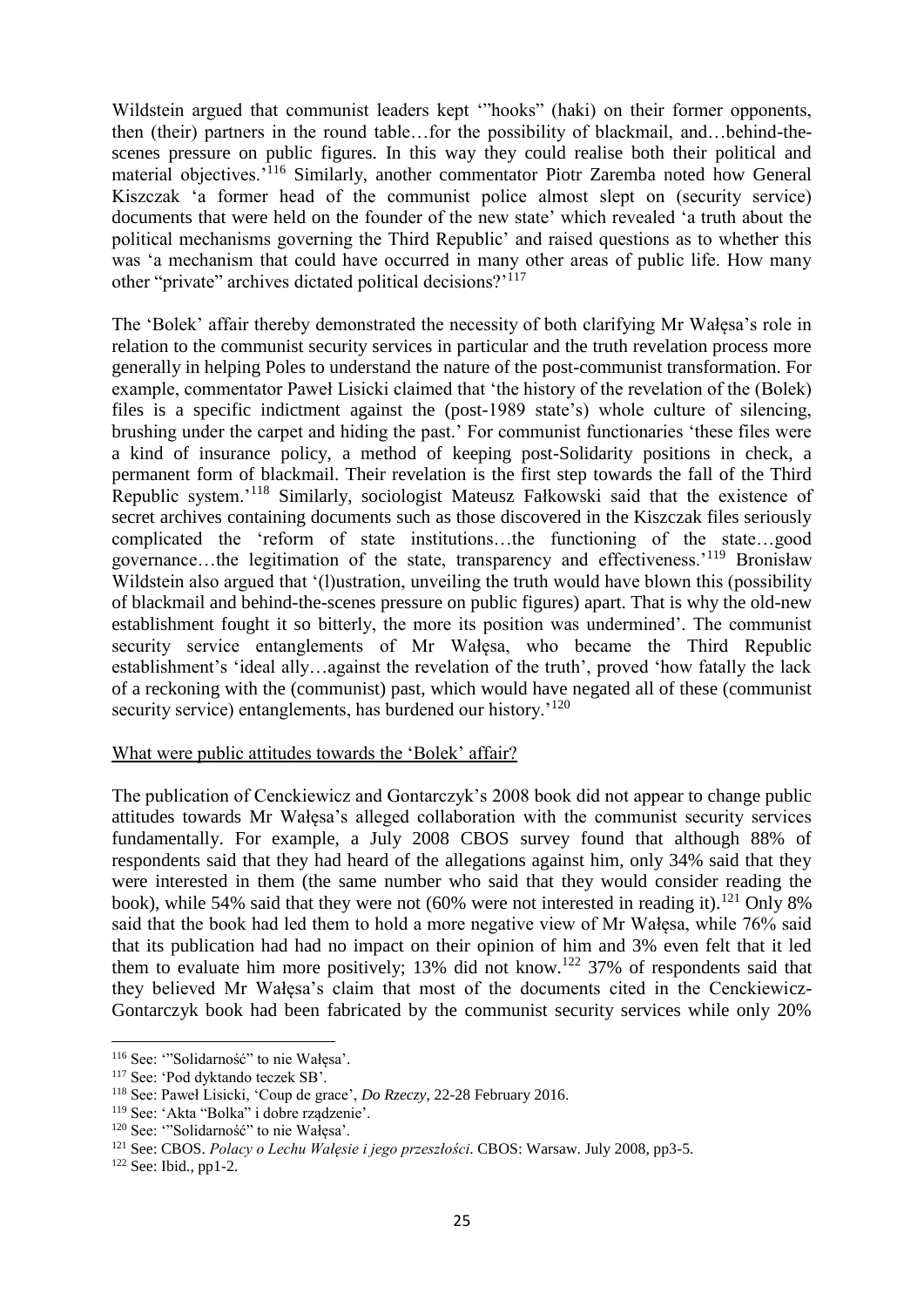believed the authors that the documents on which they based their analysis were authentic; although the largest number (43%) did not know.<sup>123</sup> Similarly, a July 2008 TNS OBOP survey found that 71% of respondents felt that discussions on Mr Wałęsa's alleged communist security service collaboration surrounding the publication of the Cenckiewicz-Gontarczyk book were elements of the day-to-day political struggle, while 66% felt that it was not worth engaging in heated political debates over these issues. Only 44% said that they were interested in the allegations (56% were not) while 24% felt that Mr Wałęsa's links with the security services was a subject worth discussing at all.<sup>124</sup> A 2008 SMG/KRC poll also found that 45% felt that the authors' intentions were, above all, to discredit Mr Wałęsa and gain publicity, with only 22% saying that they were interested in revealing the truth; 31% did not know.<sup>125</sup>

The same survey found that only 26% of Poles believed that Mr Wałęsa had collaborated with the security services compared with 43% who did not; 31% did not know or were unsure.<sup>126</sup> Similarly, a July 2008 PBS survey for 'Gazeta Wyborcza' that found that only 27% of respondents believed that Mr Wałęsa was agent 'Bolek', 41% felt he was not; 32% did not know.<sup>127</sup> A July 2008 CBOS survey found that only 28% of respondents felt that Mr Wałęsa had, at some point, been a communist security service informer compared with 31% who said he had not; although the largest number (41%**)** did not know. A plurality of respondents (34% to 27%) felt that even if he had agreed to collaborate with the security services he did so in order to understand their methods better so that he could defeat communism; although, again, 39% did not know.<sup>128</sup> A July 2008 PBS survey for 'Gazeta Wyborcza' found that only 34% of respondents felt that his communist security service contacts in the 1970s had influenced his actions as President while 42% felt that they had not; 24% did not know. Only 25% believed that Mr Wałęsa had destroyed documents proving his collaboration during his presidency while  $40\%$  did not; 35% did not know.<sup>129</sup>

A July 2008 CBOS survey found that even among those respondents who felt that Mr Wałęsa had been a communist security service collaborator in the 1970s, 40% agreed with the proposition that he had compensated for this unfortunate episode through his later actions and services to Poland (49% disagreed); as did 61% of those who felt that he was acting out of fear in a moment of weakness (26% disagreed).<sup>130</sup> Similarly, a July 2008 PBS survey for 'Gazeta Wyborcza' found that 53% of respondents felt that even if Mr Wałęsa had collaborated at the beginning of the 1970s this did not diminish his services to Poland, compared with only  $34\%$  who felt that it did;  $13\%$  did not know.<sup>131</sup> It also found that respondents had a charitable interpretation of the reasons why Mr Wałęsa was interrogated by

 $^{123}_{124}$  See: Ibid., p5.

<sup>124</sup> See: 'Kogo obchodzi Bolek?' 22 July 2008, *www.wyborcza.pl*, http://wyborcza.pl/2029020,75478,5478,5477928.html (accessed 24 July 2008).

<sup>125</sup> See: 'Row Over Walesa's Past', *Warsaw Voice*, 9 July 2008, http://www.warsawvoice.pl/WVpage/pages/article.php/18283/article (accessed 10 July 2008).  $\frac{126}{127}$  See: Ibid.

<sup>127</sup> See: Wojciech Szacki, 'Lech wielki, nawet jeśli..' 10 July 2008, *wyborcza.pl*, http://wyborcza.pl/gazetawyborcza/2029020,75478, 5441225.html (accessed 12 July 2008).

<sup>128</sup> See: *Polacy o Lechu Wałęsie i jego przeszłości*, pp9-10.

<sup>&</sup>lt;sup>129</sup> See: 'Lech wielki, nawet jeśli... However, a 2008 SMG/KRC agency poll found opinions on whether or not Mr Wałęsa had erased traces of his past when he was President to be more evenly divided: 38% of respondents felt he had and the same number that he had not; 24% did not know or were unsure. See: 'Row Over Walesa's Past'.

<sup>130</sup> See: *Polacy o Lechu Wałęsie i jego przeszłości*, p10.

<sup>&</sup>lt;sup>131</sup> See: 'Lech wielki, nawet jeśli..'.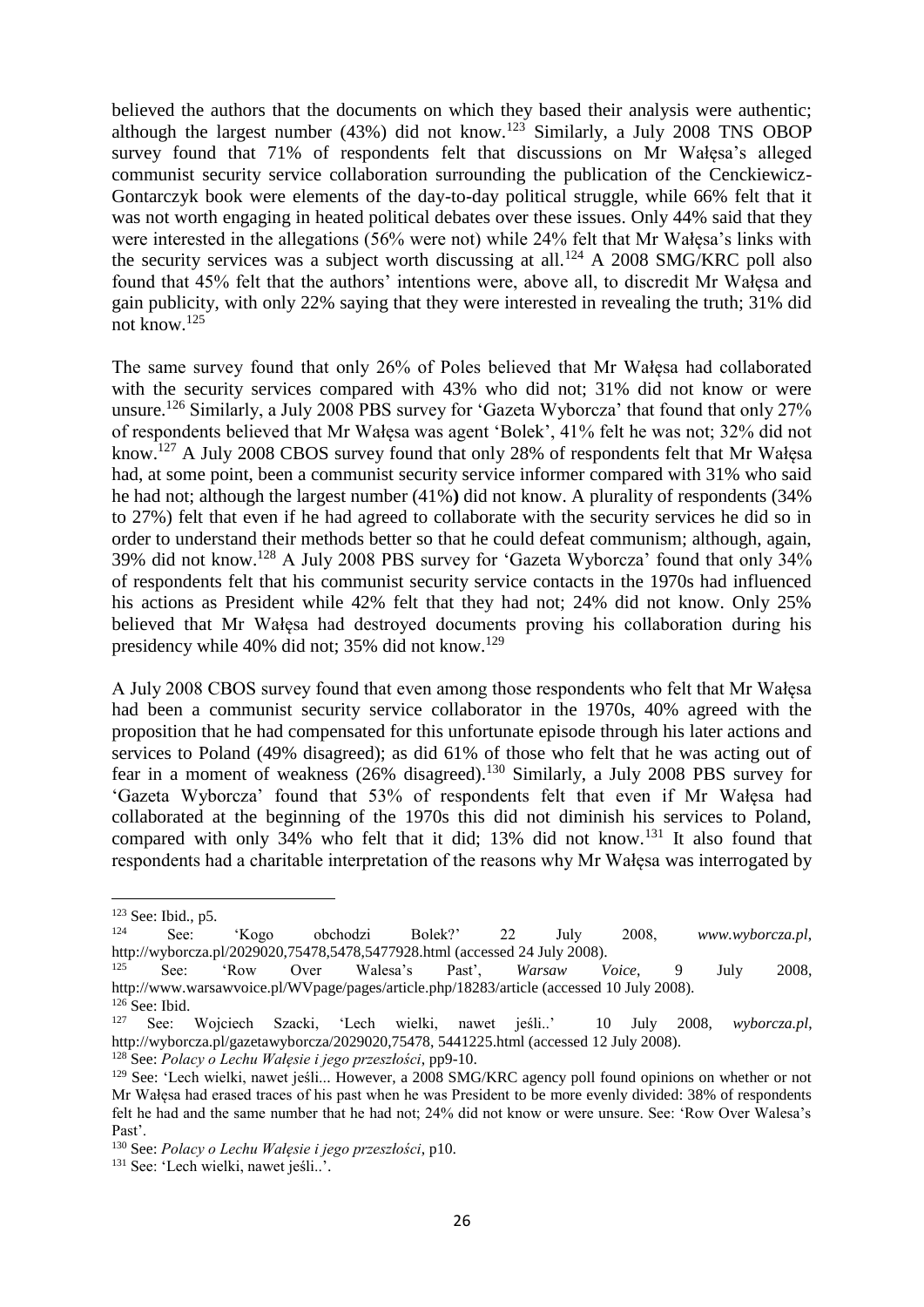the communist security services in the 1970s with the most common answers being: that he was fighting for workers interests (33%), fear (29%), because people did as the authorities told them in those days (25%), and he was trying to outsmart them (15%). Only 14% said that he was motivated by wanting money and a flat or to betray and 6% that he wanted to harm his colleagues. Similarly, most respondents felt that discussions about Mr Wałęsa's communist security services links were: unnecessary scraping around in the distant past (34%), a 'shooting party' against a man who was a symbol of the struggle for independence (21%), and a political campaign aimed at helping Law and Justice return to office (18%). Only 17% felt that it was about determining a historical truth that was difficult to accept and 11% because someone finally had the courage to tell the truth about the Third Republic's authority figures.

The publication of the Cenckiewicz-Gontarczyk book also led to a fall in public support for the Institute for National Remembrance. Since its formation, the Institute was the object of constant criticism from the liberal-left cultural and media establishment that had been hostile to lustration and truth revelation from the outset. As noted above, from 2008 onwards the Institute also came under intense criticism from the Civic Platform-led government. Consequently, a July 2008 CBOS survey showed a 15% drop in those who evaluated it positively from 49% (11% very positively) in February 2005 to only 34% (6% very positively) three years later and a 10% increase in those who evaluated it negatively from only 10% (3% very negatively) to 20% (7% very negatively) over the same period. The number who held a neutral opinion also increased by 7% from 26% to  $33\%$ .<sup>132</sup> However, interestingly, in spite of this, other than a brief period in at the beginning of 2009 coinciding with the publication of Piotr Zyzak's critical biography of Mr Wałęsa, $^{133}$  the Institute's approval rating remained consistently fairly high in the CBOS tracking poll: between June 2006 and September 2016 those who approved of its activities ranged between 38-53% and those who disapproved 11-30% (don't knows, 28-45%), with the exception of April 2009 when only 29% of respondents approved and 44% disapproved (28% did not know).<sup>134</sup>

However, the discovery of the Kiszczak files made Poles much less convinced by Mr Wałęsa's declarations of innocence. For example, a March 2016 CBOS survey found that 34% of respondents now felt that the documents found in Mr Kiszczak's house indicating that Mr Wałęsa was a communist security service informer were authentic while 26% felt they were not; although most respondents (40%) did not know.<sup>135</sup> Their publication also led to a substantial increase in the numbers who felt that Mr Wałęsa had at some point been a communist security service informer from only 28% of respondents in July 2008 to 46% in March 2016, while those who rejected the idea fell from 31% to 18% over the same period; although the number of don't knows remained highly at  $36\%$  (down from  $41\%$ ).<sup>136</sup> The same survey found that the number of respondents who believed that Mr Wałęsa had an episode of

<sup>132</sup> See: *Polacy o Lechu Wałęsie i jego przeszłości*, pp8-9.

<sup>&</sup>lt;sup>133</sup> A later November 2009 Gemius survey for the 'Newsweek Polska' magazine also found that 48% of respondents felt that the Institute's leadership was partisan and that its activities supported one political grouping (17% agreed strongly with this), while only 20% felt that it was not (5% felt this strongly); 32% did not know. See: 'E-lustracja', *Newsweek*, 22 November 2009.

<sup>134</sup> See: CBOS. *Opinie o działalności instytucji publicznych*. CBOS: Warsaw. February 2007; CBOS. *Oceny instytucji publicznych*. CBOS: Warsaw. March 2009; Wojciech Szacki, 'Oceny prezydenta w dół. IPN-u też w dół', *wyborcza.pl*, 16 April 2009, http://www.wyborcza.pl/2029020,75478,6503130.html (accessed 16 April 2009); and CBOS. *Oceny instytucji publicznych*. CBOS: Warsaw. September 2014; CBOS. *Oceny instytucji publicznych*. CBOS: Warsaw. September 2016.

<sup>135</sup> See: CBOS. *Opinie o Lechu Wałęsie, jego przeszłości i historycznej roli*. CBOS: Warsaw. March 2016, p3. <sup>136</sup> See: Ibid., pp4-5.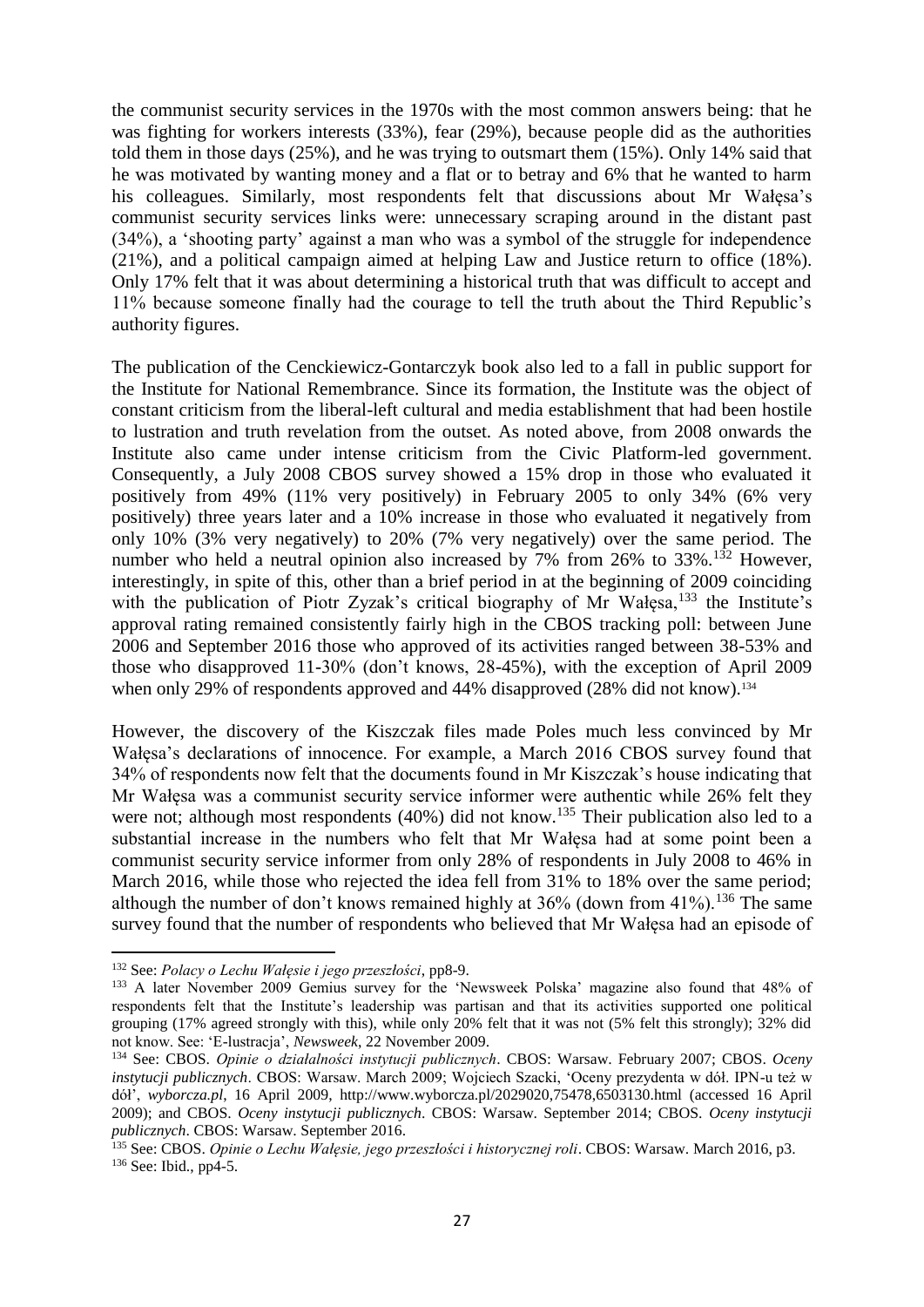collaboration when he succumbed to a moment of weakness and allowed himself to be frightened by the communist security services but regretted it subsequently increased from 38% to 51% over the same period, while the number who disagreed with this statement fell from 27% to 19%; 29% did not know (down from  $35\%$ ).<sup>137</sup> A February 2016 IBRiS survey also found that 38% of respondents agreed that Mr Wałęsa had collaborated with the communist security services compared with only 28% who felt that he had not; 34% did not know. $138$ 

Nonetheless, most Poles still appeared to feel that his collaboration was not a very significant nor meaningful episode in his life and was forced upon him by circumstances rather than being a fully conscious long-term entanglement that harmed his colleagues and friends. For example, a March 2016 CBOS survey found that only 23% of respondents believed that Mr Wałęsa was a long-term communist security service collaborator working consciously to undertake activities that harmed his former colleagues and friends, although this was an increase from only 9% (and just 3% who felt this strongly) in 2008, while 45% rejected this idea (although, again, down from 53% in 2008); 32% did not know  $(38\%$  in 2008).<sup>139</sup> A February 2016 IBRiS survey also found that only 34% of respondents thought that the publication of the Kiszczak files was an important matter compared with 59% who did not. 63% said that it did not affect their opinion of Mr Wałęsa, compared with only 20% who said that it had had a negative impact; and 9% said that it had actually improved their opinion of him. $140$ 

Moreover, even though subsequent revelations made his collaboration with the communist security services appear more credible, most Poles still felt Mr Wałęsa had played a positive role in the country's recent history and that the scale of his subsequent achievements lessened or overshadowed his past mistakes. For example, a March 2016 CBOS survey found that 66% of respondents still felt that, all things considered, Mr Wałęsa had played an important role in contemporary Polish history by helping to facilitate the downfall of the communist regime and transition to democracy (albeit down from 73% in 2008), compared with only 21% who felt he played a negative role (15% in 2008); 13% did not know (12% in 2008).<sup>141</sup> Similarly, by a margin of 49% to 29% (compared to 45% to 22% in 2008), they felt that even if Mr Wałęsa had at one time agreed to collaborate, then all of his later activity and services to Poland negated this episode; 22% did not know  $(33\%$  in 2008).<sup>142</sup> His role as leader of Solidarity was evaluated positively by 78% of respondents and negatively by only 12% (10% did not know), and as co-organiser of the round table and leader of the opposition in 1989 by 65% to 17% (18% did know). Even 56% of respondents evaluated his very controversial 1990-95 presidency positively compared with 28% who viewed it negatively (28% did not know).<sup>143</sup> A February 2016 IBRiS survey also found that for  $64\%$  of respondents (including 49% of Law and Justice voters) the 'Bolek' affair had not changed the fact that Mr Wałęsa

<sup>137</sup> See: Ibid., pp4-5.

<sup>138</sup> See; 'Sondaż IBRiS: Polacy wierzą w agenturalną przeszłość Wałęsa', *wPolityce*, 19 February 2016, http://wpolityce.pl/polityka/282331-sondaz-ibris-polacy-wierza-w-agenturalna-przeszlosc-walesy (accessed 19 February 2016).

<sup>139</sup> See: *Opinie o Lechu Wałęsie, jego przeszłości i historycznej roli*, pp4-5.

<sup>140</sup> See: Andrzej Stankiewicz, 'Wałęsa wciąż bohaterem', *Rzeczpospolita*, 29 February 2016.

<sup>141</sup> See: *Opinie o Lechu Wałęsie, jego przeszłości i historycznej roli*, p7.

<sup>142</sup> See: Ibid., p6.

<sup>143</sup> See: Ibid., p8.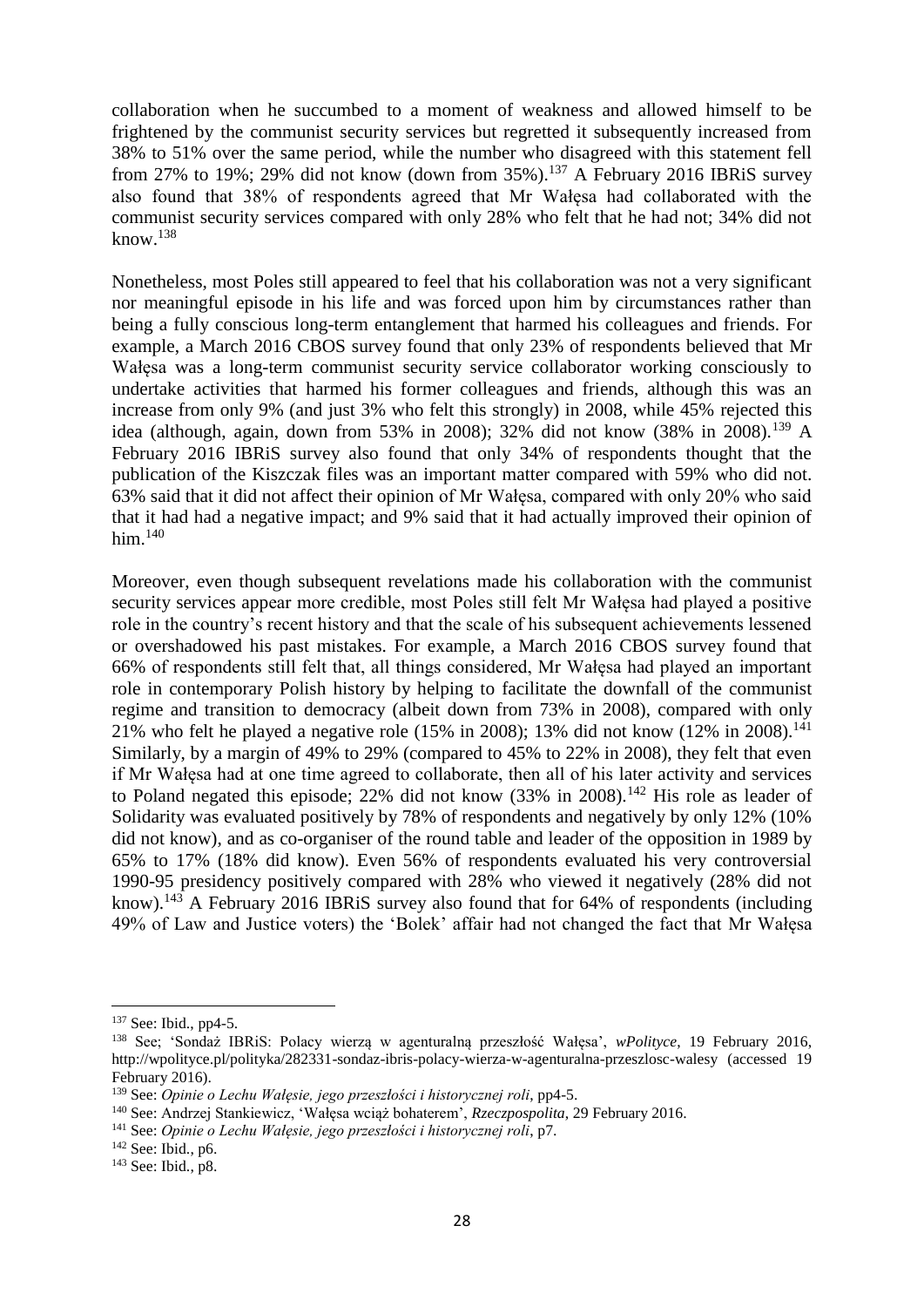remained a national hero and legendary Solidarity leader of Solidarity; only 26% did not regard him as such.<sup>144</sup>

However, interestingly in spite of this one of the impacts of the revelation of the Kiszczak files appeared to be to make Poles feel somewhat less protective towards historical 'authority figures' such as Mr Wałęsa. For example, a March 2009 GfK Polonia survey for 'Rzeczpospolita' had found that 58% of respondents felt that the biographies of well-known, public authority figures like Mr Wałęsa should be subject to special protection compared with 40% who felt that they should not; 2% did not know.<sup>145</sup> This compared with a March 2016 CBOS poll which found that 59% of respondents felt that it was more important to establish the truth about Mr Wałęsa, even if this meant revising previously held beliefs, while only 39% gave priority to making sure that his legend was not damaged as this harmed Poland's image abroad  $(7\%$  did not know).<sup>146</sup>

Not surprisingly, given that the issue emerged as an important line of division between Law and Justice and Civic Platform after 2005, party political orientations were also of key importance in determining public attitudes towards Mr Wałęsa's alleged communist security service collaboration. For example, a July 2008 CBOS survey found that 94% of Civic Platform voters felt that Mr Wałęsa had played a positive role in Polish contemporary history by helping to facilitate the collapse of communism and introduction of a democratic regime compared with 70% of Law and Justice voters who felt this way; the average among all respondents was 73%. Only 2% of Civic Platform voters evaluated Mr Wałęsa negatively compared with 25% of Law and Justice voters; the average was 15%. Similarly, only 2% of Civic Platform voters said that the publication of the Cenckiewicz-Gontarczyk book led them to hold a more negative view of Mr Wałęsa compared with 21% of Law and Justice voters; the average was 8%. 88% of Civic Platform voters said that the book had had no impact on their view of the former Solidarity leader compared to 65% of Law and Justice voters who felt this way; the average was 76%. 58% of Civic Platform voters also said that they believed Mr Wałęsa's claim that most of the documents cited in the Cenckiewicz-Gontarczyk book had been fabricated by the communist security services compared with only 21% of Law and Justice voters who agreed with this statement; the average was 37%. Only 8% of Civic Platform voters believed that the documents were authentic compared with 46% of Law and Justice voters who said that they were; the average was 20%.<sup>147</sup>

Similarly, a March 2016 CBOS survey found that 71% of Law and Justice voters supported the Institute of National Remembrance's decision to release the contents of the Kiszczak files to journalists and historians (18% were opposed) compared with only 20% of Civic Platform voters (72% were opposed) and an average of 45% among all voters (43% were opposed). 59% of Law and Justice voters agreed that these materials were credible and authentic (7% disagreed, 34% did not know) compared with only 8% of Civic Platform voters (55% disagreed, 37% did not know) and an average of 34% among all respondents (28% disagreed, 40% did not know). 47% of Law and Justice voters agreed that Mr Wałęsa had been a longstanding and conscious communist security service collaborator working to harm his friends and colleagues (28% disagreed, 25% did not know) compared with only 7% of Civic

<sup>144</sup> See: 'Wałęsa wciąż bohaterem'.

<sup>145</sup> See: Eliza Olczyk and Jarosław Stróżyk, 'Dlaczego PO walczy o Walęsę', *Rzeczpospolita*, 1 April 2009.

<sup>146</sup> See: *Opinie o Lechu Wałęsie, jego przeszłości i historycznej roli*, p10.

<sup>147</sup> See: *Polacy o Lechu Wałęsie i jego przeszłości.*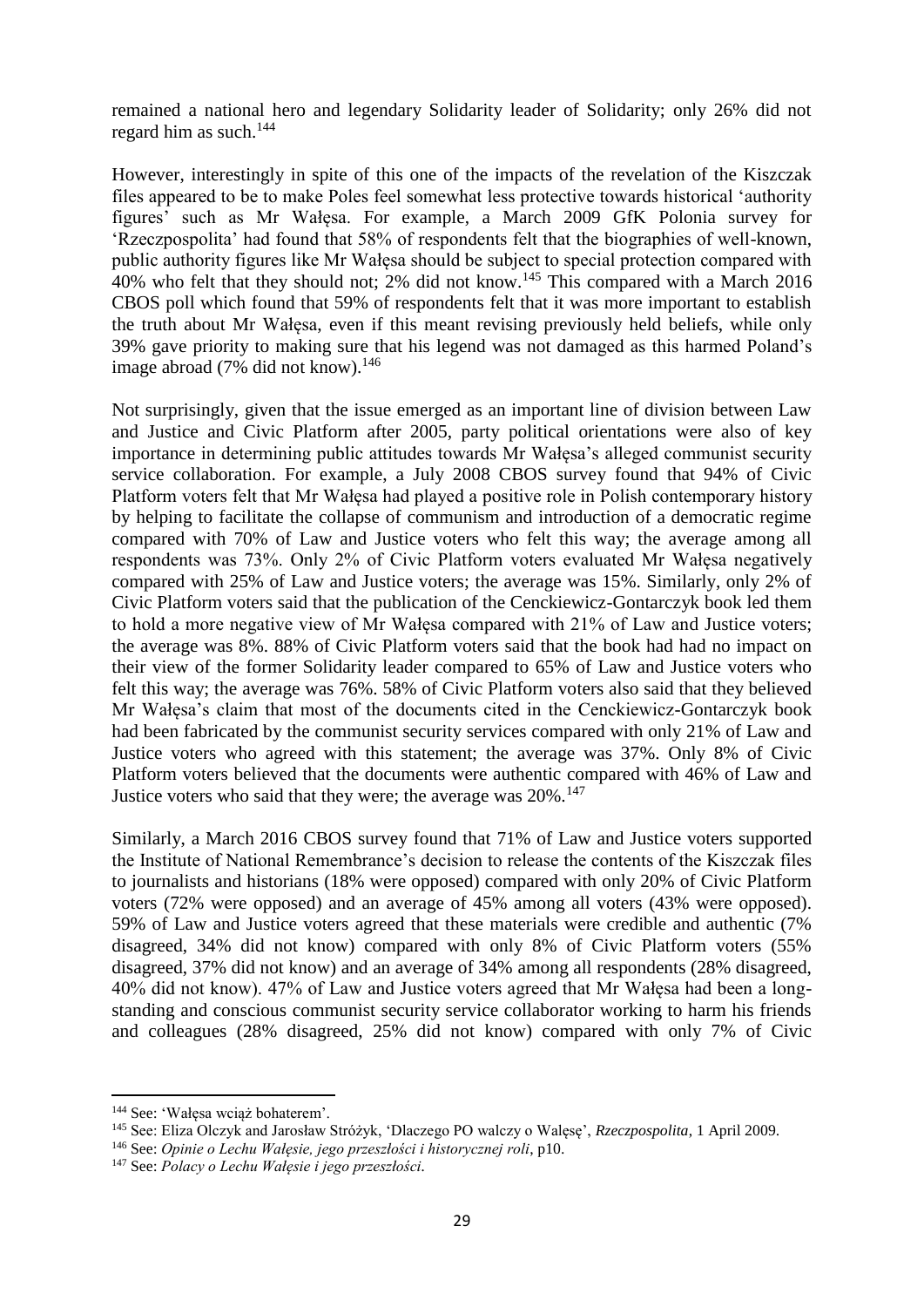Platform voters (78% disagreed, 7% did not know) and an average of 23% among all respondents (45% disagreed,  $32\%$  did not know).<sup>148</sup>

Only 42% of Law and Justice voters agreed that even if Mr Wałęsa had at one time agreed to collaborate then his later activity and services to Poland negated this episode in his life (40% disagreed, 18% did not know) compared with 76% Civic Platform voters (20% disagreed); and an average of 49% among all respondents agreed (29% disagreed, 22% don't know). 51% of Law and Justice voters also agreed that, all things considered, he played a positive role in Polish history (40% disagreed), compared with 89% of Civic Platform voters; the average among all respondents was 66% among all respondents (21% disagreed). By a margin of 76% to 18%, Law and Justice supporters also felt that it was more important to establish the truth than avoid damaging Mr Wałęsa's legend, while Civic Platform voters felt the opposite by a margin of 72% to 24%; the average among all respondents was 59% for establishing the truth and 39% for keeping his legend intact.<sup>149</sup>

However, although public attitudes towards Mr Wałęsa's alleged collaboration appeared to have crystallised somewhat since the mid-2000s, even by the time of the revelation of the Kiszczak files there was still a huge amount of uncertainty. For example, a March 2016 CBOS survey found that: 41% of respondents did not know if he had had an 'episode' of collaboration; 40% if the documents found in Mr Kiszczak's safe were authentic; 36% whether he had ever been a communist security service collaborator (albeit down from 41%) in 2008); 29% whether he had been frightened by the security services and had a moment of weakness from which he then retracted (down from 35% in 2008); 32% whether or not he was a long-standing and conscious security service collaborator working to harm his friends and colleagues (down from 38% in 2008); and 22% if he had at one time agreed to collaborate but then negated this episode through his later activity and services to Poland (down from 33% in 2008).<sup>150</sup>

## **Conclusions**

Allegations that Lech Wałęsa was a paid communist security service informant codenamed 'Bolek' in the early 1970s surfaced and re-surfaced on a number of occasions in postcommunist Poland. They appeared to be confirmed unequivocally in February 2016 when the Institute for National Remembrance released copies of files hidden illegally in former communist interior minister General Kiszczak's home. Mr Wałęsa's own statements regarding the authenticity of these allegations were confusing and contradictory: at some points coming close to admitting that he had collaborated, on other occasions denying it vehemently and dismissing the incriminating documents as forgeries.

Some of Mr Wałęsa's staunchest supporters also questioned the authenticity of the evidence that he was an informer but, especially, after the release of the Kiszczak files, even most of those commentators who were sympathetic to him accepted that he almost certainly did collaborate between 1971-76. Instead, rather than dismissing the allegations outright, they attempted to relativise Mr Wałęsa's actions and locate them within a broader historical context. They posed various mitigating circumstances, minimised Mr Wałęsa's involvement, and argued that he had compensated for the weaknesses of his youth by his subsequent

<sup>148</sup> See: *Opinie o Lechu Wałęsie, jego przeszłości i historycznej roli*. CBOS: Warsaw. March 2016.

 $149$  See: Ibid.

<sup>150</sup> See: Ibid.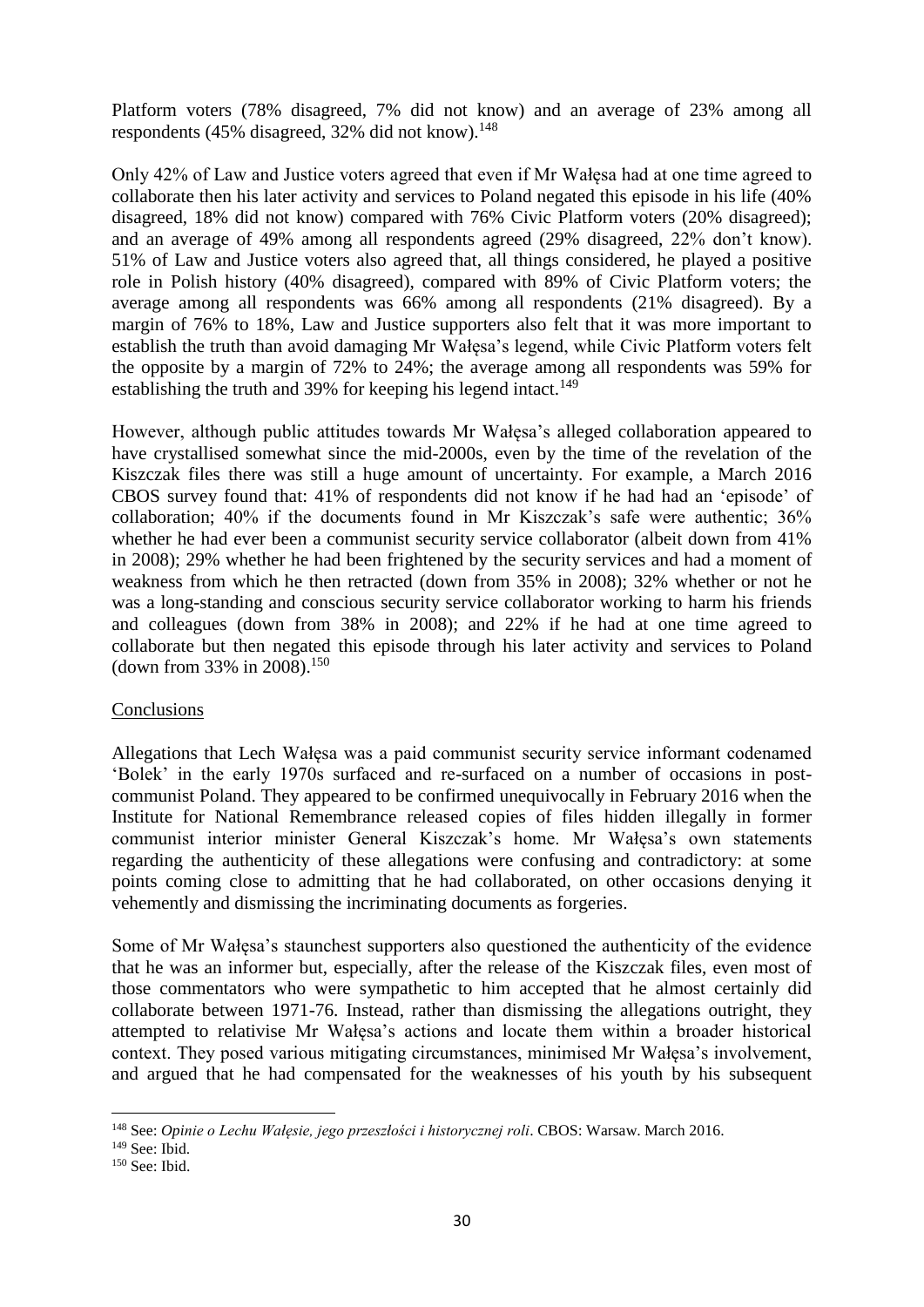actions as a legendary figure of international standing who embodied Poland's struggle for freedom and democracy. Mr Wałęsa's critics, on the other hand, argued that his collaboration was not just an 'episode' but lasted several years when he was an ardent informer rewarded financially for betraying his friends and fellow workers. They said that fear of being blackmailed by representatives of the outgoing regime explained his erratic behaviour during the democratic transition and early years of post-communism, particularly his questionable presidential personnel and policy choices. They also raised questions about whether Mr Wałęsa used his powers as head of state to cover up his communist secret service involvement.

Both sides of the political conflict in post-1989 Poland accused each other of trying to develop an image of Mr Wałęsa that was politically advantageous to them and being instrumental in their attitudes towards his collaboration. A cynical observer might argue that the attitudes of many Polish politicians and commentators towards his security service collaboration depended primarily on whether or not it was in their interests at any given time to use the issue against Mr Wałęsa or to defend him. The 'Bolek' affair was used to legitimate and de-legitimate specific political actors and formations, particularly after the 2005 elections when party competition became structured around Law and Justice and Civic Platform. Not surprisingly, given that attitudes towards Mr Wałęsa's alleged collaboration emerged as an important issue dividing these two post-Solidarity groupings, party political orientations became of key importance in determining public attitudes towards the former Solidarity leader. Similarly, the 'Bolek' affair was used to legitimate and de-legitimate the transitional justice and truth revelation process as themselves either vitally necessary or dangerously politicised.

More broadly it was used to both legitimate and de-legitimate the post-communist Third Republic state's genesis, highlighting, entrenching and deepening the lines of division among Poles which manifested themselves in a number of fundamental disputes about the communist past and post-communist transformation. Supporters of the post-1989 Third Republic status quo argued that Mr Wałęsa's critics were attempting to use the 'Bolek affair' to undermine the idea of the 1989 round table negotiations as an honourable compromise that paved the way for the successful transition to democratic rule, and thereby de-legitimise one of the Third Republic's key foundational myths. Critics of the Third Republic status quo, on the other hand, argued that the handling of the 'Bolek' affair explained post-communist elites' lack of willingness to deal with the communist past, re-inforcing their belief that the transition was engineered by the representatives of previous regime. Thus, during the postcommunist period the country's political, economic and cultural establishment were manipulated behind-the-scenes by former (but still influential) communist-era security service functionaries so that those ex-ruling elites could maintain their wealth and influence in the new Poland. Mr Wałęsa, these critics argued, symbolised the Third Republic but not in the way that his supporters claimed but rather through how his past communist security service links explained the betrayal of Solidarity's ideals. For them, the 'Bolek' affair revealed fundamental truths about the nature of the Third Republic and demonstrated the mechanisms through which: the outgoing regime was able to transition so smoothly to postcommunism, and the communist security services deformed the Polish transformation by keeping a group of individuals who were under their influence in positions of power.

While the publication of the Cenckiewicz-Gontarczyk book did not appear to change public attitudes towards Mr Wałęsa fundamentally, the discovery of the Kiszczak files made Poles much less convinced of his innocence. However, even most of those who did not entirely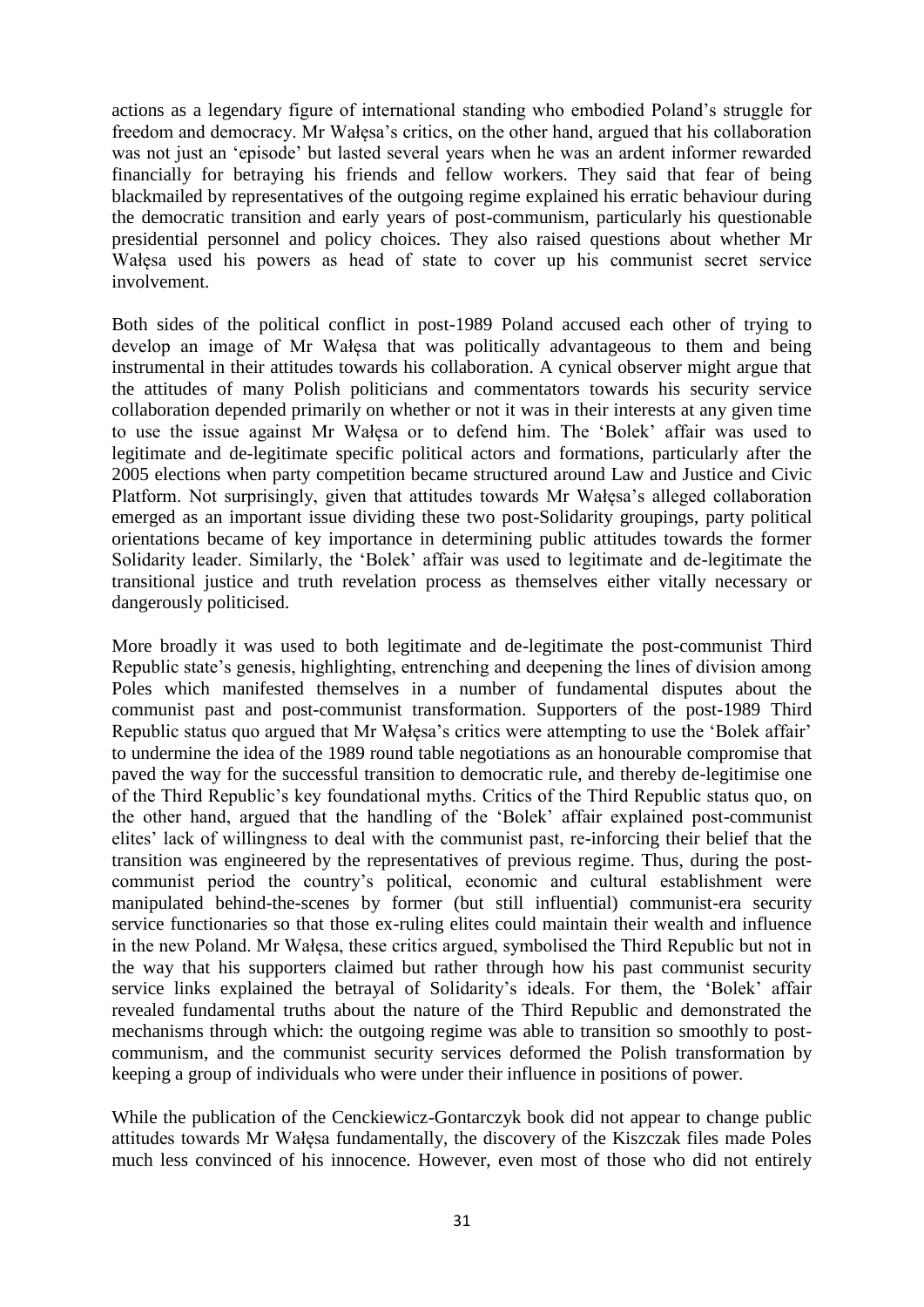believe Mr Wałęsa claims were prepared to interpret his actions in a very charitable way. It was possibly for this reason, together with the fact that they were inclined to evaluate Mr Wałęsa through the prism of his whole life's activities and not just his collaboration, that the Kiszczak files did not change the broadly positive view that most Poles still had of his broader contribution to the country's contemporary history. However, although public attitudes towards Mr Wałęsa's alleged collaboration appeared to crystallise somewhat following the release of these documents, they were still characterised by high levels of uncertainty.

Can more general lessons be drawn about truth-revelation procedures as a means of political legitimation and de-legitimation or is the Polish case of Lech Wałęsa's alleged communist security service collaboration unique? It certainly shows how a particular episode or high profile action of truth revelation can raise questions about the legitimacy of a post-transition state, of particular actors within it, and of how the transitional justice process should be conducted and which particular procedures adopted. However, as shown above, Mr Wałęsa played a very particular - indeed, arguably unique - role in Poland's (highly contested) transition, which makes it difficult to see whether the findings in this particular case really are transferable to other, very different post-transition contexts.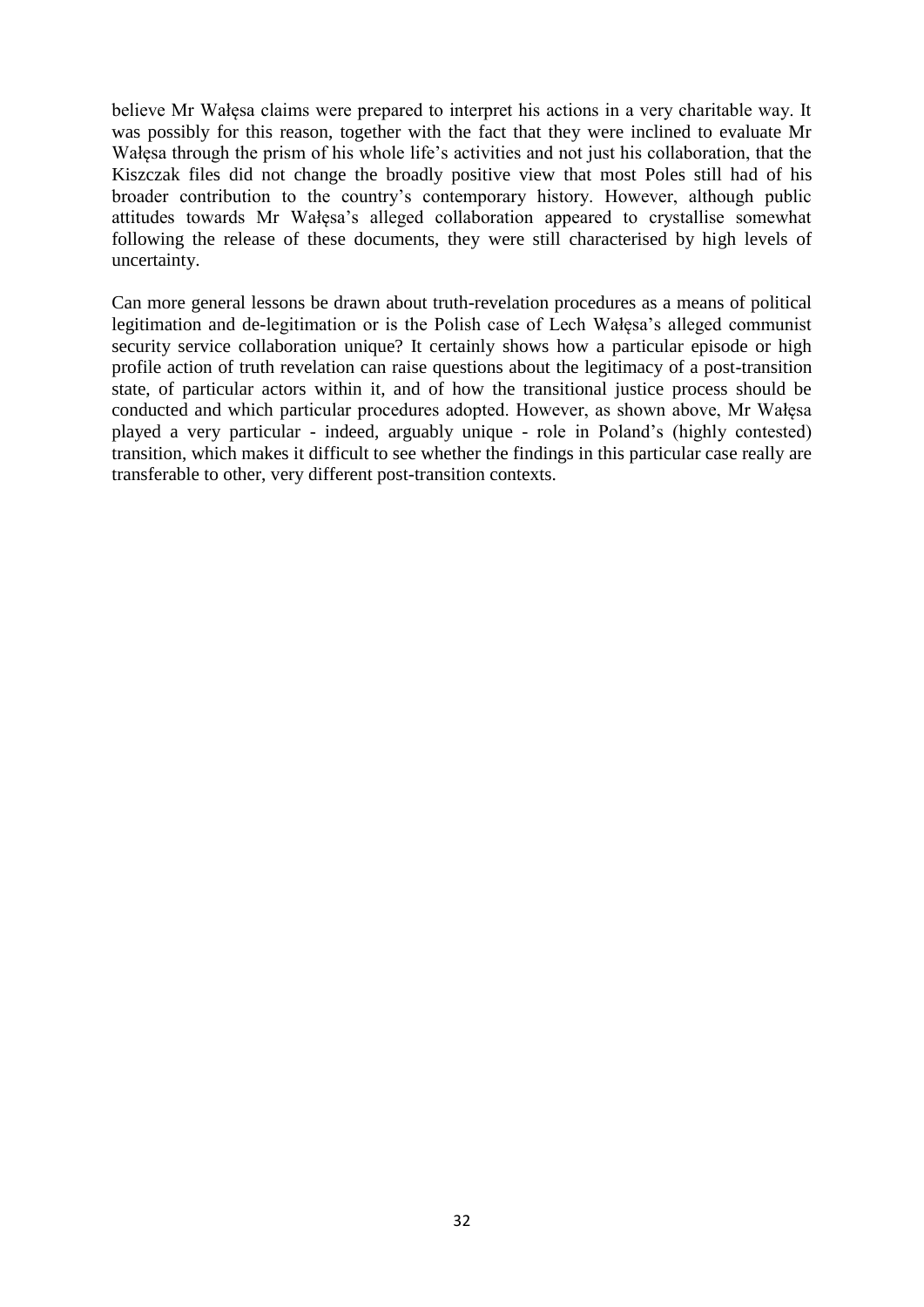# **Working Papers in Contemporary European Studies**

| 1.  | Vesna Bojicic and David Dyker<br>Sanctions on Serbia: Sledgehammer or Scalpel                                                            | June 1993        |
|-----|------------------------------------------------------------------------------------------------------------------------------------------|------------------|
| 2.  | <b>Gunther Burghardt</b><br>The Future for a European Foreign and Security Policy                                                        | August 1993      |
| 3.  | Xiudian Dai, Alan Cawson, Peter Holmes<br>Competition, Collaboration & Public Policy: A Case Study of the<br>European HDTV Strategy      | February 1994    |
| 4.  | Colin Crouch<br>The Future of Unemployment in Western Europe? Reconciling Demands<br>for Flexibility, Quality and Security               | February 1994    |
| 5.  | John Edmonds<br>Industrial Relations - Will the European Community Change Everything?                                                    | February 1994    |
| 6.  | Olli Rehn<br>The European Community and the Challenge of a Wider Europe                                                                  | <b>July 1994</b> |
| 7.  | <b>Ulrich Sedelmeier</b><br>The EU's Association Policy towards Central Eastern Europe: Political<br>and Economic Rationales in Conflict | October 1994     |
| 8.  | Mary Kaldor<br>Rethinking British Defence Policy and Its Economic Implications                                                           | February 1995    |
| 9.  | <b>Alasdair Young</b><br>Ideas, Interests and Institutions: The Politics of Liberalisation in the<br>EC's Road Haulage Industry          | December 1994    |
| 10. | Keith Richardson<br>Competitiveness in Europe: Cooperation or Conflict?                                                                  | December 1994    |
| 11. | Mike Hobday<br>The Technological Competence of European Semiconductor Producers                                                          | June 1995        |
| 12. | <b>Graham Avery</b><br>The Commission's Perspective on the Enlargement Negotiations                                                      | <b>July 1995</b> |
| 13. | Gerda Falkner<br>The Maastricht Protocol on Social Policy: Theory and Practice                                                           | September 1995   |
| 14. | Vesna Bojicic, Mary Kaldor, Ivan Vejvoda<br>Post-War Reconstruction in the Balkans                                                       | November 1995    |
| 15. | Alasdair Smith, Peter Holmes, Ulrich Sedelmeier,                                                                                         | March 1996       |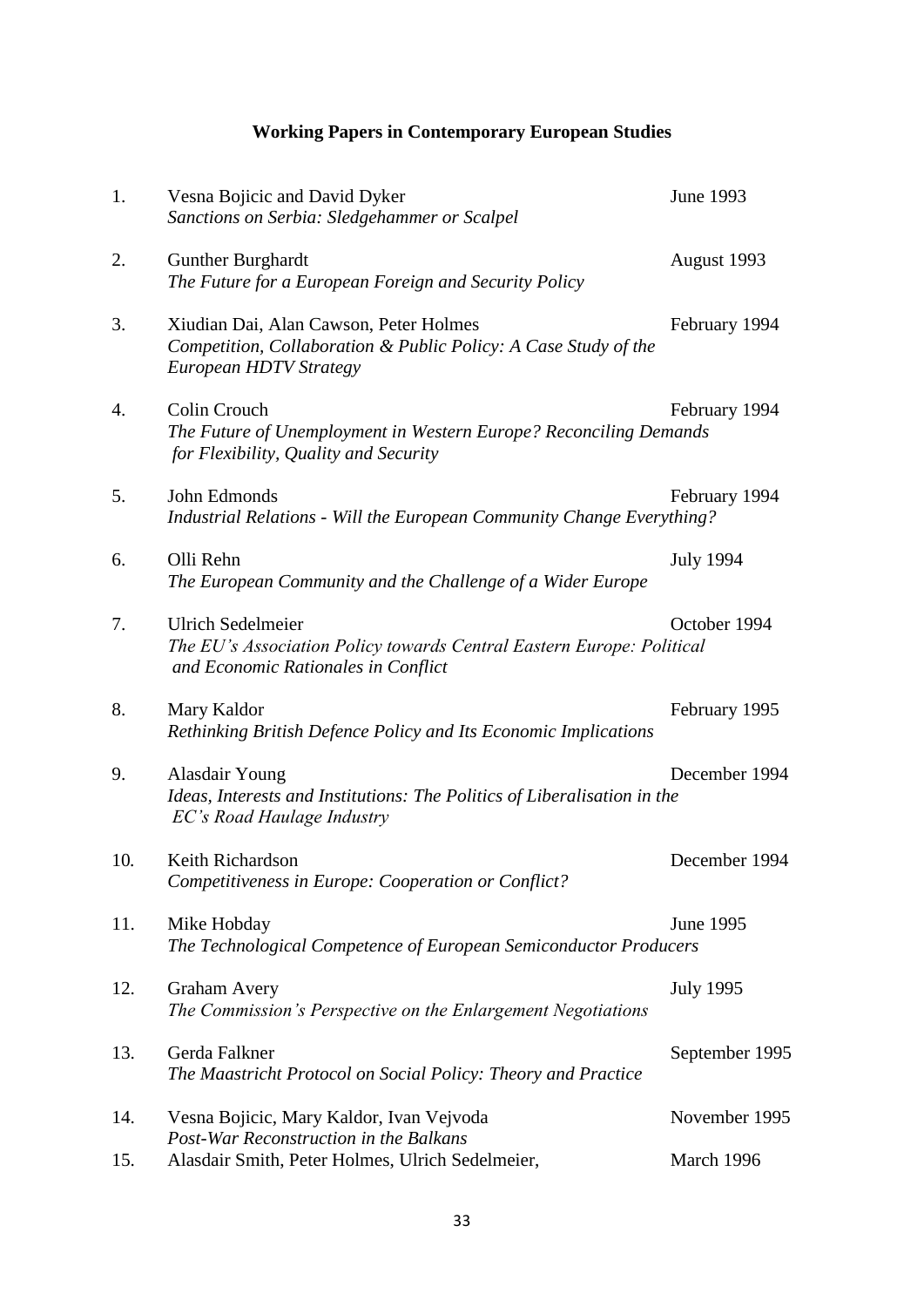|     | Edward Smith, Helen Wallace, Alasdair Young<br>The European Union and Central and Eastern Europe: Pre-Accession<br><b>Strategies</b>                                                                         |                  |
|-----|--------------------------------------------------------------------------------------------------------------------------------------------------------------------------------------------------------------|------------------|
| 16. | <b>Helen Wallace</b><br>From an Island off the North-West Coast of Europe                                                                                                                                    | March 1996       |
| 17. | Indira Konjhodzic<br>Democratic Consolidation of the Political System in Finland, 1945-1970:<br>Potential Model for the New States of Central and Eastern Europe?                                            | <b>June 1996</b> |
| 18. | Antje Wiener and Vince Della Sala<br>Constitution Making and Citizenship Practice - Bridging the Democracy<br>Gap in the EU?                                                                                 | December 1996    |
| 19. | Helen Wallace and Alasdair Young<br><b>Balancing Public and Private Interests Under Duress</b>                                                                                                               | December 1996    |
| 20. | S. Ran Kim<br>Evolution of Governance & the Growth Dynamics of the Korean<br>Semiconductor Industry                                                                                                          | April 1997       |
| 21. | <b>Tibor Navracsics</b><br>A Missing Debate?: Hungary and the European Union                                                                                                                                 | June 1997        |
| 22. | Peter Holmes with Jeremy Kempton<br>Study on the Economic and Industrial Aspects of Anti-Dumping Policy                                                                                                      | September 1997   |
| 23. | Helen Wallace<br>Coming to Terms with a Larger Europe: Options for Economic<br>Integration                                                                                                                   | January 1998     |
| 24. | Mike Hobday, Alan Cawson and S Ran Kim<br>The Pacific Asian Electronics Industries: Technology Governance<br>and Implications for Europe                                                                     | January 1998     |
| 25. | Iain Begg<br>Structural Fund Reform in the Light of Enlargement<br>CENTRE ON EUROPEAN POLITICAL ECONOMY Working Paper No. 1                                                                                  | August 1998      |
| 26. | Mick Dunford and Adrian Smith<br>Trajectories of Change in Europe's Regions: Cohesion,<br>Divergence and Regional Performance<br>CENTRE ON EUROPEAN POLITICAL ECONOMY Working Paper No. 2                    | August 1998      |
| 27. | Ray Hudson<br>What Makes Economically Successful Regions in Europe Successful?<br><b>Implications for Transferring Success from West to East</b><br>CENTRE ON EUROPEAN POLITICAL ECONOMY Working Paper No. 3 | August 1998      |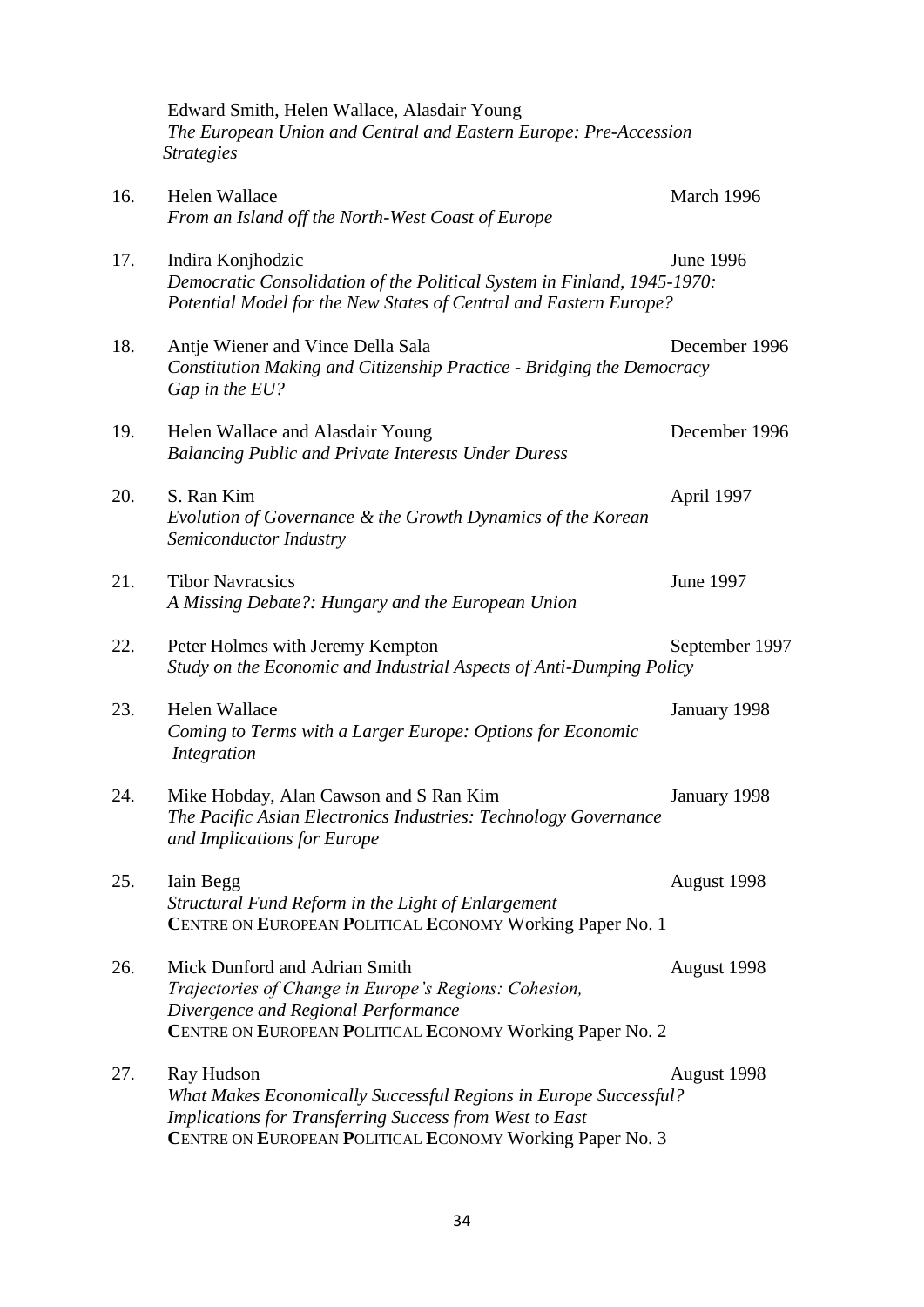| 28. | Adam Swain<br>Institutions and Regional Development: Evidence from Hungary and<br><b>Ukraine</b>                                                                                                | August 1998     |
|-----|-------------------------------------------------------------------------------------------------------------------------------------------------------------------------------------------------|-----------------|
|     | CENTRE ON EUROPEAN POLITICAL ECONOMY Working Paper No. 4                                                                                                                                        |                 |
| 29. | Alasdair Young<br>Interpretation and 'Soft Integration' in the Adaptation of the European<br>Community's Foreign Economic Policy<br>CENTRE ON EUROPEAN POLITICAL ECONOMY Working Paper No. 5    | October 1998    |
| 30. | Rilka Dragneva<br>Corporate Governence Through Privatisation: Does Design Matter?                                                                                                               | March 1999      |
| 31. | Christopher Preston and Arkadiusz Michonski<br>Negotiating Regulatory Alignment in Central Europe: The Case of the<br><b>Poland EU European Conformity Assessment Agreement</b>                 | March 1999      |
| 32. | Jeremy Kempton, Peter Holmes, Cliff Stevenson<br>Globalisation of Anti-Dumping and the EU<br>CENTRE ON EUROPEAN POLITICAL ECONOMY Working Paper No. 6                                           | September 1999  |
| 33. | Alan Mayhew<br>Financial and Budgetary Implications of the Accession of Central<br>and East European Countries to the European Union.                                                           | March 2000      |
| 34. | Aleks Szczerbiak<br>Public Opinion and Eastward Enlargement - Explaining Declining<br>Support for EU Membership in Poland                                                                       | <b>May 2000</b> |
| 35. | Keith Richardson<br>Big Business and the European Agenda                                                                                                                                        | September 2000  |
| 36. | Aleks Szczerbiak and Paul Taggart<br>Opposing Europe: Party Systems and Opposition to the Union, the Euro<br>and Europeanisation<br><b>OPPOSING EUROPE RESEARCH NETWORK Working Paper No. 1</b> | October 2000    |
| 37. | Alasdair Young, Peter Holmes and Jim Rollo<br>The European Trade Agenda After Seattle                                                                                                           | November 2000   |
| 38. | Sławomir Tokarski and Alan Mayhew<br><b>Impact Assessment and European Integration Policy</b>                                                                                                   | December 2000   |
| 39. | Alan Mayhew<br>Enlargement of the European Union: an Analysis of the Negotiations<br>with the Central and Eastern European Candidate Countries                                                  | December 2000   |
| 40. | Pierre Jacquet and Jean Pisani-Ferry<br>Economic Policy Co-ordination in the Eurozone: What has been achieved?<br>What should be done?                                                          | January 2001    |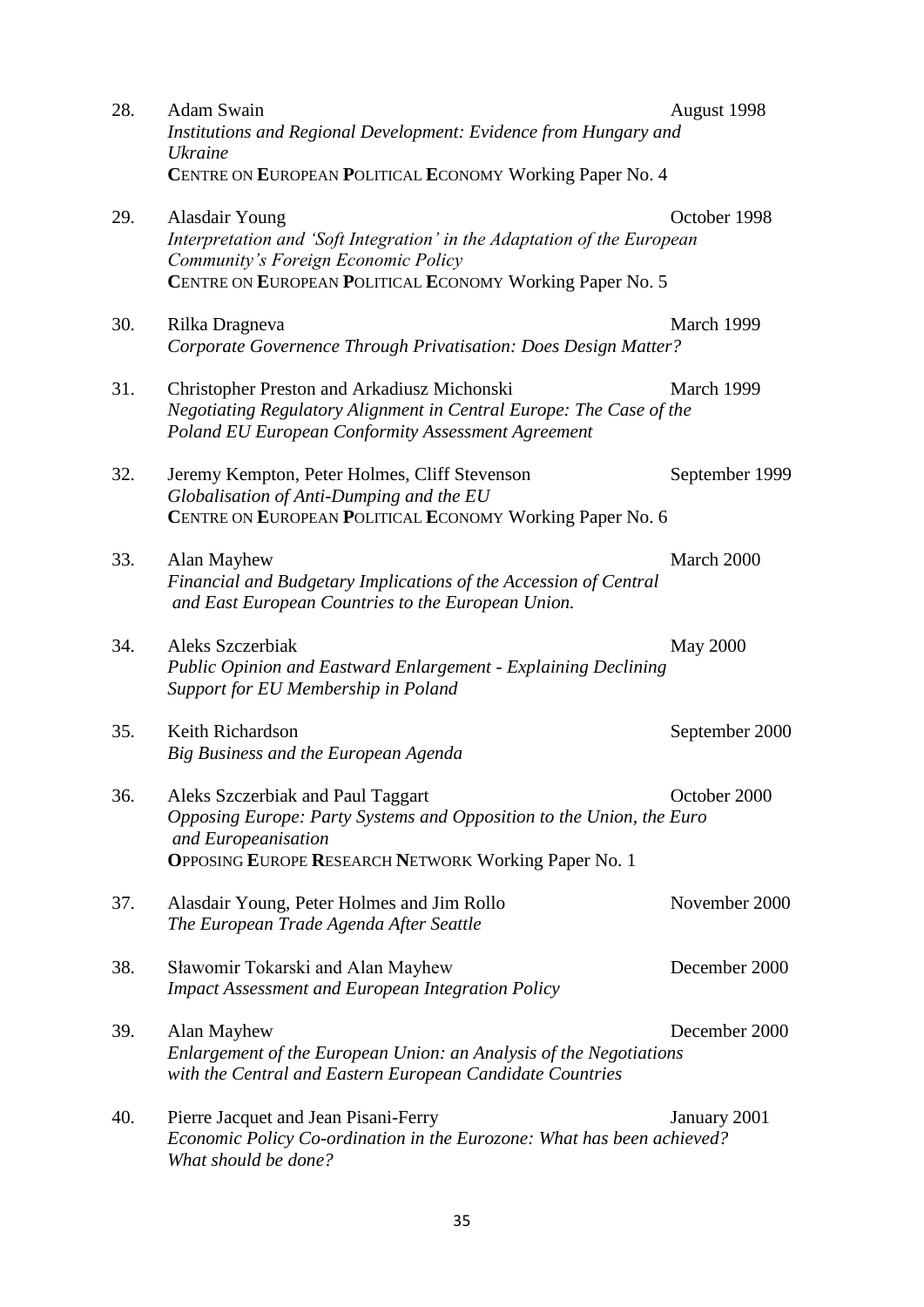| 41. | Joseph F. Francois and Machiel Rombout<br>Trade Effects From The Integration Of The Central And East European<br>Countries Into The European Union                                                                   | February 2001    |
|-----|----------------------------------------------------------------------------------------------------------------------------------------------------------------------------------------------------------------------|------------------|
| 42. | Peter Holmes and Alasdair Young<br>Emerging Regulatory Challenges to the EU's External Economic Relations                                                                                                            | February 2001    |
| 43. | Michael Johnson<br>EU Enlargement and Commercial Policy: Enlargement and the Making<br>of Commercial Policy                                                                                                          | March 2001       |
| 44. | Witold Orłowski and Alan Mayhew<br>The Impact of EU Accession on Enterprise, Adaptation and Institutional<br>Development in the Countries of Central and Eastern Europe                                              | May 2001         |
| 45. | Adam Lazowski<br>Adaptation of the Polish legal system to European Union law: Selected aspects                                                                                                                       | May 2001         |
| 46. | Paul Taggart and Aleks Szczerbiak<br>Parties, Positions and Europe: Euroscepticism in the EU Candidate<br><b>States of Central and Eastern Europe</b><br><b>OPPOSING EUROPE RESEARCH NETWORK Working Paper No. 2</b> | May 2001         |
| 47. | Paul Webb and Justin Fisher<br>Professionalizing the Millbank Tendency: the Political Sociology of New<br>Labour's Employees                                                                                         | May 2001         |
| 48. | Aleks Szczerbiak<br>Europe as a Re-aligning Issue in Polish Politics?: Evidence from<br>the October 2000 Presidential Election<br><b>OPPOSING EUROPE RESEARCH NETWORK Working Paper No. 3</b>                        | <b>June 2001</b> |
| 49. | <b>Agnes Batory</b><br>Hungarian Party Identities and the Question of European Integration<br><b>OPPOSING EUROPE RESEARCH NETWORK Working Paper No. 4</b>                                                            | September 2001   |
| 50. | Karen Henderson<br>Euroscepticism or Europhobia: Opposition attitudes to the EU in the<br>Slovak Republic<br><b>OPPOSING EUROPE RESEARCH NETWORK Working Paper No. 5</b>                                             | September 2001   |
| 51. | Paul Taggart and Aleks Szczerbiak<br>The Party Politics of Euroscepticism in EU Member and Candidate States<br><b>OPPOSING EUROPE RESEARCH NETWORK Working Paper No. 6.</b>                                          | April 2002       |
| 52. | Alan Mayhew<br>The Negotiating Position of the European Union on Agriculture, the<br>Structural Funds and the EU Budget.                                                                                             | April 2002       |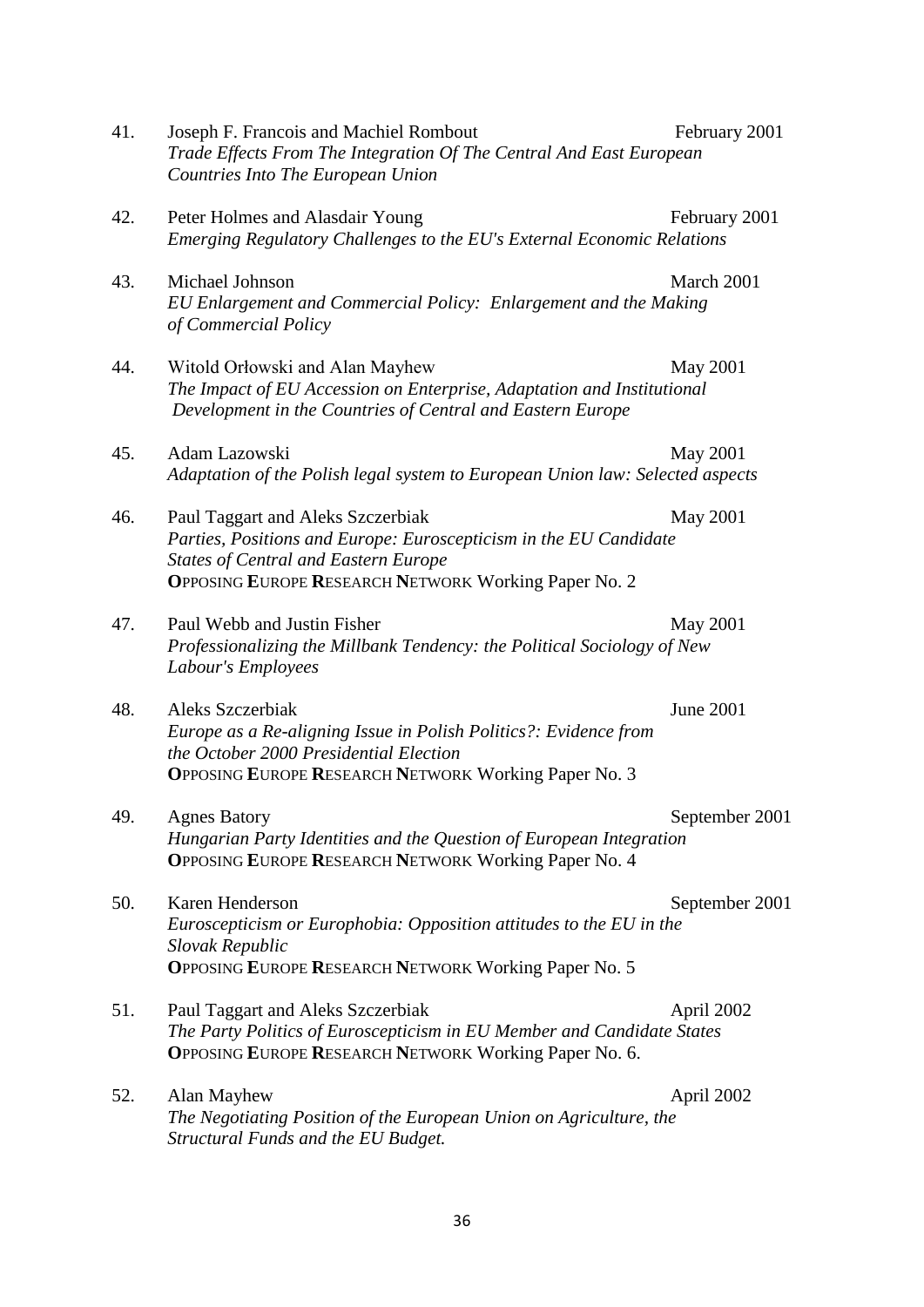| 53. | Aleks Szczerbiak<br>After the Election, Nearing The Endgame: The Polish Euro-Debate in<br>the Run Up To The 2003 EU Accession Referendum<br><b>OPPOSING EUROPE RESEARCH NETWORK Working Paper No. 7.</b> | May 2002      |
|-----|----------------------------------------------------------------------------------------------------------------------------------------------------------------------------------------------------------|---------------|
| 54. | <b>Charlie Lees</b><br>'Dark Matter': institutional constraints and the failure of party-based<br>Euroscepticism in Germany<br><b>OPPOSING EUROPE RESEARCH NETWORK Working Paper No. 8</b>               | June 2002     |
| 55. | Pinar Tanlak<br>Turkey EU Relations in the Post Helsinki phase and the EU<br>harmonisation laws adopted by the Turkish Grand National Assembly<br>in August 2002                                         | October 2002  |
| 56. | <b>Nick Sitter</b><br>Opposing Europe: Euro-Scepticism, Opposition and Party Competition<br><b>OPPOSING EUROPE RESEARCH NETWORK Working Paper No. 9</b>                                                  | October 2002  |
| 57. | Hans G. Nilsson<br>Decision Making in EU Justice and Home Affairs: Current Shortcomings<br>and Reform Possibilities                                                                                      | November 2002 |
| 58. | Adriano Giovannelli<br>Semipresidentialism: an emerging pan-European model                                                                                                                               | November 2002 |
| 59. | Daniel Naurin<br><b>Taking Transparency Seriously</b>                                                                                                                                                    | December 2002 |
| 60. | Lucia Quaglia<br>Euroscepticism in Italy and centre Right and Right wing political parties<br><b>OPPOSING EUROPE RESEARCH NETWORK Working Paper No. 10</b>                                               | March 2003    |
| 61. | Francesca Vassallo<br>Another Europeanisation Case: British Political Activism                                                                                                                           | March 2003    |
| 62. | Kieran Williams, Aleks Szczerbiak, Brigid Fowler<br>Explaining Lustration in Eastern Europe: a Post-Communist Politics<br>Approach                                                                       | March 2003    |
| 63. | Rasa Spokeviciute<br>The Impact of EU Membership of The Lithuanian Budget                                                                                                                                | March 2003    |
| 64. | Clive Church<br>The Contexts of Swiss Opposition to Europe<br><b>OPPOSING EUROPE RESEARCH NETWORK Working Paper No. 11</b>                                                                               | May 2003      |
| 65. | Alan Mayhew<br>The Financial and Budgetary Impact of Enlargement and Accession                                                                                                                           | May 2003      |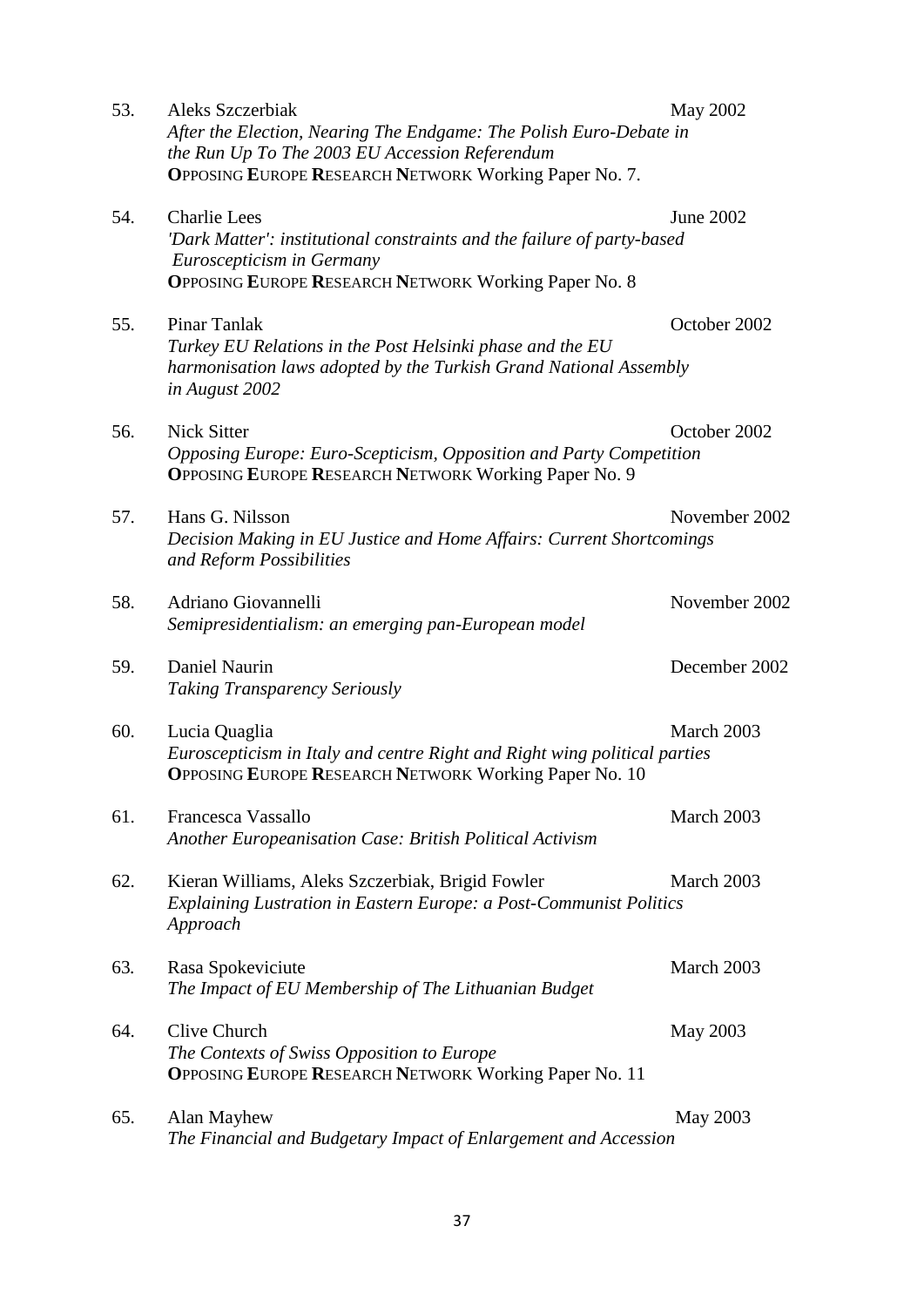| 66. | Przemysław Biskup<br>Conflicts Between Community and National Laws: An Analysis of the<br><b>British Approach</b>                                                                                                               | June 2003      |
|-----|---------------------------------------------------------------------------------------------------------------------------------------------------------------------------------------------------------------------------------|----------------|
| 67. | Eleonora Crutini<br>Evolution of Local Systems in the Context of Enlargement                                                                                                                                                    | August 2003    |
| 68. | Professor Jim Rollo<br>Agriculture, the Structural Funds and the Budget After Enlargement                                                                                                                                       | August 2003    |
| 69. | Aleks Szczerbiak and Paul Taggart<br>Theorising Party-Based Euroscepticism: Problems of Definition,<br><b>Measurement and Causality</b><br>EUROPEAN PARTIES ELECTIONS AND REFERENDUMS NETWORK Working Paper<br>No. 12           | October 2003   |
| 70. | Nicolo Conti<br>Party Attitudes to European Integration: A Longitudinal Analysis of the<br><b>Italian Case</b><br>EUROPEAN PARTIES ELECTIONS AND REFERENDUMS NETWORK Working Paper<br>No. 13                                    | November 2003  |
| 71. | Paul Lewis<br>The Impact of the Enlargement of the European Union on Central<br><b>European Party Systems</b><br>EUROPEAN PARTIES ELECTIONS AND REFERENDUMS NETWORK Working Paper<br>No. 14                                     | November 2003  |
| 72. | Jonathan P. Aus<br>Supranational Governance in an "Area of Freedom, Security and<br>Justice": Eurodac and the Politics of Biometric Control                                                                                     | December 2003  |
| 73. | Juraj Buzalk<br>Is Rural Populism on the decline? Continuities and Changes in<br>Twentieth Century Europe: The case of Slovakia                                                                                                 | February 2004  |
| 74. | Anna Slodka<br>Eco Labelling in the EU: Lessons for Poland                                                                                                                                                                      | May 2004       |
| 75. | Pasquale Tridico<br>Institutional Change and Economic Performance in Transition<br>Economics: The case of Poland                                                                                                                | May 2004       |
| 76. | Arkadiusz Domagala<br>Humanitarian Intervention: The Utopia of Just War?                                                                                                                                                        | August 2004    |
| 77. | The NATO intervention in Kosovo and the restraints of Humanitarian Intervention<br>Marisol Garcia, Antonio Cardesa Salzmann & Marc Pradel<br>The European Employment Strategy: An Example of European<br>Multi-level Governance | September 2004 |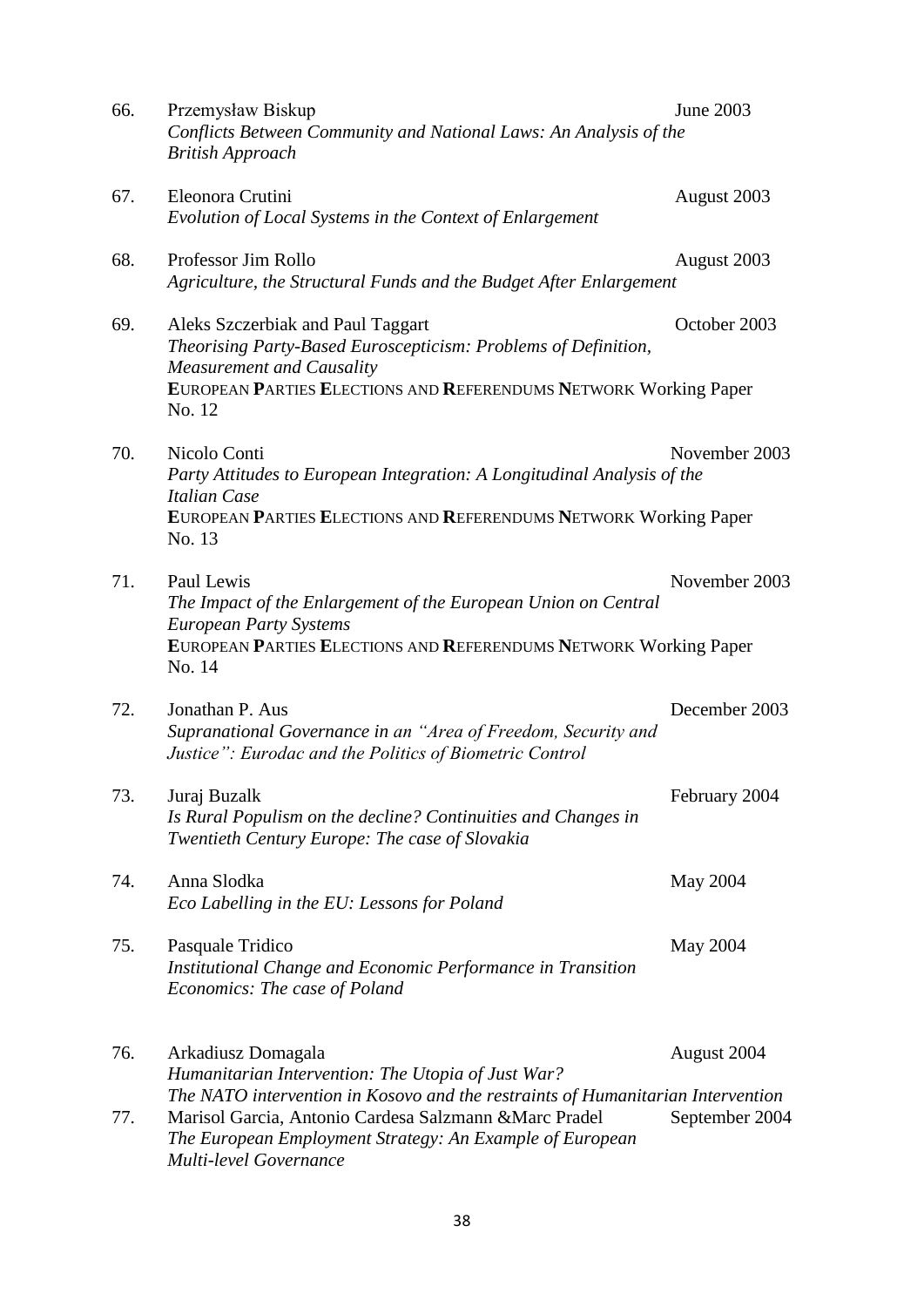| 78. | Alan Mayhew<br>The Financial Framework of the European Union, 2007–2013: New<br>Policies? New Money?                                                                                                                               | October 2004    |
|-----|------------------------------------------------------------------------------------------------------------------------------------------------------------------------------------------------------------------------------------|-----------------|
| 79. | Wojciech Lewandowski<br>The Influence of the War in Iraq on Transatlantic Relations                                                                                                                                                | October 2004    |
| 80. | Susannah Verney<br>The End of Socialist Hegemony: Europe and the Greek Parliamentary<br>Election of $7^{th}$ March 2004                                                                                                            | October 2004    |
|     | EUROPEAN PARTIES ELECTIONS AND REFERENDUMS NETWORK Working Paper<br>No. 15                                                                                                                                                         |                 |
| 81. | Kenneth Chan<br>Central and Eastern Europe in the 2004 European Parliamentary<br>Elections: A Not So European Event                                                                                                                | November 2004   |
|     | EUROPEAN PARTIES ELECTIONS AND REFERENDUMS NETWORK Working Paper<br>No. 16                                                                                                                                                         |                 |
| 82. | <b>Lionel Marquis</b><br>The Priming of Referendum Votes on Swiss European Policy<br>EUROPEAN PARTIES ELECTIONS AND REFERENDUMS NETWORK Working Paper<br>No. 17                                                                    | December 2004   |
| 83. | Lionel Marquis and Karin Gilland Lutz<br>Thinking About and Voting on Swiss Foreign Policy: Does Affective<br>and Cognitive Involvement Play a Role?<br>EUROPEAN PARTIES ELECTIONS AND REFERENDUMS NETWORK Working Paper<br>No. 18 | December 2004   |
| 84. | Nathaniel Copsey and Aleks Szczerbiak<br>The Future of Polish-Ukrainian Relations: Evidence from the June 2004<br>European Parliament Election Campaign in Poland                                                                  | March 2005      |
| 85. | Ece Ozlem Atikcan<br>Citizenship or Denizenship: The Treatment of Third Country Nationals<br>in the European Union                                                                                                                 | <b>May 2006</b> |
| 86. | Aleks Szczerbiak<br>'Social Poland' Defeats 'Liberal Poland'?: The September-October 2005<br><b>Polish Parliamentary and Presidential Elections</b>                                                                                | <b>May 2006</b> |
| 87. | <b>Nathaniel Copsey</b><br>Echoes of the Past in Contemporary Politics: the case of<br>Polish-Ukrainian Relations                                                                                                                  | October 2006    |
| 88. | Lyukba Savkova<br>Spoilt for Choice, Yet Hard to Get: Voters and Parties at the Bulgarian<br>2005 Parliamentary Election                                                                                                           | November 2006   |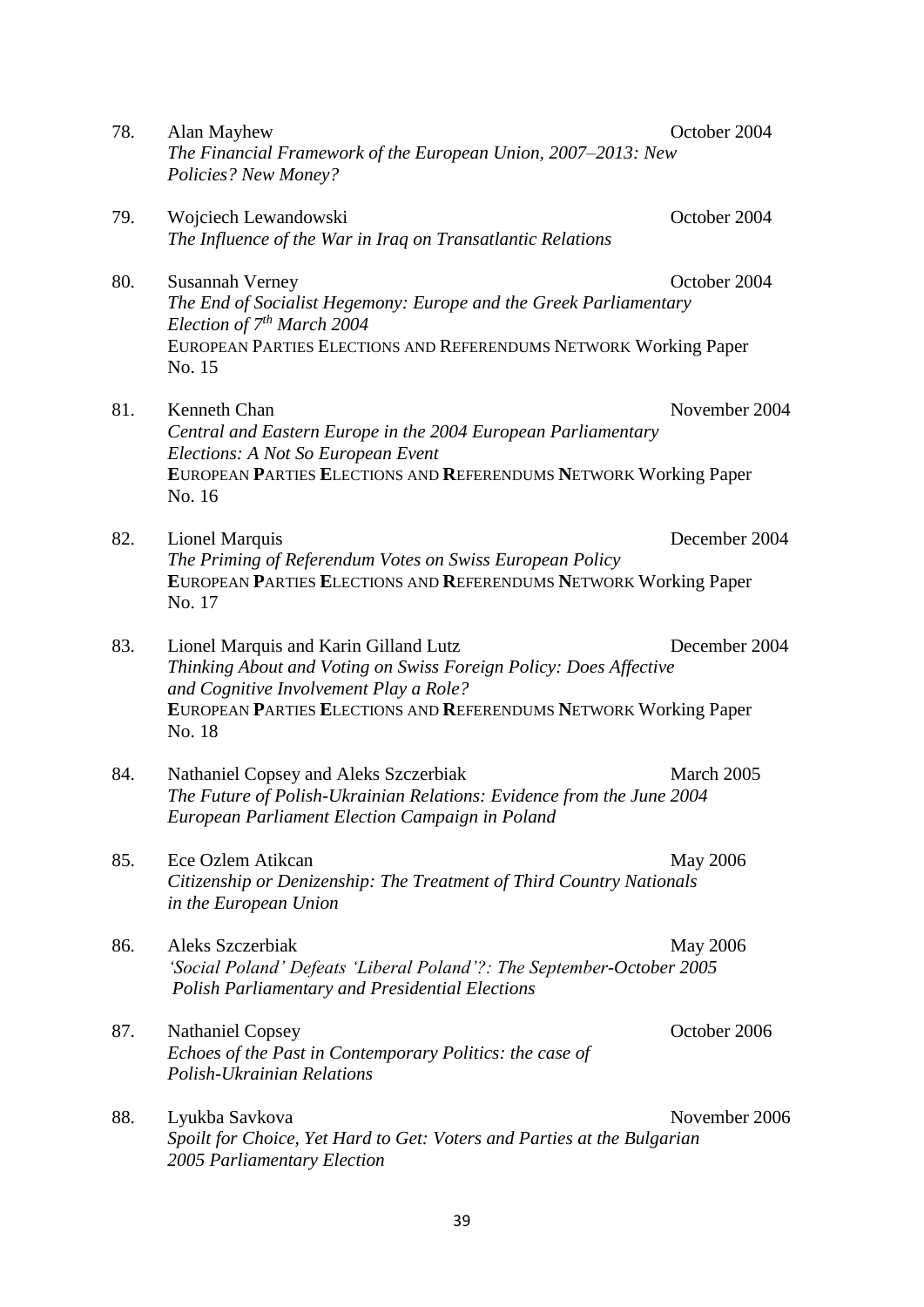| 89.  | Tim Bale and Paul Taggart<br>First Timers Yes, Virgins No: The Roles and Backgrounds<br>of New Members of the European Parliament                                                   | November 2006    |
|------|-------------------------------------------------------------------------------------------------------------------------------------------------------------------------------------|------------------|
| 90.  | Lucia Quaglia<br>Setting the pace? Private financial interests and European financial<br>market integration                                                                         | November 2006    |
| 91.  | Tim Bale and Aleks Szczerbiak<br>Why is there no Christian Democracy in Poland<br>(and why does this matter)?                                                                       | December 2006    |
| 92.  | <b>Edward Phelps</b><br>Young Adults and Electoral Turnout in Britain: Towards a Generational<br><b>Model of Political Participation</b>                                            | December 2006    |
| 93.  | Alan Mayhew<br>A certain idea of Europe: Can European integration survive<br>eastern enlargement?                                                                                   | April 2007       |
| 94.  | Seán Hanley, Aleks Szczerbiak, Tim Haughton<br>and Brigid Fowler<br>Explaining the Success of Centre-Right Parties in Post-Communist<br>East Central Europe: A Comparative Analysis | May 2007         |
| 95.  | Dan Hough and Michael Koß<br>Territory and Electoral Politics in Germany                                                                                                            | May 2007         |
| 96.  | Lucia Quaglia<br>Committee Governance in the Financial Sector in the European Union                                                                                                 | <b>July 2007</b> |
| 97.  | Lucia Quaglia, Dan Hough and Alan Mayhew<br>You Can't Always Get What You Want, But Do You Sometimes Get<br>What You Need? The German Presidency of the EU in 2007                  | August 2007      |
| 98.  | Aleks Szczerbiak<br>Why do Poles love the EU and what do they love about it?: Polish<br>attitudes towards European integration during the first three years<br>of EU membership     | November 2007    |
| 99.  | Francis McGowan<br>The Contrasting Fortunes of European Studies and EU Studies: Grounds<br>for Reconciliation?                                                                      | January 2008     |
| 100. | Aleks Szczerbiak<br>The birth of a bi-polar party system or a referendum on a polarising<br>government: The October 2007 Polish parliamentary election                              | January 2008     |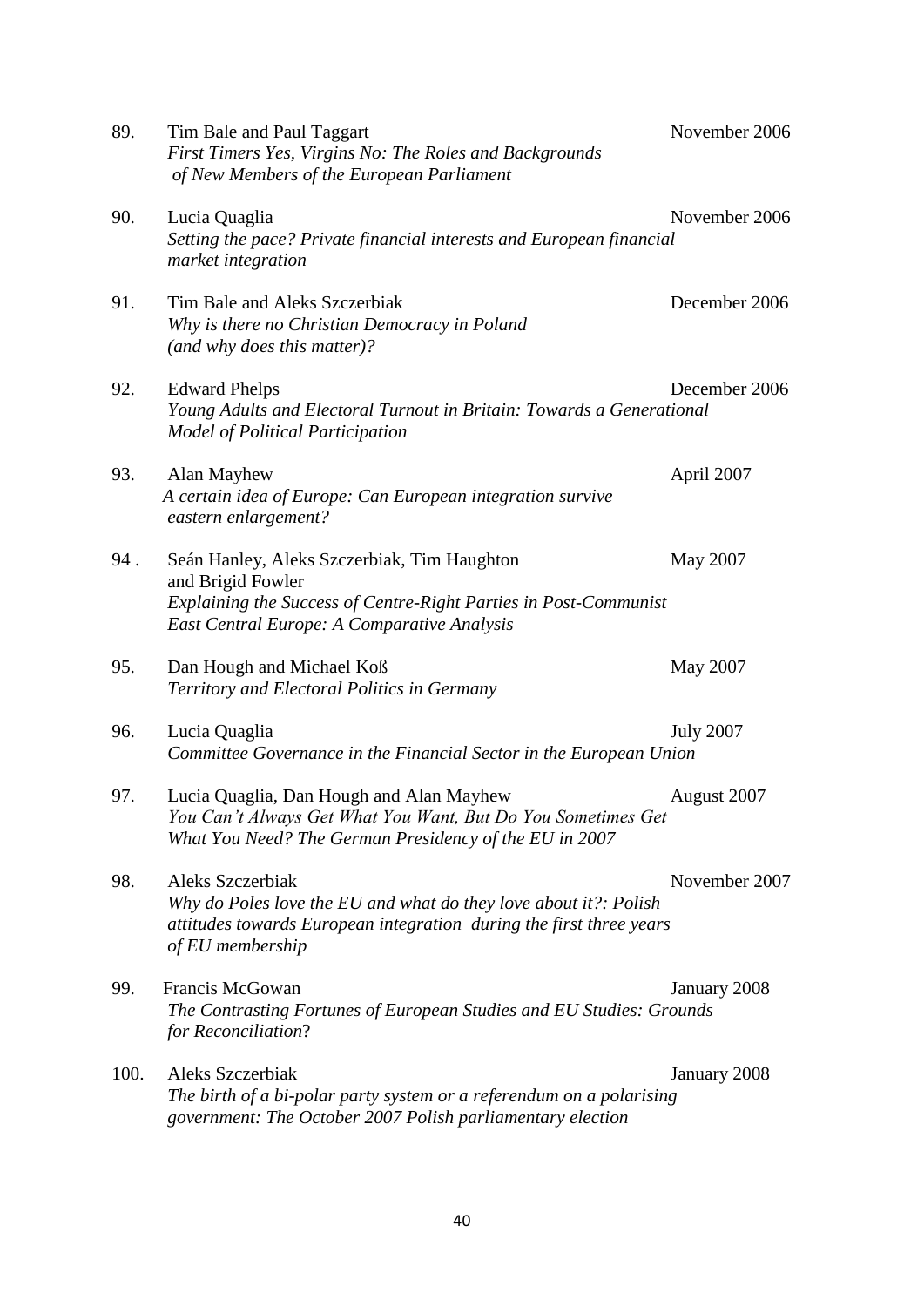| 101. | Catharina Sørensen<br>Love me, love me not A typology of public euroscepticism<br>EUROPEAN PARTIES ELECTIONS AND REFERENDUMS NETWORK Working Paper                                                                         | January 2008     |
|------|----------------------------------------------------------------------------------------------------------------------------------------------------------------------------------------------------------------------------|------------------|
|      | No. 19                                                                                                                                                                                                                     |                  |
| 102. | Lucia Quaglia<br>Completing the Single Market in Financial services: An Advocacy<br><b>Coalition Framework</b>                                                                                                             | February 2008    |
| 103. | Aleks Szczerbiak and Monika Bil<br>When in doubt, (re-)turn to domestic politics?<br>The (non-) impact of the EU on party politics in Poland<br>EUROPEAN PARTIES ELECTIONS AND REFERENDUMS NETWORK Working Paper<br>No. 20 | <b>May 2008</b>  |
| 104. | John Palmer<br>Beyond EU Enlargement-Creating a United European Commonwealth                                                                                                                                               | <b>July 2008</b> |
| 105. | Paul Blokker<br>Constitutional Politics, Constitutional Texts and Democratic Variety in<br><b>Central and Eastern Europe</b>                                                                                               | September 2008   |
| 106. | <b>Edward Maxfield</b><br>A New Right for a New Europe? Basescu, the Democrats & Romania's centre-right                                                                                                                    | September 2008   |
| 107. | <b>Emanuele Massetti</b><br>The Scottish and Welsh Party Systems Ten Years after Devolution: Format,<br>Ideological Polarization and Structure of Competition                                                              | November 2008    |
| 108. | Stefano Braghiroli<br>Home Sweet Home: Assessing the Weight and Effectiveness<br>of National Parties' Interference on MEPs' everyday Activity                                                                              | December 2008    |
| 109. | Christophe Hillion and Alan Mayhew<br>The Eastern Partnership - something new or window-dressing                                                                                                                           | January 2009     |
| 110. | John FitzGibbon<br>Ireland's No to Lisbon: Learning the Lessons from the<br>failure of the Yes and the Success of the No Side                                                                                              | September 2009   |
|      | EUROPEAN PARTIES ELECTIONS AND REFERENDUMS NETWORK Working Paper<br>No. 21                                                                                                                                                 |                  |
| 111. | Emelie Lilliefeldt<br>Political parties and Gender Balanced Parliamentary Presence in Western Europe: A<br>two-step Fuzzy-set Qualitative Comparative Analysis                                                             | September 2009   |
| 112. | Valeria Tarditi<br>THE SCOTTISH NATIONAL PARTY'S CHANGING ATTITUDE TOWARDS THE EUROPEAN UNION<br>EUROPEAN PARTIES ELECTIONS AND REFERENDUMS NETWORK Working Paper No. 22                                                   | January 2010     |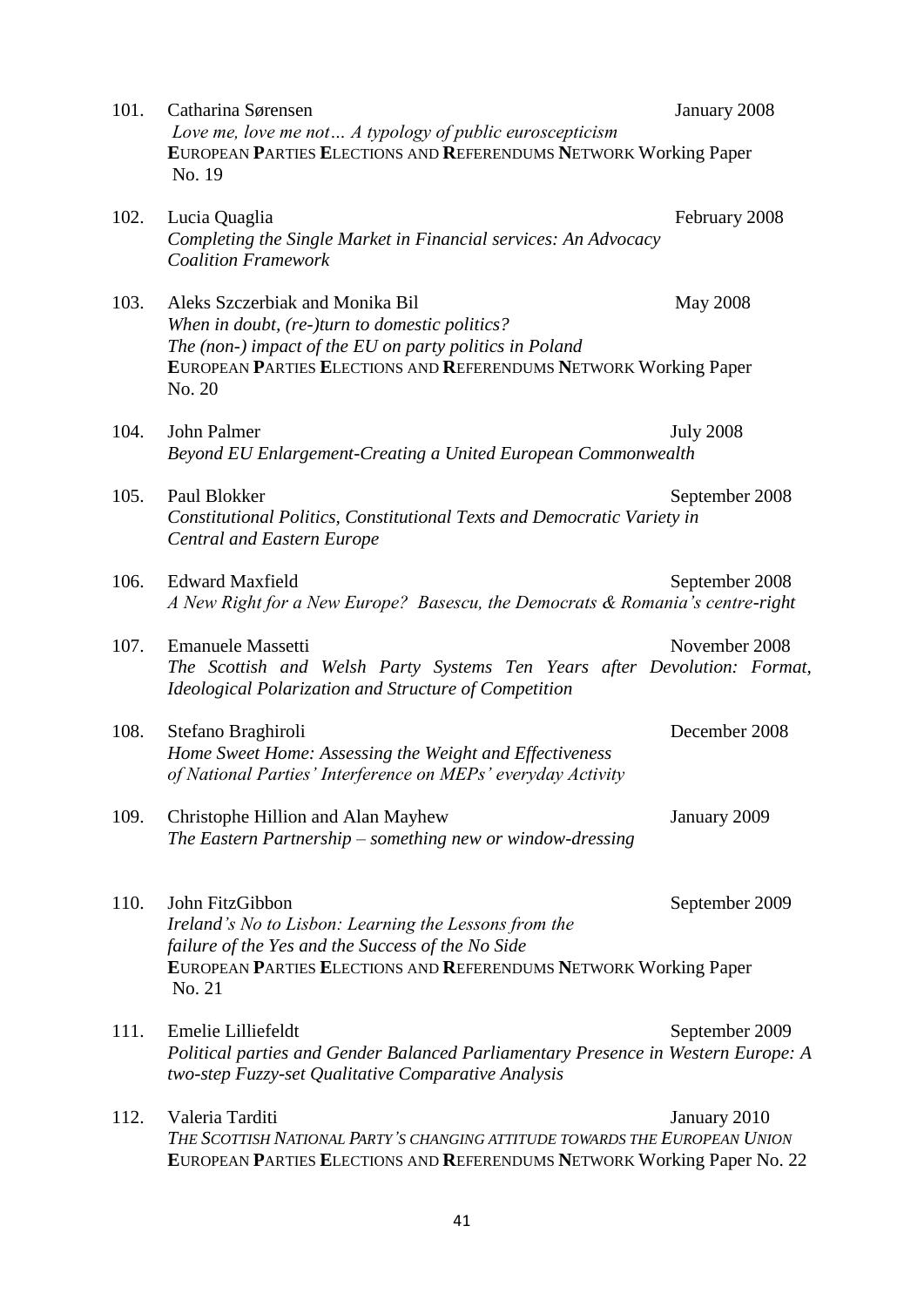| 113. | Stijn van Kessel<br>February 2010<br>Swaying the disgruntled floating voter. The rise of populist parties in contemporary<br>Dutch politics.                                                                                                       |  |
|------|----------------------------------------------------------------------------------------------------------------------------------------------------------------------------------------------------------------------------------------------------|--|
| 114. | Peter Holmes and Jim Rollo<br>April 2010<br>EU Internal Market: Shaping a new Commission Agenda 2009-2014.                                                                                                                                         |  |
| 115. | <b>June 2010</b><br>Alan Mayhew<br>The Economic and Financial Crisis: impacts on an emerging economy $-Vk$ raine                                                                                                                                   |  |
| 116. | <b>June 2010</b><br>Dan Keith<br>The Portuguese Communist Party - Lessons in Resisting Change                                                                                                                                                      |  |
| 117. | <b>June 2010</b><br>Ariadna Ripoll Servent<br>The European Parliament and the 'Returns' directive: The end of radical<br>contestation; the start of consensual constraints?                                                                        |  |
| 118. | October 2010<br>Paul Webb, Tim Bale and Paul Taggart<br>Deliberative Versus Parliamentary Democracy in the UK: An Experimental Study                                                                                                               |  |
| 119. | Alan Mayhew, Kai Oppermann and Dan Hough<br>April 2011<br>German foreign policy and leadership of the EU - 'You can't always get what<br>you want  but you sometimes get what you need'                                                            |  |
| 120. | June 2011<br>Tim Houwen<br>The non-European roots of the concept of populism                                                                                                                                                                       |  |
| 121. | Cas Mudde<br>August 2011<br>Sussex v. North Carolina: The Comparative Study of Party Based Euroscepticism<br>EUROPEAN PARTIES ELECTIONS AND REFERENDUMS NETWORK Working Paper<br>No. 23                                                            |  |
| 122. | Marko Stojic<br>August 2011<br>The Changing Nature of Serbian Political Parties' Attitudes Towards Serbian EU<br>Membership<br>EUROPEAN PARTIES ELECTIONS AND REFERENDUMS NETWORK Working Paper<br>No. 24                                          |  |
| 123. | Dan Keith<br>September 2011<br>'When life gives you lemons make lemonade': Party organisation and the adaptation<br>of West European Communist Parties                                                                                             |  |
| 124. | Marianne Sundlisæter Skinner<br>October 2011<br>From Ambiguity to Euroscepticism? A Case Study of the Norwegian Progress Party's<br>Position on the European Union                                                                                 |  |
| 125. | EUROPEAN PARTIES ELECTIONS AND REFERENDUMS NETWORK Working Paper No. 25<br>October 2011<br>Amy Busby<br>"You're not going to write about that are you?": what methodological issues arise<br>when doing ethnography in an elite political setting? |  |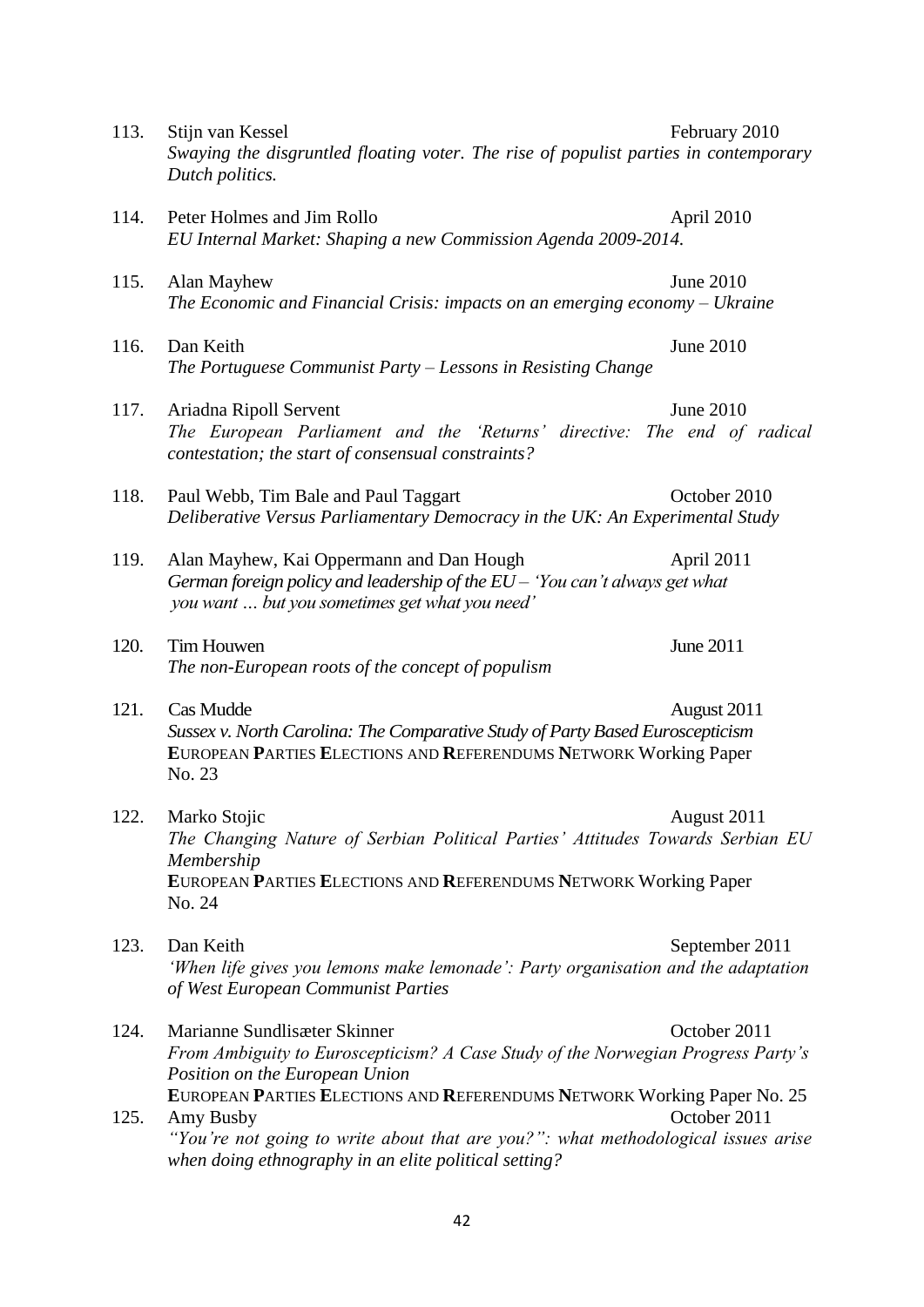| 126. | Robin Kolodny<br>The Bidirectional Benefits of Political Party Democracy Promotion: The Case of the<br>UK's Westminster Foundation for Democracy                                                                                                                | November 2011 |
|------|-----------------------------------------------------------------------------------------------------------------------------------------------------------------------------------------------------------------------------------------------------------------|---------------|
| 127. | Tapio Raunio<br>'Whenever the EU is involved, you get problems': Explaining the European policy of<br>The (True) Finns<br>EUROPEAN PARTIES ELECTIONS AND REFERENDUMS NETWORK Working Paper No. 26                                                               | February 2012 |
| 128. | Alan Mayhew<br>Reforming the EU budget to support economic growth                                                                                                                                                                                               | March 2012    |
| 129. | Aleks Szczerbiak<br>Poland (Mainly) Chooses Stability and Continuity: The October 2011 Polish<br><b>Parliamentary Election</b>                                                                                                                                  | March 2012    |
| 130. | Lee Savage<br>A product of their bargaining environment: Explaining government duration in<br><b>Central and Eastern Europe</b>                                                                                                                                 | April 2012    |
| 131. | Paul Webb<br>Who is willing to participate, and how? Dissatisfied democrats, stealth democrats<br>and populists in the UK                                                                                                                                       | August 2012   |
| 132. | Dan Keith and Francis McGowan<br>Radical left parties and immigration issues                                                                                                                                                                                    | February 2014 |
| 133. | Aleks Szczerbiak<br>Explaining patterns of lustration and communist security service file access in post-<br>1989 Poland                                                                                                                                        | March 2014    |
| 134. | Andreas Kornelakis<br>The Evolution of National Social Dialogue in Europe under the Single Market, 1992-<br>2006                                                                                                                                                | April 2014    |
| 135. | Aleksandra Moroska-Bonkiewicz and Bartek Pytlas<br>European Issues as a Domestic Proxy: The Case of the German Federal Election<br>2013<br>EUROPEAN PARTIES ELECTIONS AND REFERENDUMS NETWORK Working Paper<br>No. 27                                           | June 2014     |
| 136. | Cristina Ares Castro-Conde<br>From Measuring Party Positions on European Integration to Comparing Party<br>Proposals on EU Affairs: the Case of the 2011 Spanish General Election<br>EUROPEAN PARTIES ELECTIONS AND REFERENDUMS NETWORK Working Paper<br>No. 27 | June 2014     |